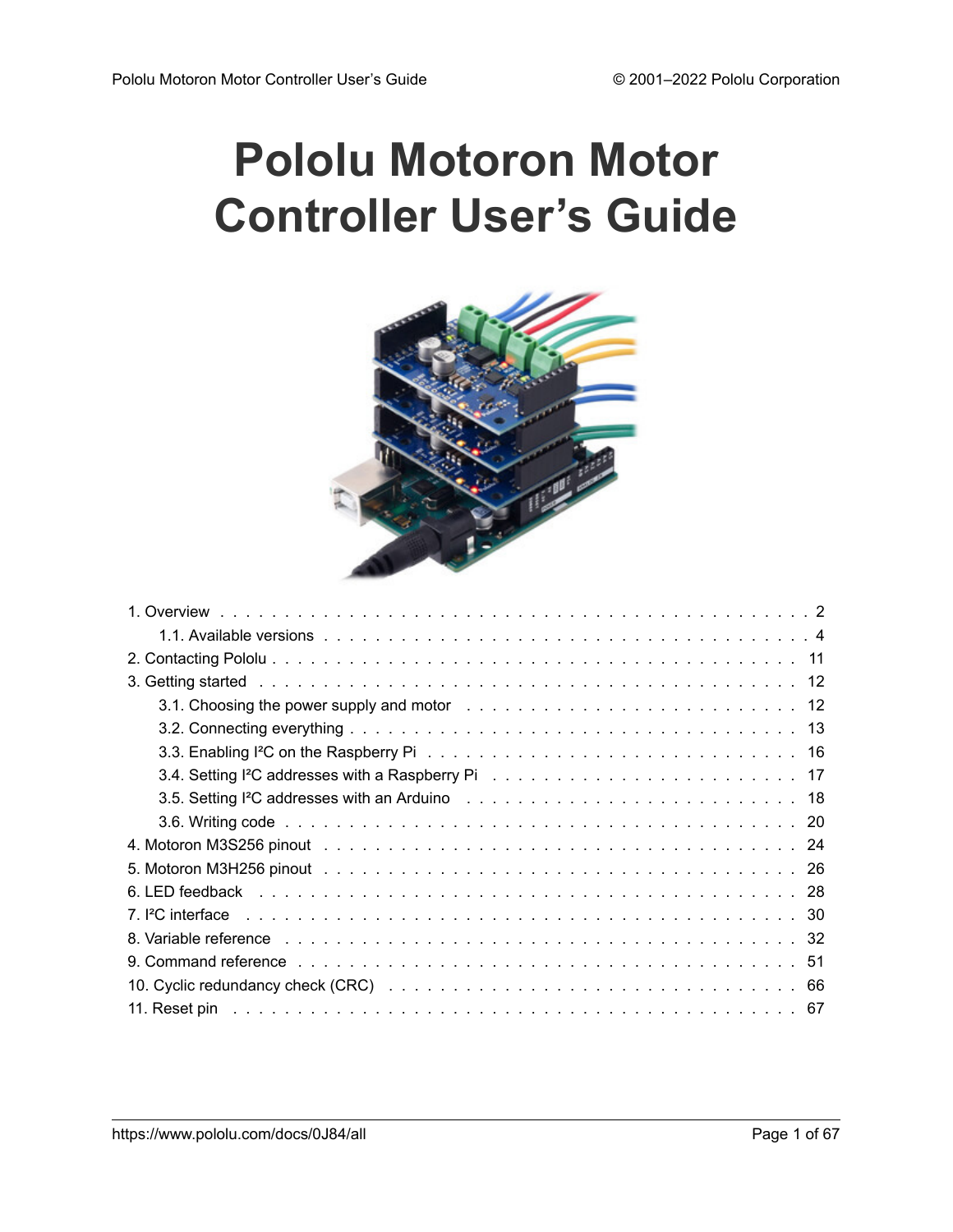# <span id="page-1-0"></span>**1. Overview**

The Motoron motor controllers are a family of general-purpose modules designed to control brushed DC motors. The Motoron receives commands via I<sup>2</sup>C, so only two I/O lines are needed regardless of how many Motorons you connect. The Motoron modules are designed to plug into either a Raspberry Pi or an Arduino, and multiple Motoron controllers can be stacked on top of each other, allowing independent control of many motors.



**Motoron M3S256 Triple Motor Controller Shield for Arduino (Connectors Soldered).**

The **Motoron M3S256 Triple Motor Controller Shield for Arduino**, shown above, can control three motors and is designed to plug into an **Arduino [\[https://www.pololu.com/product/2191\]](https://www.pololu.com/product/2191)** or compatible board, such as the **A-Star 32U4 Prime [\[https://www.pololu.com/category/165/a-star-32u4-prime\]](https://www.pololu.com/category/165/a-star-32u4-prime)**. The Motoron M3S256 can operate from 4.5 V to 48 V and has reverse-voltage protection on motor power supply (down to −40 V). Its maximum continuous output current per motor is 2.0 A and it can provide a peak current of 6.4 A for less than 1 second.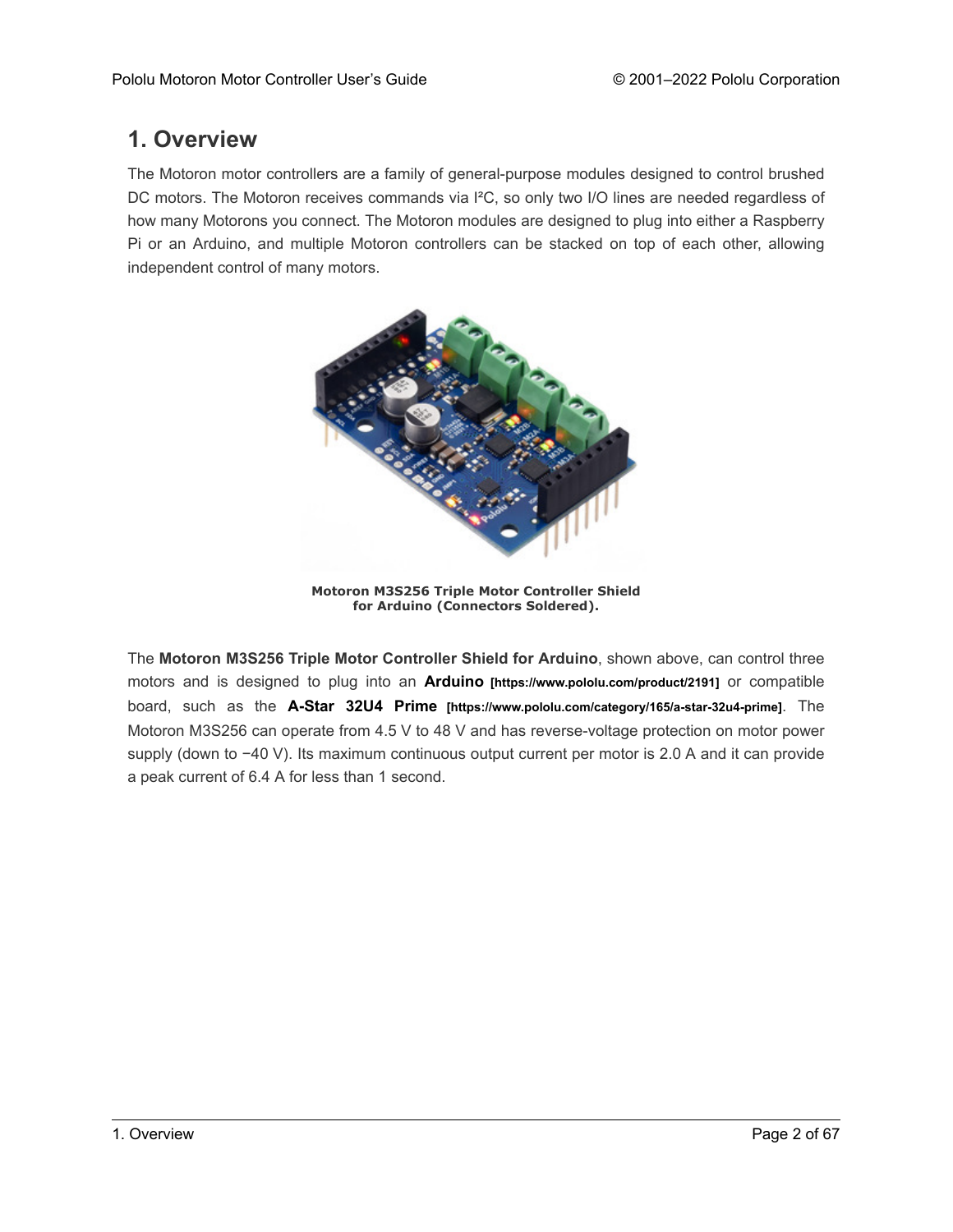

**Motoron M3H256 Triple Motor Controller for Raspberry Pi (Connectors Soldered).**

The **Motoron M3H256 Triple Motor Controller for Raspberry Pi**, shown above, can control three motors and is designed to plug into a Raspberry Pi. The Motoron M3H256 can operate from 4.5 V to 48 V and has reverse-voltage protection on motor power supply (down to −40 V). Its maximum continuous output current per motor is 2.0 A and it can provide a peak current of 6.4 A for less than 1 second.

### **Features and specifications**

- Logic voltage range: 2.8 V to 5.5 V
- Control interface: I²C
- I²C clock speed: up to 400 kHz
- Optional cyclic redundancy checking (CRC)
- Configurable motion parameters:
	- Max acceleration/deceleration forward/reverse
	- Starting speed forward/reverse
	- Direction change delay forward/reverse
- PWM frequency: eight options available from 1 kHz to 80 kHz
- Command timeout feature stops motors if the Arduino stops functioning
- Configurable automatic error response
- Motor power supply (VIN) voltage measurement
- Optional pins make it easy to power the Arduino or Raspberry Pi from reverse-protected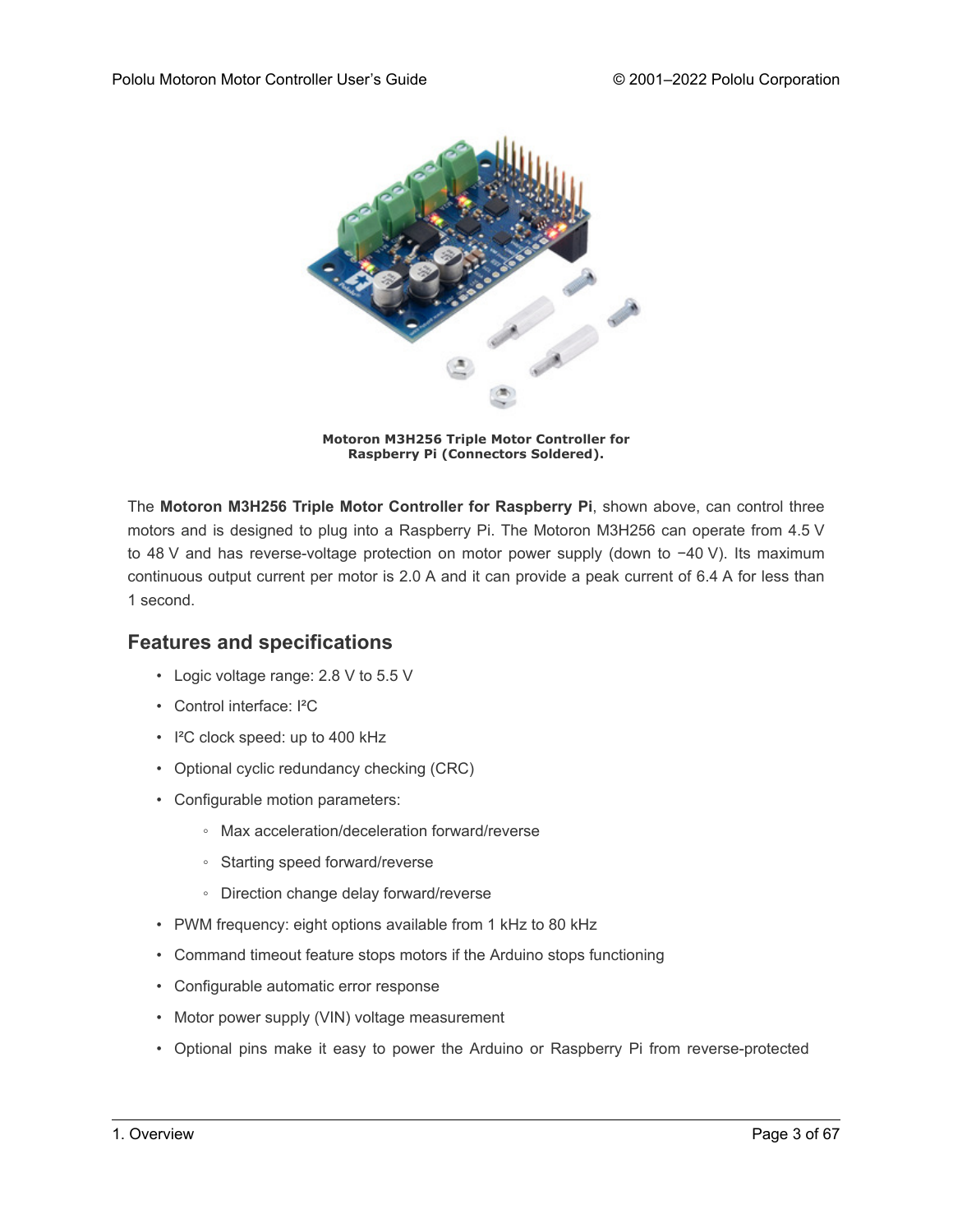motor power, either directly or through an **external regulator [\[https://www.pololu.com/category/](https://www.pololu.com/category/136/voltage-regulators) [136/voltage-regulators\]](https://www.pololu.com/category/136/voltage-regulators)** (not included)

- Two status LEDs
- Motor direction indicator LEDs
- **Motoron Arduino library [\[https://github.com/pololu/motoron-arduino\]](https://github.com/pololu/motoron-arduino)** simplifies getting started with an Arduino or compatible controller
- **Motoron Python library [\[https://github.com/pololu/motoron-rpi\]](https://github.com/pololu/motoron-rpi)** simplifies getting started with a Raspberry Pi

#### <span id="page-3-0"></span>**1.1. Available versions**

The Motoron family consists of two different controllers: the **Motoron M3S256** (an shield for Arduino) and the **Motoron M3H256** (for the Rasbperry Pi).

Multiple versions of each controller are available to provide different options for the through-hole connectors:

- **[Motoron M3S256 with soldered stackable headers and terminal blocks](https://www.pololu.com/product/5030) [\[https://www.pololu.com/product/5030\]](https://www.pololu.com/product/5030)**
- **[Motoron M3S256 with headers and terminal blocks included but not soldered in](https://www.pololu.com/product/5031) [\[https://www.pololu.com/product/5031\]](https://www.pololu.com/product/5031)**
- **[Motoron M3S256 without any headers or terminal blocks included](https://www.pololu.com/product/5032) [https://www.pololu.com/ [product/5032\]](https://www.pololu.com/product/5032)**
- **[Motoron M3H256 with soldered stackable headers, soldered terminal blocks, and](https://www.pololu.com/product/5033) standoffs [\[https://www.pololu.com/product/5033\]](https://www.pololu.com/product/5033)**
- **[Motoron M3H256 with headers, terminal blocks, and standoffs included but not](https://www.pololu.com/product/5034) soldered in [\[https://www.pololu.com/product/5034\]](https://www.pololu.com/product/5034)**
- **[Motoron M3H256 without any standoffs, headers, or terminal blocks included](https://www.pololu.com/product/5035) [\[https://www.pololu.com/product/5035\]](https://www.pololu.com/product/5035)**

See below for more information about these three options.

#### **M3S256 with connectors soldered**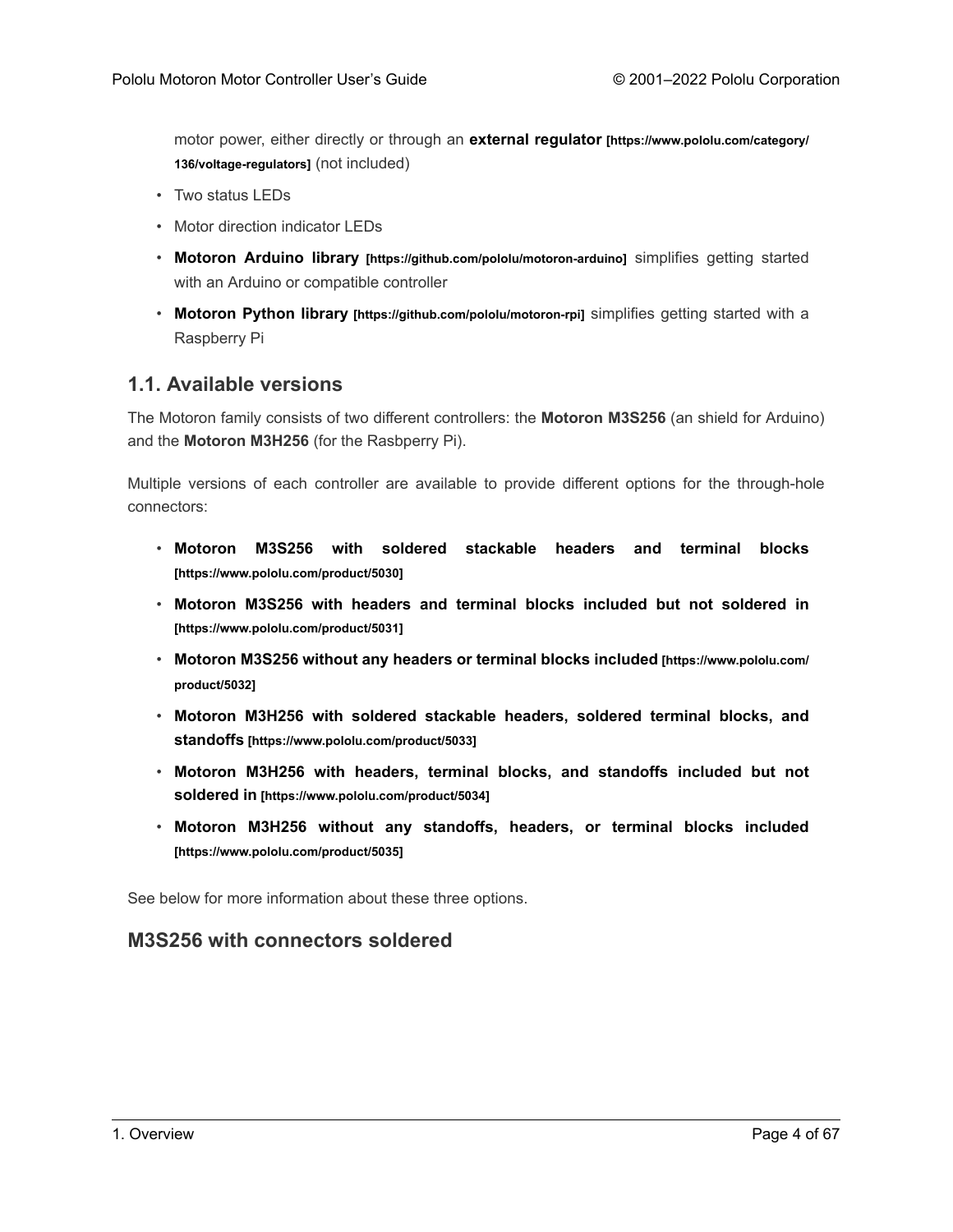

**Motoron M3S256 Triple Motor Controller Shield for Arduino (Connectors Soldered).**

The **[M3S256 version with connectors soldered](https://www.pololu.com/product/5030) [https://www.pololu.com/product/5030]** has stackable female headers and terminal blocks installed. This version allows you to use all the main features of the board without additional soldering, as the motor and power leads can be connected to the board via terminal blocks and the logic connections are made by simply plugging the shield into an Arduino.

# **M3S256 kit version**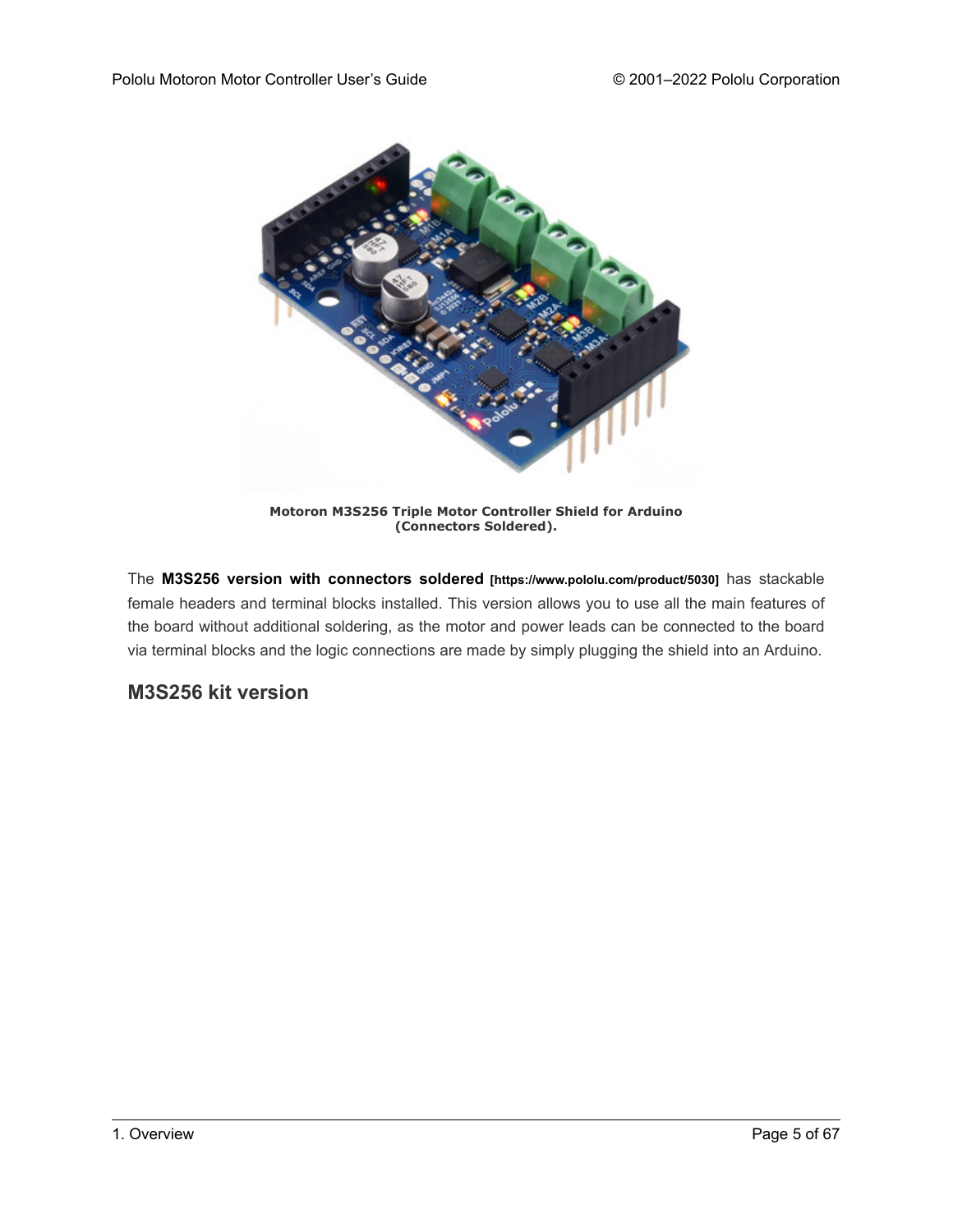

**Motoron M3S256 Triple Motor Controller Shield Kit for Arduino.**

The **M3S256 kit version [\[https://www.pololu.com/product/5031\]](https://www.pololu.com/product/5031)** comes with the following connectors included but not soldered, allowing for more installation options:

- One 1×10 stackable female header
- One 1×8 stackable female header
- Four **[2-pin 3.5mm terminal blocks](https://www.pololu.com/product/2444) [https://www.pololu.com/product/2444]**
- Four **[2-pin 5mm screw terminal blocks](https://www.pololu.com/product/2440) [https://www.pololu.com/product/2440]**
- One 1×25 **male header [\[https://www.pololu.com/product/965\]](https://www.pololu.com/product/965)**

There are more parts included than can be soldered to the board, providing different assembly options to suit a variety of applications. Additional **connector [\[https://www.pololu.com/category/19/connectors\]](https://www.pololu.com/category/19/connectors)** options are available separately, and wires can also be soldered directly to the board for more compact installations.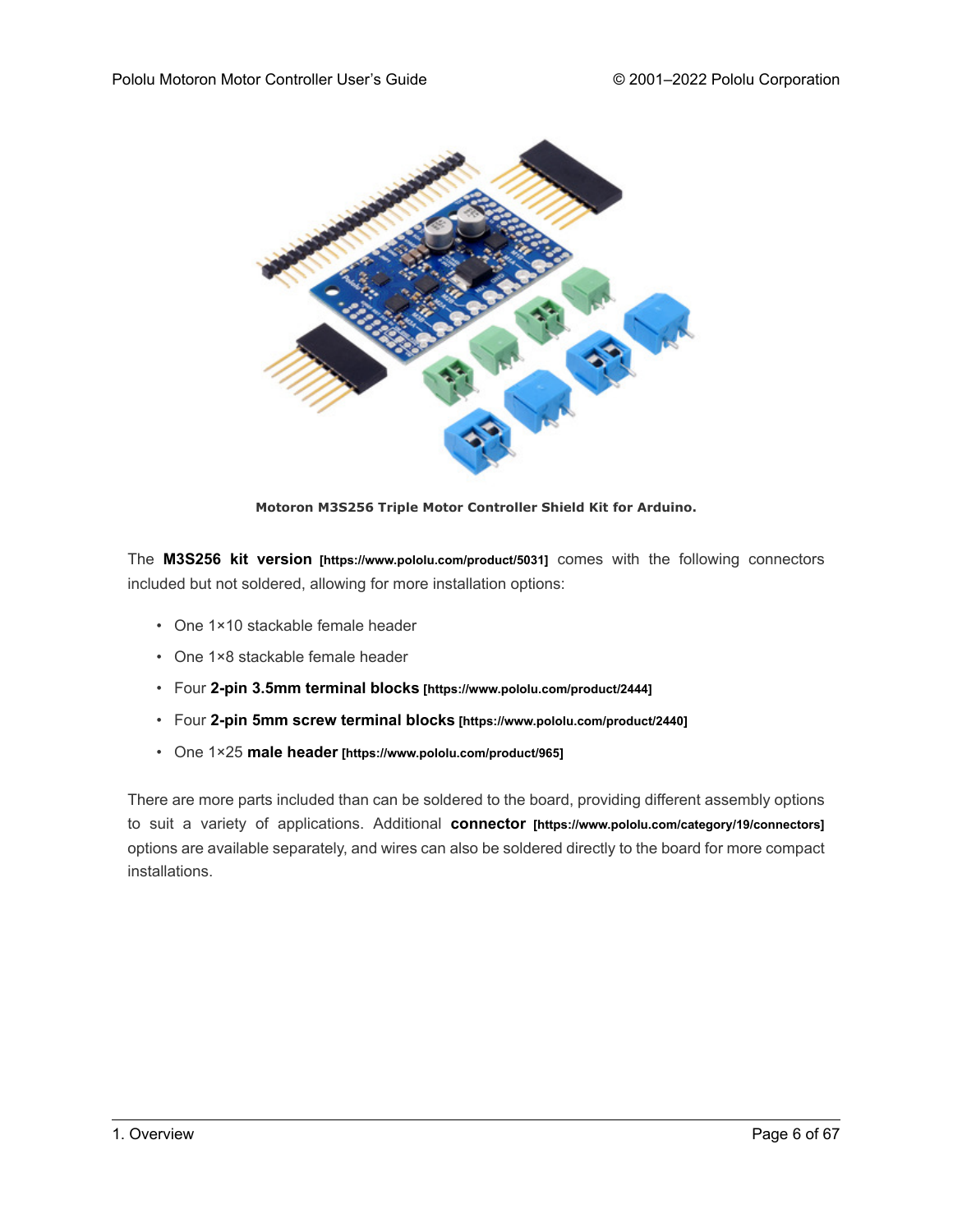**Note:** For applications where the Motoron M3S256 will be used as a standalone board or at the **top** of a shield stack, it can be assembled with the included 0.1″ male header pins and larger (5.0mm-pitch) blue terminal blocks. For applications where the Motoron will be one of the intermediate members of a stack of shields, we recommend assembling it with the stackable headers and smaller (3.5mm-pitch) green terminal blocks (just like our **[version](https://www.pololu.com/product/5030) [with connectors already soldered](https://www.pololu.com/product/5030) [https://www.pololu.com/product/5030]**). The terminal blocks are intended to be soldered to the larger through-holes for the power and motor connections, and the blue ones should get locked together prior to installation (see our short **[video on](https://www.youtube.com/watch?v=6pDyTLRZ2Eg) terminal block installation [\[https://www.youtube.com/watch?v=6pDyTLRZ2Eg\]](https://www.youtube.com/watch?v=6pDyTLRZ2Eg)**).

### **M3S256 with no connectors**



**Motoron M3S256 Triple Motor Controller Shield for Arduino (No Connectors).**

The **"no connectors" version [\[https://www.pololu.com/product/5032\]](https://www.pololu.com/product/5032)** is just the PCB assembled with all of the surface-mount components. This version is intended for those who want to solder wires directly to the board or use a custom set of **connectors [\[https://www.pololu.com/category/19/connectors\]](https://www.pololu.com/category/19/connectors)**.

#### **M3H256 with connectors soldered**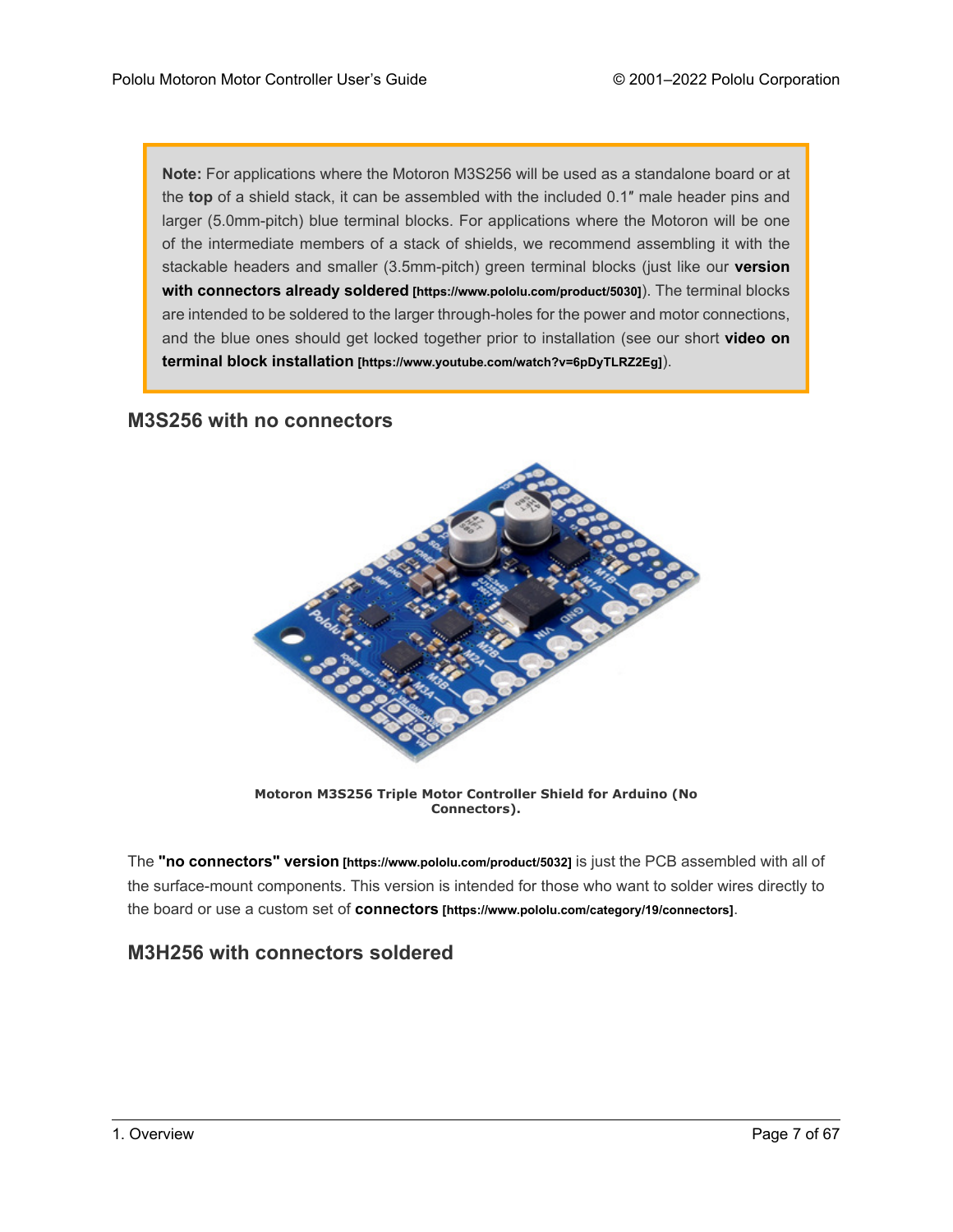

**Motoron M3H256 Triple Motor Controller for Raspberry Pi (Connectors Soldered).**

The **[M3H256 version with connectors soldered](https://www.pololu.com/product/5033) [https://www.pololu.com/product/5033]** has stackable female headers and terminal blocks installed, and it comes with two **standoffs [\[https://www.pololu.com/](https://www.pololu.com/product/1952) [product/1952\]](https://www.pololu.com/product/1952)**, two **screws [\[https://www.pololu.com/product/1968\]](https://www.pololu.com/product/1968)**, and two **hex nuts [\[https://www.pololu.com/](https://www.pololu.com/product/1967) [product/1967\]](https://www.pololu.com/product/1967)**. This version allows you to use all the main features of the board without additional soldering, as the motor and power leads can be connected to the board via terminal blocks and the logic connections are made by simply plugging the shield into a Raspberry Pi.

# **M3H256 kit version**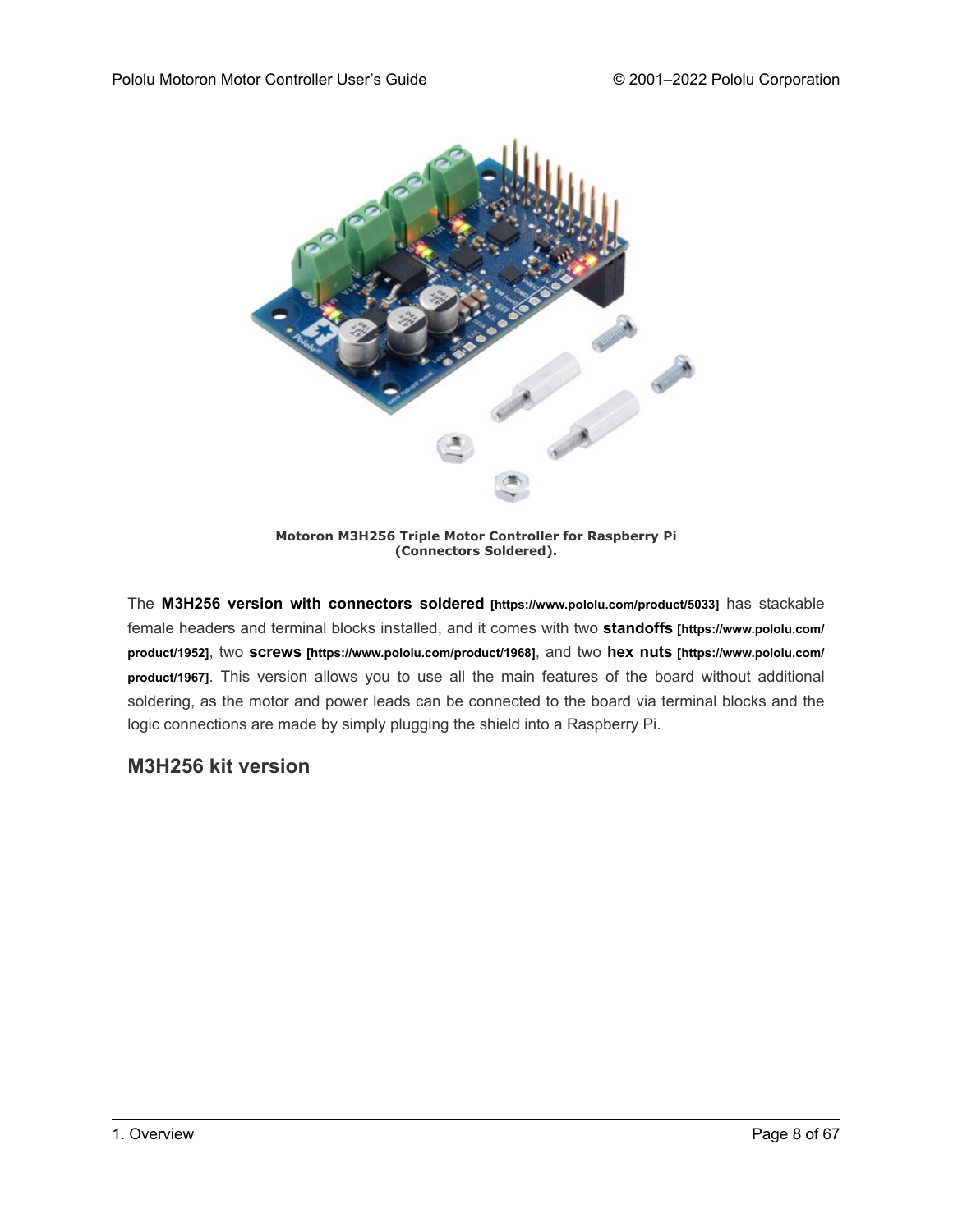

**Motoron M3H256 Triple Motor Controller Kit for Raspberry Pi.**

The **M3H256 kit version [\[https://www.pololu.com/product/5034\]](https://www.pololu.com/product/5034)** comes with the following connectors included but not soldered, allowing for more installation options:

- Two 1×10 stackable female headers (or one 2×10 header)
- Four **[2-pin 3.5mm terminal blocks](https://www.pololu.com/product/2444) [https://www.pololu.com/product/2444]**
- Four **[2-pin 5mm screw terminal blocks](https://www.pololu.com/product/2440) [https://www.pololu.com/product/2440]**
- One 1×25 **male header [\[https://www.pololu.com/product/965\]](https://www.pololu.com/product/965)**
- Two **standoffs [\[https://www.pololu.com/product/1952\]](https://www.pololu.com/product/1952)**
- Two **screws [\[https://www.pololu.com/product/1968\]](https://www.pololu.com/product/1968)**
- Two **hex nuts [\[https://www.pololu.com/product/1967\]](https://www.pololu.com/product/1967)**

There are more parts included than can be soldered to the board, providing different assembly options to suit a variety of applications. Additional **connector [\[https://www.pololu.com/category/19/connectors\]](https://www.pololu.com/category/19/connectors)** options are available separately, and wires can also be soldered directly to the board for more compact installations.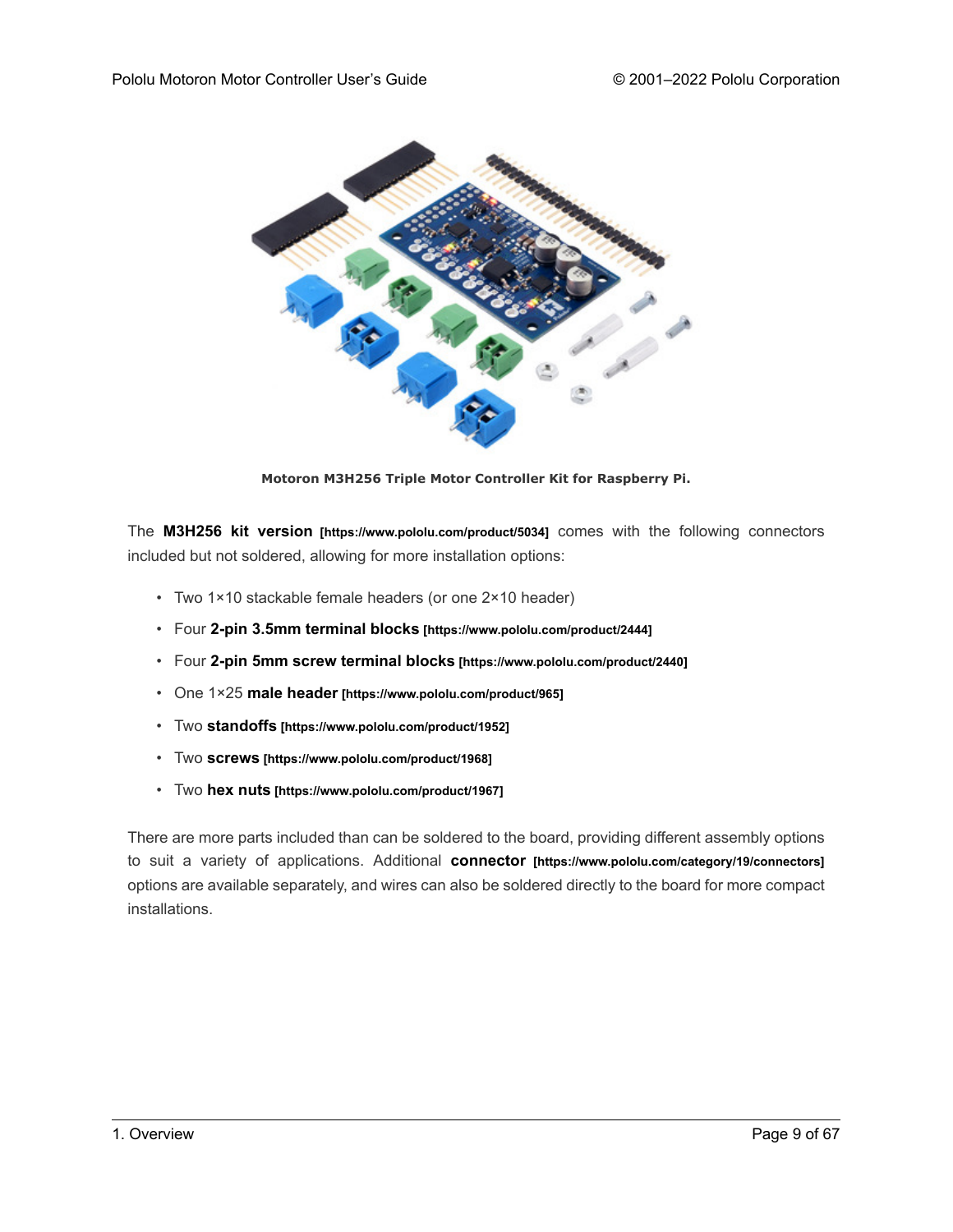**Note:** For applications where the Motoron M3H256 will be used as a standalone board or at the **top** of a stack of boards, it can be assembled with the larger (5.0mm-pitch) blue terminal blocks. For applications where the Motoron will be one of the intermediate members of a stack of boards, we recommend assembling it with the smaller (3.5mm-pitch) green terminal blocks (just like our **[version with connectors already soldered](https://www.pololu.com/product/5033) [https://www.pololu.com/ [product/5033\]](https://www.pololu.com/product/5033)**). The terminal blocks are intended to be soldered to the larger through-holes for the power and motor connections, and the blue ones should get locked together prior to installation (see our short **[video on terminal block installation](https://www.youtube.com/watch?v=6pDyTLRZ2Eg) [https://www.youtube.com/ [watch?v=6pDyTLRZ2Eg\]](https://www.youtube.com/watch?v=6pDyTLRZ2Eg)**).

### **M3H256 with no connectors**



**Motoron M3H256 Triple Motor Controller for Raspberry Pi (No Connectors or Standoffs).**

The **"no connectors" version [\[https://www.pololu.com/product/5035\]](https://www.pololu.com/product/5035)** is just the PCB assembled with all of the surface-mount components. This version is intended for those who want to solder wires directly to the board or use a custom set of **connectors [\[https://www.pololu.com/category/19/connectors\]](https://www.pololu.com/category/19/connectors)**.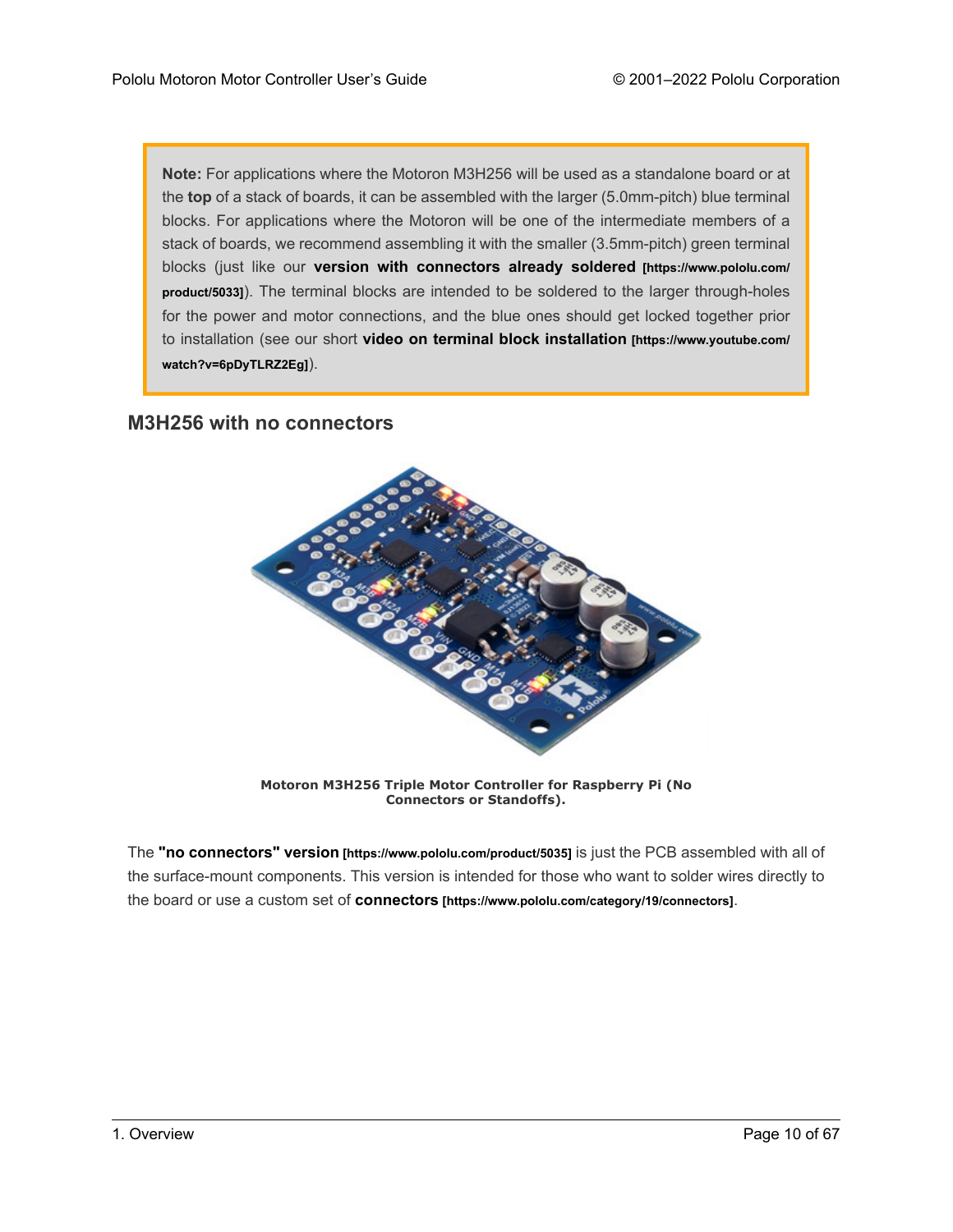# <span id="page-10-0"></span>**2. Contacting Pololu**

We would be delighted to hear from you about any of your projects and about your experience with the Motoron. If you need technical support or have any feedback you would like to share, you can **contact us [\[https://www.pololu.com/contact\]](https://www.pololu.com/contact)** directly or post on our **forum [\[https://forum.pololu.com/c/support/](https://forum.pololu.com/c/support/pololu-motor-controllers-drivers-and-motors) [pololu-motor-controllers-drivers-and-motors\]](https://forum.pololu.com/c/support/pololu-motor-controllers-drivers-and-motors)**. Tell us what we did well, what we could improve, what you would like to see in the future, or anything else you would like to say!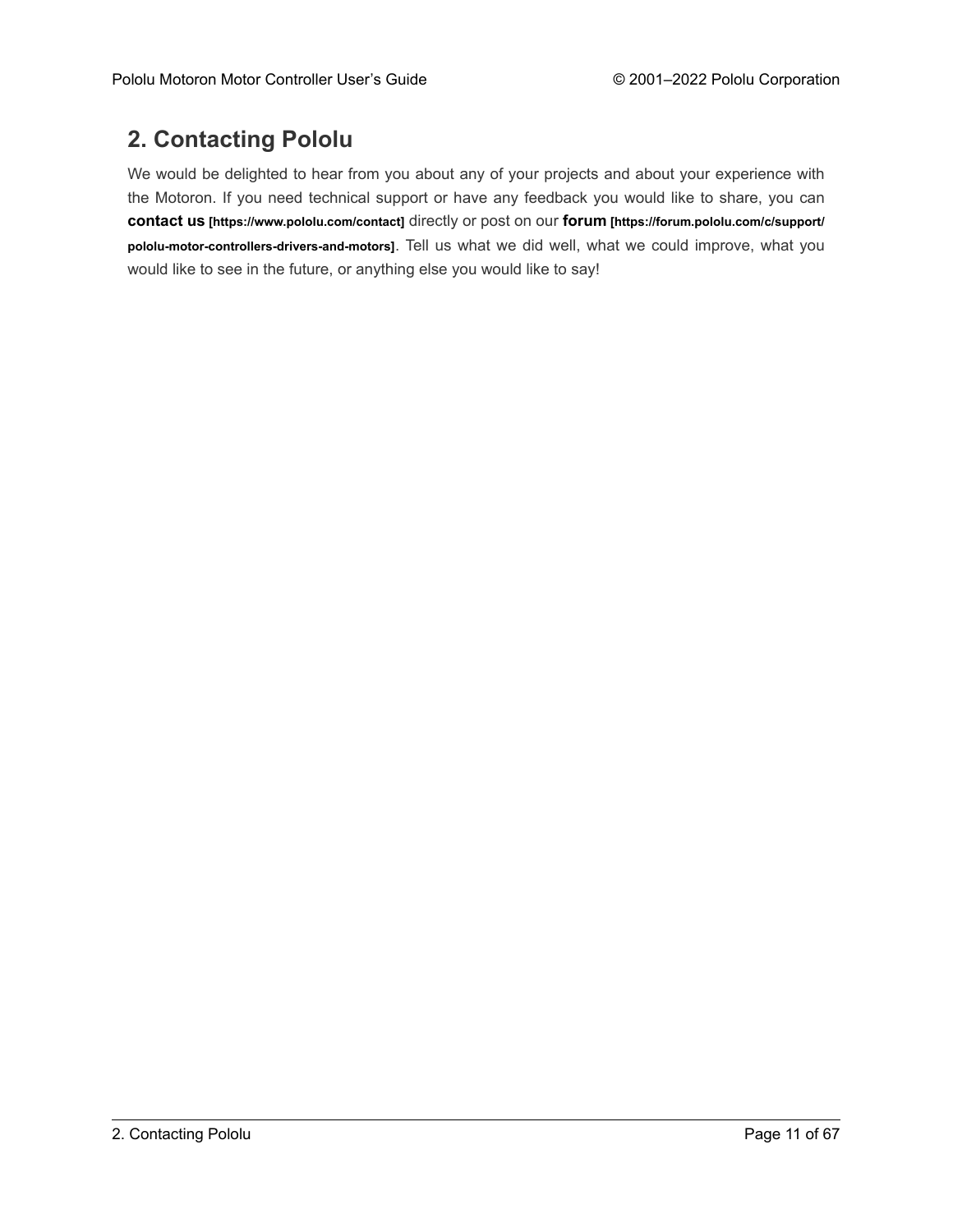# <span id="page-11-0"></span>**3. Getting started**

# <span id="page-11-1"></span>**3.1. Choosing the power supply and motor**

The information in this section can help you select a **power supply [\[https://www.pololu.com/category/84/](https://www.pololu.com/category/84/regulators-and-power-supplies) [regulators-and-power-supplies\]](https://www.pololu.com/category/84/regulators-and-power-supplies)** and **motor [\[https://www.pololu.com/category/22/motors-and-gearboxes\]](https://www.pololu.com/category/22/motors-and-gearboxes)** that will work with the Motoron.

The Motoron is designed to work with **brushed DC motors**. These motors have two terminals such that when a DC voltage is applied to the terminals, the motor spins.

When selecting the components of your system, you will need to consider the voltage and current ratings of each component:

- The **voltage range of your power supply** is the range of voltages you expect your power supply to produce while operating. There is usually some variation in the output voltage so you should treat it as a range instead of just a single number. In particular, keep in mind that a fully-charged battery might have a voltage that is significantly higher than its nominal voltage.
- The **current limit of a power supply** is how much current the power supply can provide. Note that the power supply will not force this amount of current through your system; the properties of the system and the voltage of the power supply determine how much current will flow, but there is a limit to how much current the power supply can provide.
- The **operating voltage range of a Motoron** is the range of voltages that can be supplied to the Motoron's VIN and GND pins, which power the motors. The operating voltage range of the Motoron M3S256 and M3H256 is **4.5 V to 48 V**. The Motoron requires a DC power supply.
- The **continuous current per motor of a Motoron** is the maximum amount of current that the Motoron can continuously provide to each motor. The continuous current per phase of the Motoron M3S256 and M3H256 is **2.0 A**.
- The **rated voltage of a DC motor** is the voltage at which the DC motor was designed to run. You can apply voltages to the motor that are higher or lower than its rated voltage, but higher voltages bring a risk of overheating the motor or reducing its lifetime.
- The **no-load current of a DC motor** is the current that the motor will draw if you apply the rated voltage to the motor while its output is not connected to anything.
- The **stall current of a DC motor** is the current that the motor will draw if you apply the rated voltage to the motor while forcing its output shaft to remain stationary.

There are guidelines you should be aware of when selecting the components of your system:

1. The voltage of your power supply should generally be greater than or equal to the rated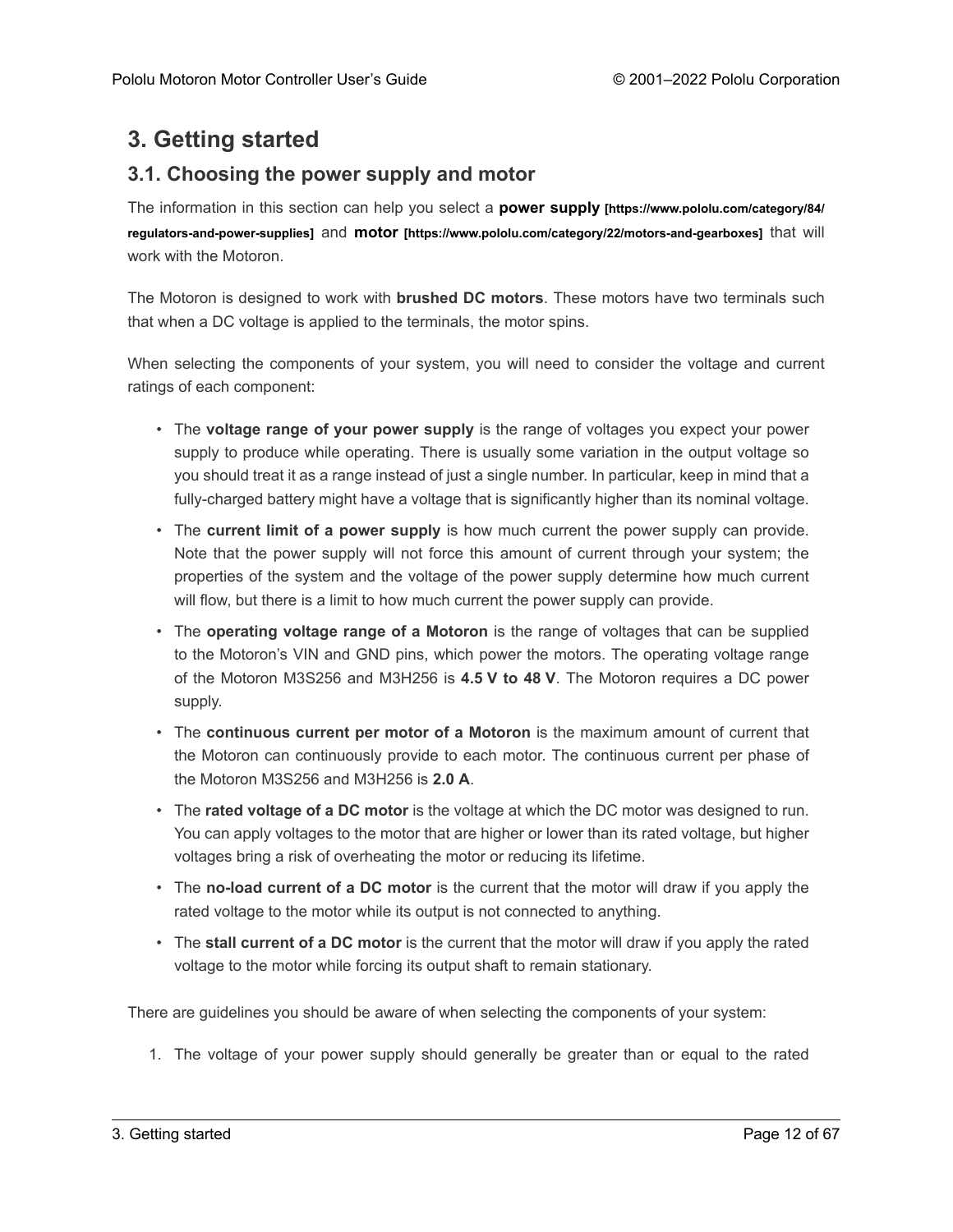voltage of each DC motor. Otherwise, you will not get the full performance that the motor was designed for. If your power supply's voltage is much higher than the rated voltage of a DC motor, you might account for that by using lower speeds for that motor in your commands to the Motoron.

- 2. The voltage of your power supply should be within the operating voltage range of the Motoron. Otherwise, the Motoron could malfunction or (in the case of high voltages) be damaged.
- 3. The typical current draw you expect for each motor should be less than the Motoron's continuous current per motor. Each motor's typical current draw will depend on your power supply voltage, the speeds you command the motor to move, and the current ratings of the motor. If a motor draws too much current for too long, there is a risk of triggering the Motoron's overcurrent or overtemperature faults, which shut down the motor.
- 4. The current limit of the power supply should be higher than the typical total current draw for all the motors in your system. Furthermore, it is generally good for the current limit to be much higher than that so your system can smoothly handle the times where the motors are drawing *more* than the typical current, for example when they are accelerating or encountering extra resistance.

# <span id="page-12-0"></span>**3.2. Connecting everything**

This section explains how to connect motor power, motors, and a microcontroller to a Motoron motor controller.

### **Connecting terminal blocks**

We generally recommend using green **[3.5mm-pitch terminal blocks](https://www.pololu.com/product/2444) [https://www.pololu.com/product/ [2444\]](https://www.pololu.com/product/2444)** for the motor power and motor connections. If you have an assembled version of the Motoron, these terminal blocks come soldered to the board. Otherwise, you will need to solder them yourself. They should be soldered to the larger through holes for board power and motor outputs (GND, VIN, M1A, M1B, M2A, …).

Alternatively, if you are **not** going to stack multiple Motorons on top of each other, you can use blue **[5mm-pitch terminal blocks](https://www.pololu.com/product/2440) [https://www.pololu.com/product/2440]**, which are included in the kit versions. The 5mm-pitch terminal blocks are tall enough that it is easy to accidentally cause a short between the motor outputs of two Motorons that are plugged into each other. If you decide to use the 5mm terminal blocks, we recommend using the tabs on the side of the terminal blocks to connect them together **before** soldering them to the Motoron (see our **[video about how to install terminal blocks](https://www.youtube.com/watch?v=6pDyTLRZ2Eg) [\[https://www.youtube.com/watch?v=6pDyTLRZ2Eg\]](https://www.youtube.com/watch?v=6pDyTLRZ2Eg)** for more information).

### **Connecting motor power and motors**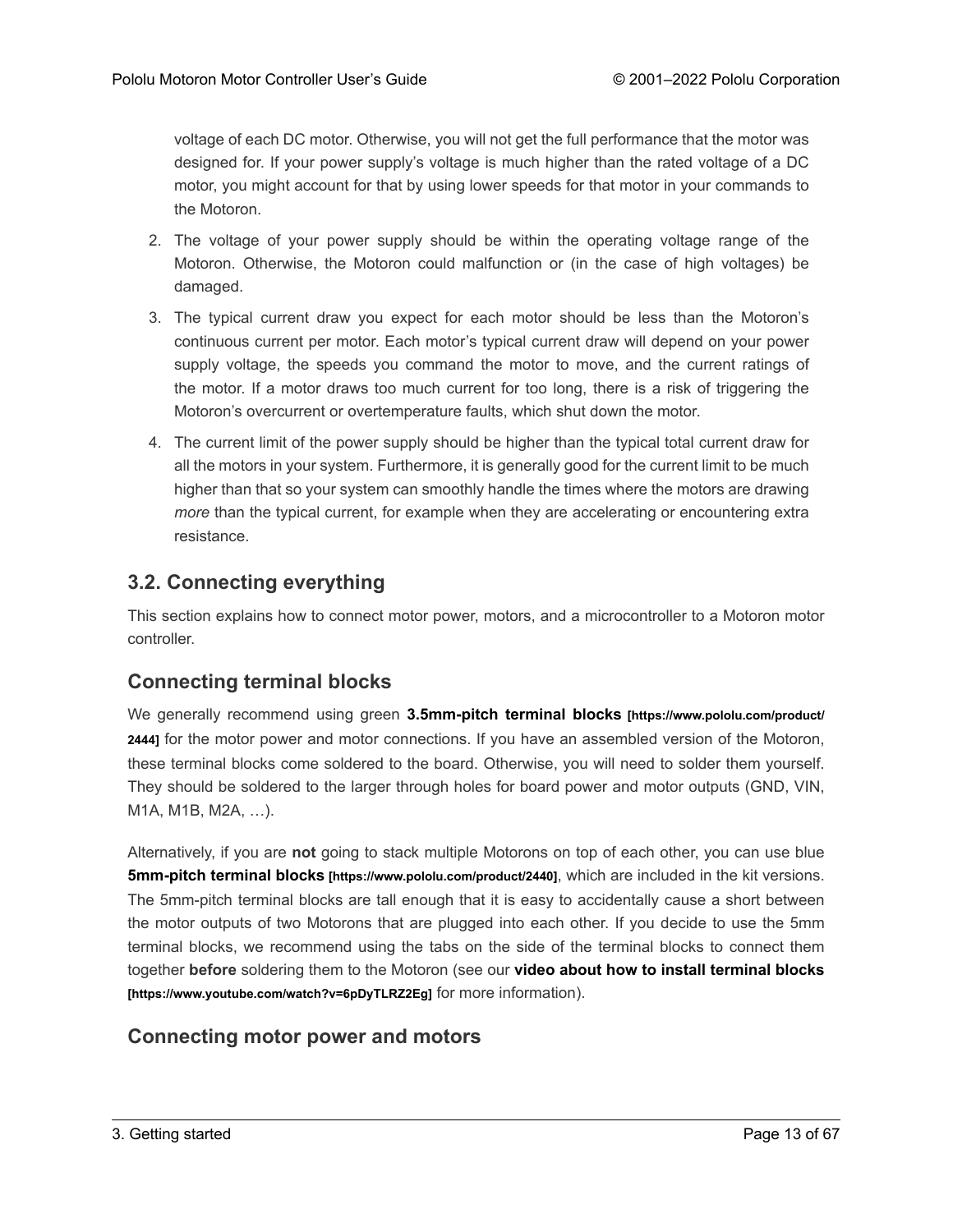

**Motor power and motor connections for a Motoron M3S256 or M3H256 Triple Motor Controller.**

The negative terminal of the motor power supply should be connected to the Motoron's large GND pin or the smaller pins next to it. The positive terminal of the motor power supply should be connected to the Motoron's large VIN pin or the smaller pins next to it. **These GND and VIN connections are required for each Motoron in a stack of Motorons.** Connecting two Motorons via stackable headers does not connect their VIN pins at all, and it does not the connect their GND pins in a way that is meant to carry the large currents involved in motor control. Note that connecting power to VIN does not power the Motoron's microcontroller and does not cause any LEDs to turn on.

Each motor should have one lead connected to an MxA pin (M1A, M2A, or M3A) and the other lead connected to the MxB pin with the matching motor number. The Motoron's concept of "forward" corresponds to MxA driving high while MxB drives low, so you might consider this when deciding which motor lead connects to which Motoron pin. You can also flip the wires later if you want to flip the direction of motion.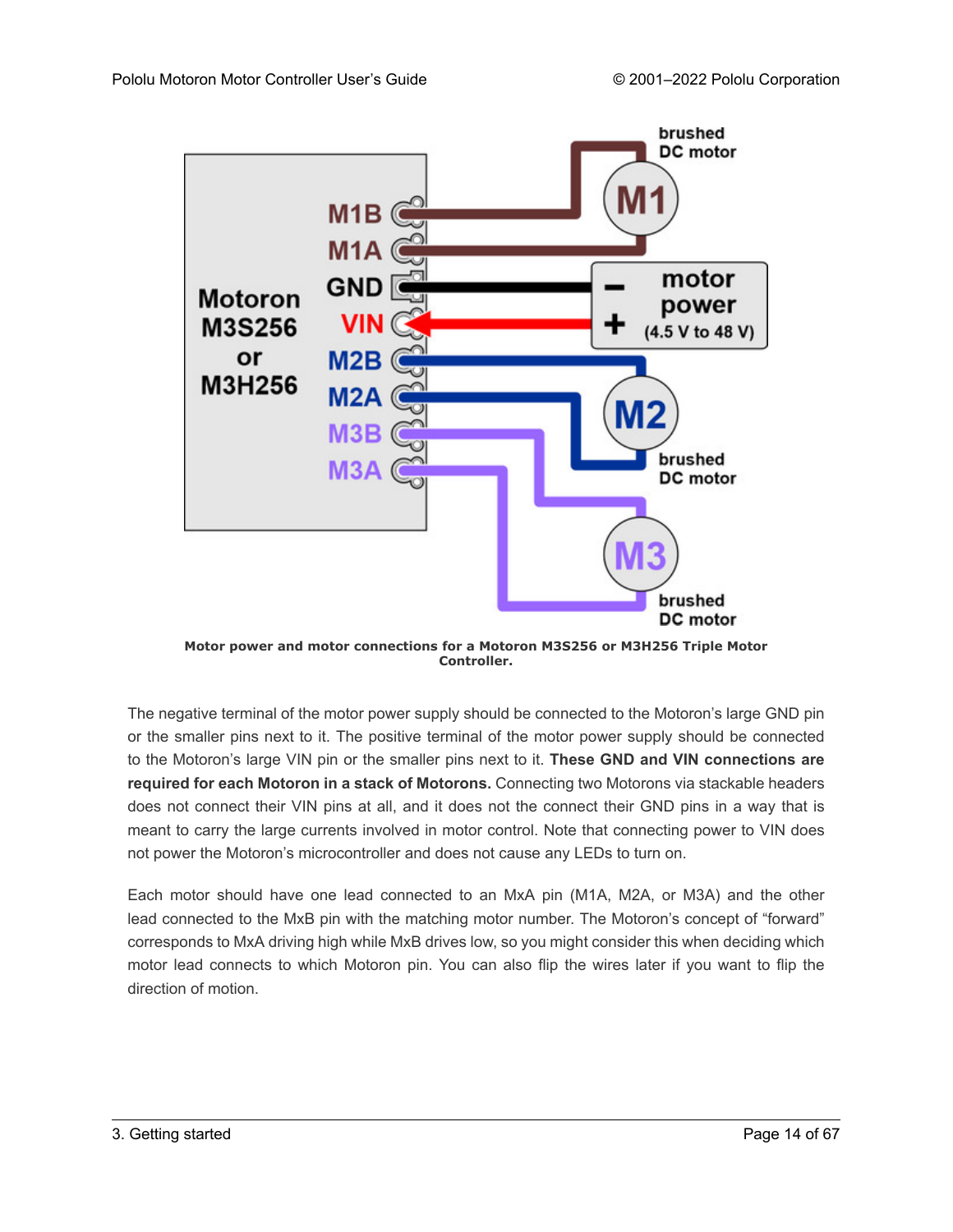# **Connecting a controller**



The Motoron M3S256 shield is designed to be plugged into the 1×10 and 1×8 female headers of an Arduino or Arduino-compatible board that has the shape of the **Arduino Uno R3[\[https://www.pololu.com/](https://www.pololu.com/product/2191) [product/2191\]](https://www.pololu.com/product/2191)** using stackable female headers or male headers soldered to the Motoron. Similarly, the Motoron M3H256 is designed to be plugged into pins 1 through 20 of a Raspberry Pi using female headers.

Plugging the Motoron into a controller this way connects the GND, SDA, and SCL pins of both boards, allowing the controller to communicate with the Motoron via I²C. It also powers the Motoron's microcontroller by connecting the Arduino's IOREF or the Raspberry Pi's 3V3 pin to the Motoron's logic voltage.

The Motoron does not need to be connected directly to the controller: it can be connected through another board (including other Motoron boards) as long as those boards pass the GND, SCL, SDA, and logic voltage connections through.

You can also connect the Motoron to a controller board that has a different shape as long as you make the same connections. The Motoron's GND, SCL, and SDA pins should be connected to the corresponding pins on the controller board, and the Motoron's logic voltage (labeled IOREF or 3V3 depending on which type of Motoron you have) should be connected to the logic voltage supply of the controller board, which should be between 2.8 V and 5.5 V.

Most of the pins on the Motoron have a spacing of 0.1" and are on the same 0.1" grid, making it easy to connect the Motoron to a perf-board or breadboard.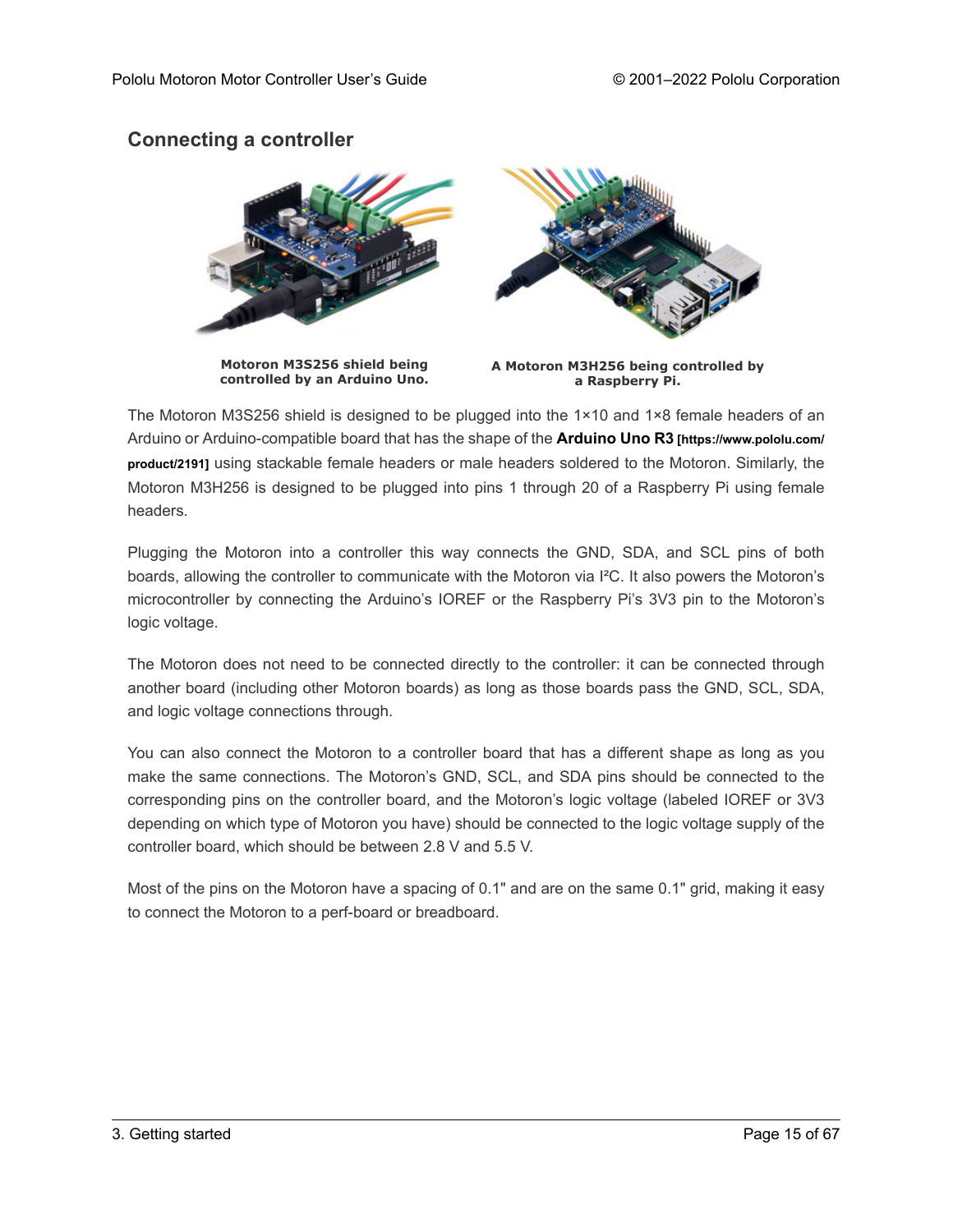

After you have connected one Motoron to a microcontroller, you can connect other Motorons to the same microcontroller simply by stacking them above or below the first one.

Once you make the GND and logic power connections and turn on the logic power, you should see the Motoron's yellow LED blink. The red LED will also turn on unless something is communicating with the Motoron and causing it to turn the LED off.

#### **Powering the controller**

By default, the Motoron does not supply power to the Arduino or Raspberry Pi, so you will need to power them separately. However, there are options for powering the controllers, as documented in **[Section 4](#page-23-0)** for the M3S256, and in **[Section 5](#page-25-0)** for the M3H256.

# <span id="page-15-0"></span>**3.3. Enabling I²C on the Raspberry Pi**

This section explains how to enable the correct I²C bus on your Raspberry Pi, make sure that your user has permission to access it, and test your setup.

The Motoron is designed to connect to the I2C1 bus on the Raspberry Pi, which uses GPIO pin 2 for SDA and GPIO pin 3 for SCL. If you are using Raspberry Pi OS, this bus is represented by  $/$ dev/  $i2c-1$ : that is the name of the device node that programs on your Raspberry Pi will open in order to communicate with the Motoron or any other targets on the bus.

Try typing  $1s$  /dev/i2c\* to list your system's available I<sup>2</sup>C busses. If /dev/i2c-1 is not in the list then you should run sudo raspi-config nonint do i2c 0 to enable it. You must reboot your Raspberry Pi for this change to take effect.

We recommend adding your user to the  $i2c$  group so you can access the Motoron and other  ${}^{12}C$ devices without using sudo. Run the groups command to see what groups your user belongs to.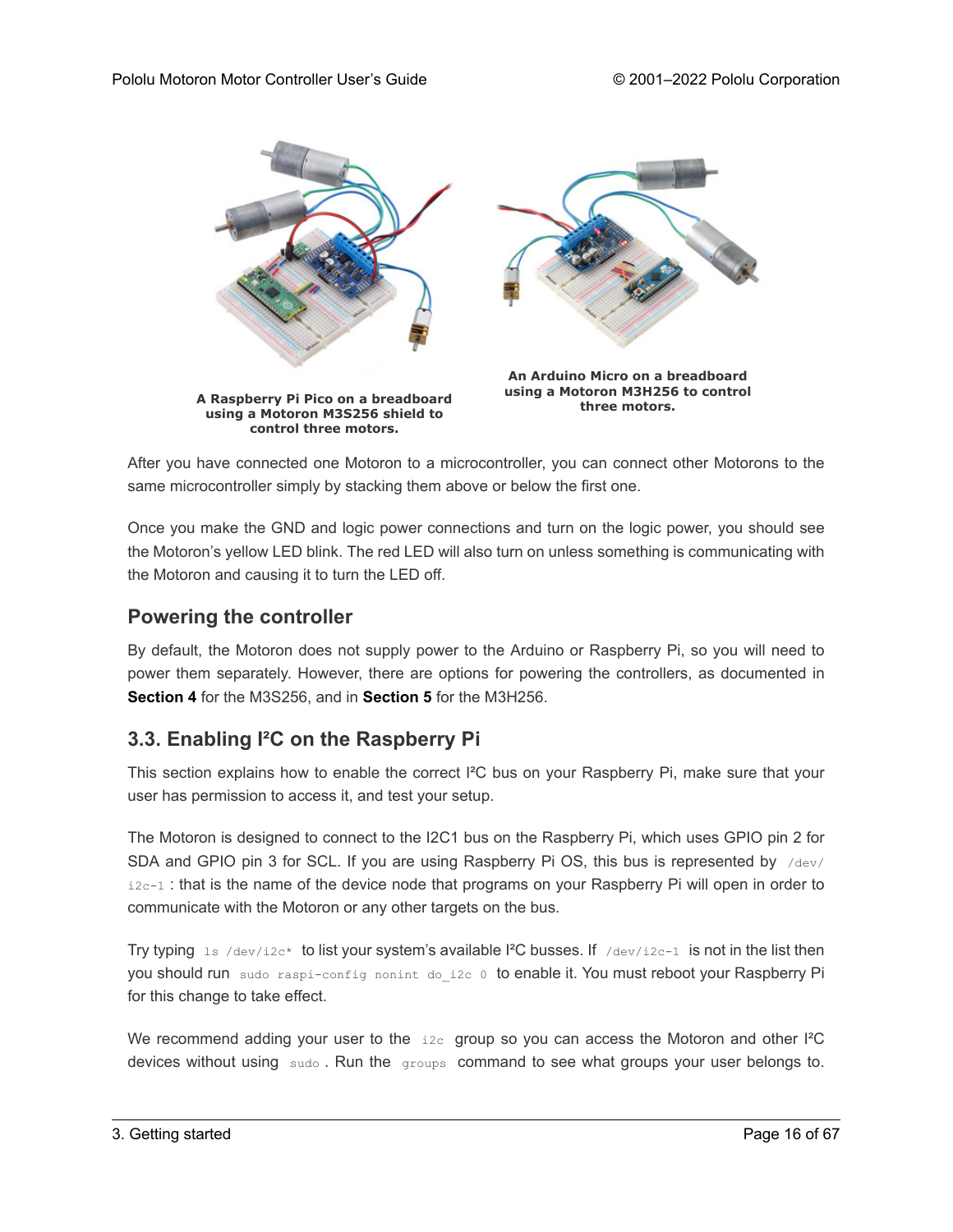If  $i2c$  is not in the list, then you should add your user to it by running sudo usermed  $-a$  -G i2c \$(whoami) , logging out, and then logging in again.

After you have enabled I<sup>2</sup>C and connected your Motoron to your Raspberry Pi's I<sup>2</sup>C bus, run i2cdetect  $-y$  1. If everything is set up correctly, you should see output like this:

0 1 2 3 4 5 6 7 8 9 a b c d e f 00: -- -- -- -- -- -- -- -- -- --10: 10 -- -- -- -- -- -- -- -- -- -- -- -- -- -- -- 20: -- -- -- -- -- -- -- -- -- -- -- -- -- -- -- -- 30: -- -- -- -- -- -- -- -- -- -- -- -- -- -- -- -- 40: -- -- -- -- -- -- -- -- -- -- -- -- -- -- -- -- 50: -- -- -- -- -- -- -- -- -- -- -- -- -- -- -- -- 60: -- -- -- -- -- -- -- -- -- -- -- -- -- -- -- --  $70: - - - - - - - - - - - - - - - - -$ 

This output means that the Raspberry Pi detected a device at address 16 (0x10 in hex), which is the default I²C address used by the Motoron.

# <span id="page-16-0"></span>**3.4. Setting I²C addresses with a Raspberry Pi**

Each device on an I²C bus should have a unique address so that you can communicate with the device without interfering with other devices on the bus. By default, the Motoron uses I<sup>2</sup>C address 16, so if you have connected two or more Motorons to your bus, or you have another device that uses address 16, you will need to change the I²C addresses of one or more Motorons.

**Warning:** If you have devices on your I²C bus that are not Motorons, the procedure below could cause undesired behavior when it sends commands to them that are intended for the Motorons.

The recommended procedure for setting the I²C address of one or more Motorons that are connected to the I²C bus of your Raspberry Pi is:

- 1. Ensure that the JMP1 pin on each Motoron is not connected to anything.
- 2. Download the **[Motoron Motor Controller Python library for Raspberry Pi](https://github.com/pololu/motoron-rpi) [https://github.com/ [pololu/motoron-rpi\]](https://github.com/pololu/motoron-rpi)**, and install its dependencies, as described in the "Getting started" section of its README file.
- 3. In a Terminal, use  $\mathcal{L}_{\text{cd}}$  to navigate into the directory holding the library and its examples.
- 4. Run  $\sqrt{s}$ et i2c addresses example.py. This utility will print some information and then prompt you for a command.
- 5. Perform a scan of the I²C bus by typing "s" followed by "Enter". You should get output that looks like this: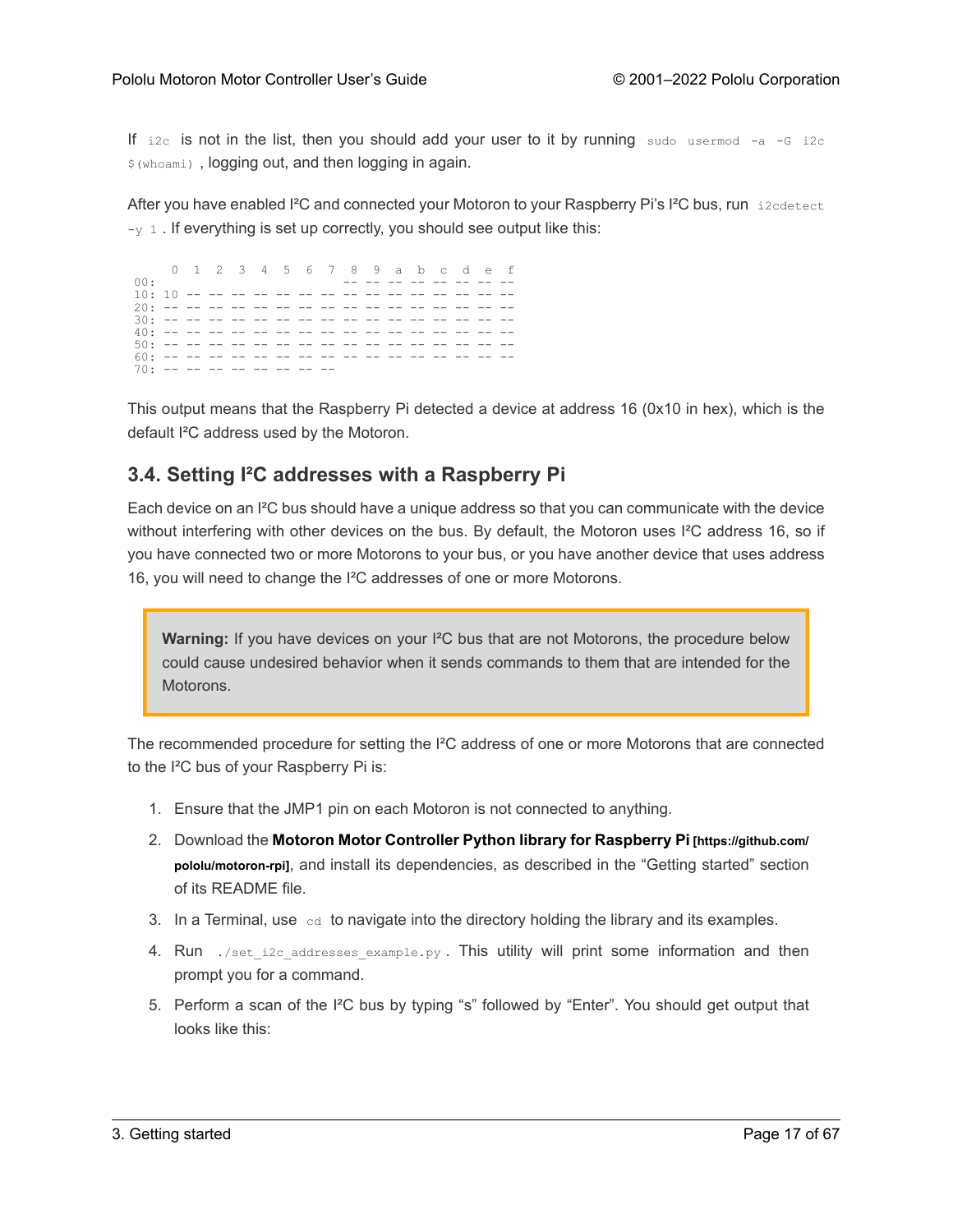Scanning for I2C devices… Found device at address 0 Found device at address 16 Done.

The scan detects that a device on the bus is responding to address 16 because that is the Motoron's default address. It also detects a device on address 0 because that is the  $I<sup>2</sup>C$  general call address and all Motorons respond to it by default, in addition to the normal address. We will use address 0 to send commands in later steps, so if the scan does not detect any devices on address 0, those steps will probably fail.

- 6. Connect the JMP1 pin of one Motoron to GND. If you have not soldered headers to the JMP1 pin and its adjacent GND pin, you can connect those two pins together using a wire, test clip, or with a **shorting block [\[https://www.pololu.com/product/968\]](https://www.pololu.com/product/968)** attached to a 1×2 **[male](https://www.pololu.com/product/965) header [\[https://www.pololu.com/product/965\]](https://www.pololu.com/product/965)**. Connecting JMP1 to GND is how we select which Motoron's address will be changed in the next step. Only one Motoron at a time should have its JMP1 pin connected to GND.
- 7. Set the address of the selected Motoron by typing "a", followed by the address (in decimal), and then "Enter". We recommend picking an address between 8 and 119 that is not in use by any other devices on your bus (numbers outside that range could work too, but they are reserved for other uses by the I²C specification). For example, type "a17" to set the address of the Motoron to 17. Alternatively, you can just send "a" by itself in order to have the program automatically pick an address for you, starting at 17 and skipping addresses that are already in use on the bus.

This sends a "Write EEPROM" command to all of the Motorons using address 0, but the command will only have an effect on the one Motoron whose JMP1 line is low. That Motoron will record the address in its non-volatile EEPROM memory, but will not start using it yet.

- 8. Disconnect the JMP1 pin from GND.
- 9. Repeat the last three steps for every Motoron whose address you wish to change.
- 10. Type "r" to make the new addresses take effect. This sends a "Reset" command to all of the Motorons using address 0. Alternatively, you can power cycle the system or use the RST pin to reset the Motorons.
- 11. Perform another scan of the I<sup>2</sup>C bus by typing "s". Check that a device is now found on each of the addresses that you assigned.

# <span id="page-17-0"></span>**3.5. Setting I²C addresses with an Arduino**

Each device on an I²C bus should have a unique address so that you can communicate with the device without interfering with other devices on the bus. By default, the Motoron uses I²C address 16, so if you have connected two or more Motorons to your bus, or you have another device that uses address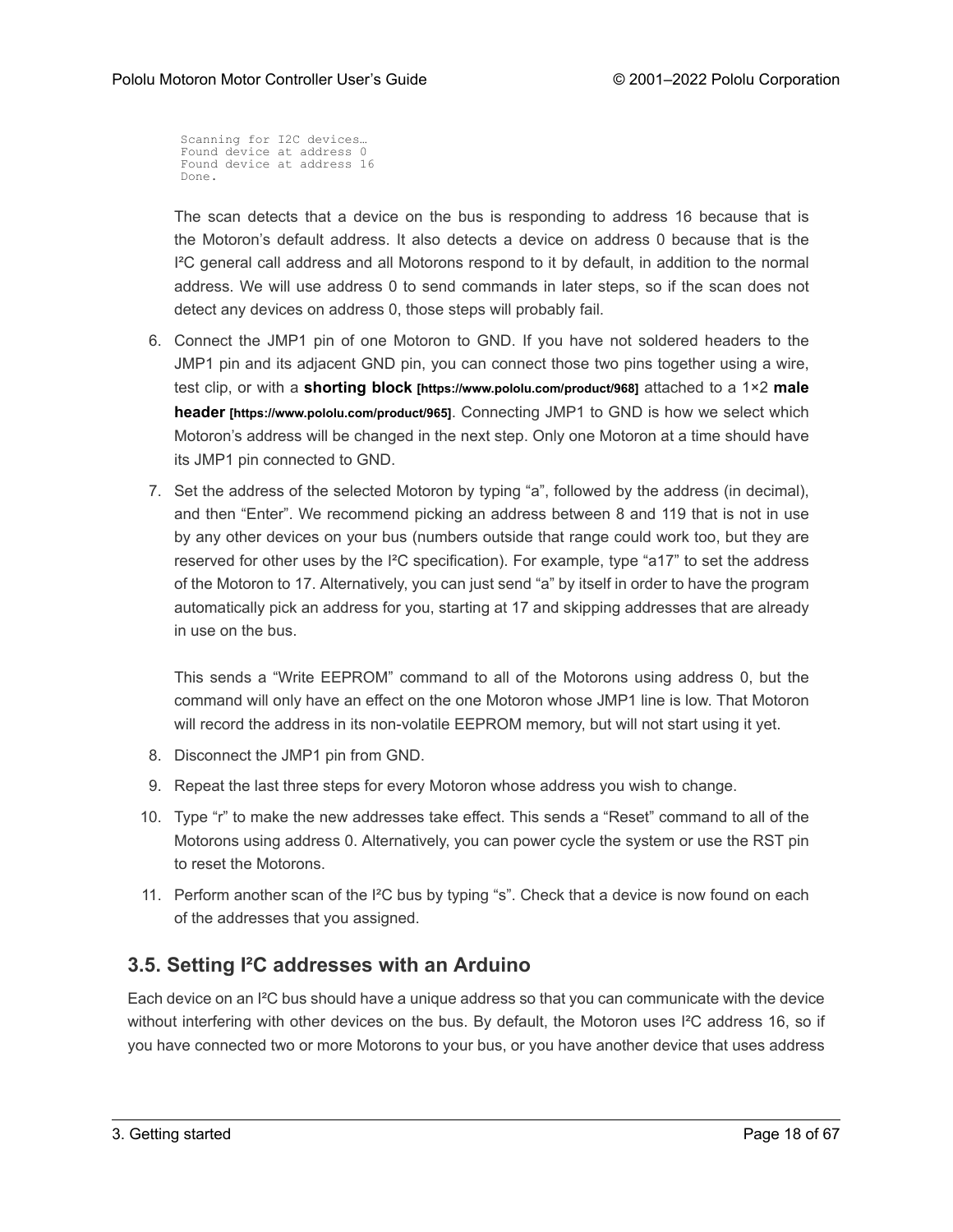16, you will need to change the I²C addresses of one or more Motorons.

**Warning:** If you have devices on your I²C bus that are not Motorons, the procedure below could cause undesired behavior when it sends commands to them that are intended for the **Motorons** 

The recommended procedure for setting the I²C address of one or more Motorons that are connected to the I²C bus of your Arduino is:

- 1. Ensure that the JMP1 pin on each Motoron is not connected to anything.
- 2. Install the **Motoron Arduino library[\[https://github.com/pololu/motoron-arduino\]](https://github.com/pololu/motoron-arduino)** using the Arduino library manager. You can open the Library Manager from the "Tools" menu by selecting "Manage Libraries…". If necessary, see the **[library's README](https://github.com/pololu/motoron-arduino) [https://github.com/pololu/ [motoron-arduino\]](https://github.com/pololu/motoron-arduino)** for more information about how to install it.
- 3. Upload the **SetI2CAddresses** example to your Arduino. If the Motoron library is installed properly, you can find this example under Files > Examples > Motoron > SetI2CAddresses.
- 4. Open the Arduino IDE's Serial Monitor, which you can find in the "Tools" menu.
- 5. Perform a scan of the I²C bus by typing "s" in the box at the top of the Serial Monitor and clicking "Send". You should get output that looks something like this:

```
Scanning for I2C devices…
Found device at address 0
Found device at address 16
Done.
```
The scan detects that a device on the bus is responding to address 16 because that is the Motoron's default address. It also detects a device on address 0 because that is the I²C general call address and all Motorons respond to it by default, in addition to the normal address. We will use address 0 to send commands in later steps, so if the scan does not detect any devices on address 0, those steps will probably fail.

- 6. Connect the JMP1 pin of one Motoron to GND. If you have not soldered headers to the JMP1 pin and its adjacent GND pin, you can connect those two pins together using a wire, test clip, or with a **shorting block [\[https://www.pololu.com/product/968\]](https://www.pololu.com/product/968)** attached to a 1×2 **[male](https://www.pololu.com/product/965) header [\[https://www.pololu.com/product/965\]](https://www.pololu.com/product/965)**. Connecting JMP1 to GND is how we select which Motoron's address will be changed in the next step. Only one Motoron at a time should have its JMP1 pin connected to GND.
- 7. Set the address of the selected Motoron by typing "a" in the box at the top of the Serial Monitor, followed by the address (in decimal), and clicking "Send". We recommend picking an address between 8 and 119 that is not in use by any other devices on your bus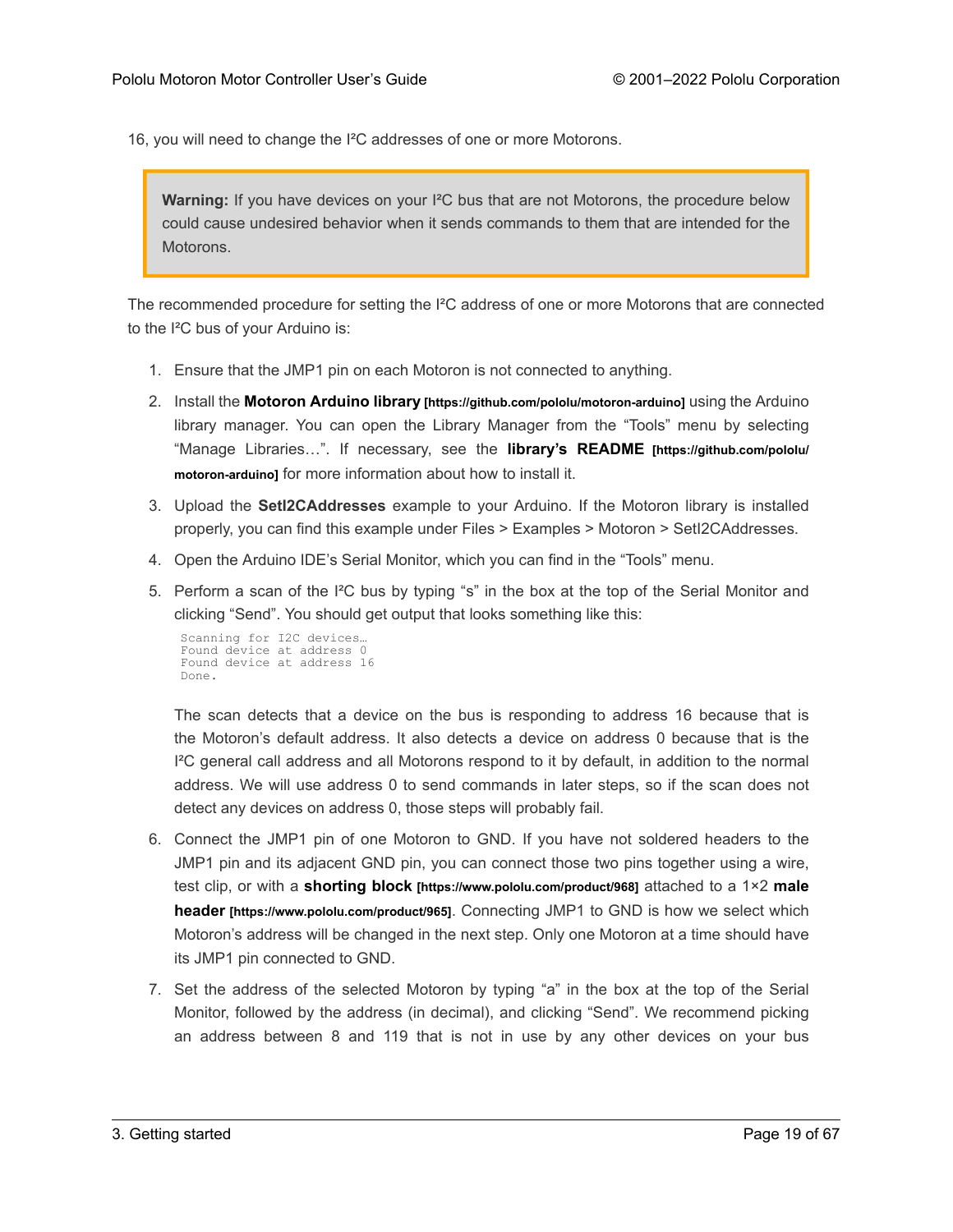(numbers outside that range could work too, but they are reserved for other uses by the I²C specification). For example, type "a17" to set the address of the Motoron to 17. Alternatively, you can just send "a" by itself in order to have the sketch automatically pick an address for you, starting at 17 and skipping addresses that are already in use on the bus.

This sends a "Write EEPROM" command to all of the Motorons using address 0, but the command will only have an effect on the one Motoron whose JMP1 line is low. That Motoron will record the address in its non-volatile EEPROM memory, but will not start using it yet.

- 8. Disconnect the JMP1 pin from GND.
- 9. Repeat the last three steps for every Motoron whose address you wish to change.
- 10. Send "r" using the Serial Monitor to make the new addresses take effect. This sends a "Reset" command to all of the Motorons using address 0. Alternatively, you can power cycle the system or use the RST pin to reset the Motorons.
- 11. Perform another scan of the  $I^2C$  bus by sending "s". Check that a device is now found on each of the addresses that you assigned.

#### <span id="page-19-0"></span>**3.6. Writing code**

This section documents what you need to know to get started writing code to control the Motoron.

The Motoron's I²C interface allows you to send commands to it and receive responses from it. The commands are sequences of bytes (8-bit numbers from 0 to 255) and the responses are also sequences of bytes. The details of how the I²C interface works are documented in **[Section 7](#page-29-0)**. The details of what commands are supported and how to encode them in bytes are documented in **[Section](#page-19-0) [3.6](#page-19-0)**. Numbers prefixed with "0x" here are written in hexadecimal notation (base 16), and they are written with their most significant digits first, just like regular decimal numbers.

### **Arduino library and examples**

If you are controlling the Motoron from an Arduino or Arduino-compatible board, we recommend that you install our **Motoron Arduino library [\[https://github.com/pololu/motoron-arduino\]](https://github.com/pololu/motoron-arduino)** and use one of the examples that comes with it as a starting point for your code. The library comes with these beginnerfriendly examples, which you can find in the Arduino IDE under Files > Examples > Motoron.

- **Simple**: Shows how to control the Motoron in the simplest way.
- **Careful**: Shows how to shut down the motors whenever any problems are detected.
- **Robust**: Shows how to ignore or automatically recover from problems as much as possible.

Each of these examples just controls one Motoron. If you are using multiple Motorons, you can create an additional MotoronI2C object for each controller, and pass the I²C address of each Motoron to the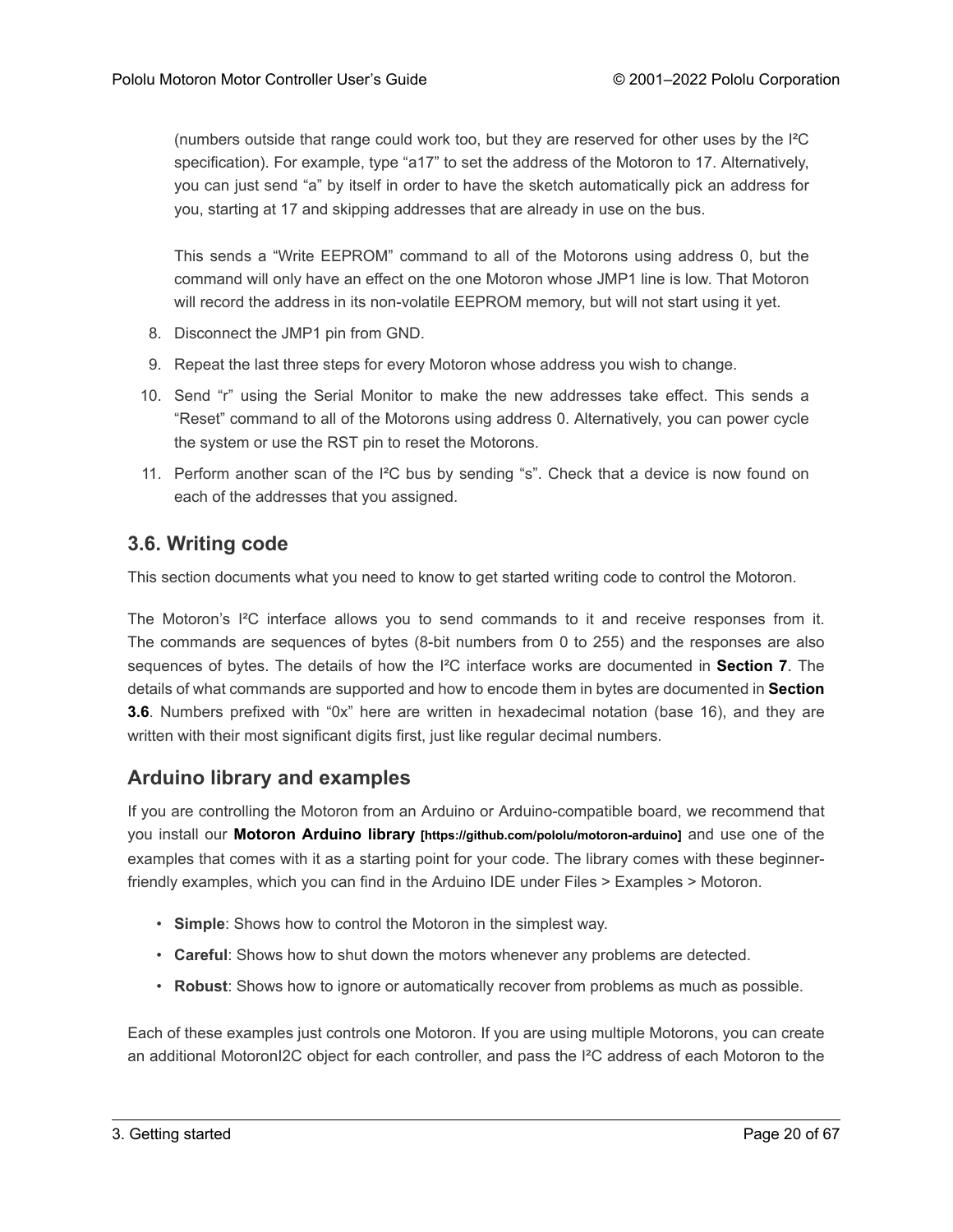constructor for each object. This can be done for any of the examples listed above, and the library comes with an example named **SimpleMulti** which is based on the Simple example and shows how to control multiple Motorons this way.

#### **Python library and examples**

If you are controlling the Motoron from a Raspberry Pi, you might consider downloading our **[Motoron](https://github.com/pololu/motoron-rpi) Python library [\[https://github.com/pololu/motoron-rpi\]](https://github.com/pololu/motoron-rpi)** and using one of the examples that comes with it as a starting point for your code. The Python library was designed to have the same features and behave nearly the same as the Arduino library. However, one major difference is that it generally throws an exception whenever there is a communication error, whereas the Arduino library only reports errors via its getLastError() method.

Like the Arduino library, the Python library comes with these beginner-friendly examples:

- **simple\_example.py**: Shows how to control the Motoron in the simplest way.
- **careful\_example.py**: Shows how to shut down the motors whenever any problems are detected.
- **robust example.py**: Shows how to ignore or automatically recover from problems as much as possible.

Each of these examples just controls one Motoron. If you are using multiple Motorons, you can create an additional MotoronI2C object for each controller, and pass the I²C address of each Motoron to the constructor for each object using the address parameter. This can be done for any of the examples listed above, and the library comes with an example named **simple multi example.py** which is based on **simple\_example.py** and shows how to control multiple Motorons this way.

The library also comes with an example called **simple no library example.py** which is equivalent to **simple\_example.py**, but does not use the Motoron library. This example is meant to be used as a reference for people trying to get started with the Motoron from a different programming environment, since it is easier to see exactly what bytes are being sent.

#### **Initialization sequence**

This is a sequence of commands you can run near the beginning of your code to help you get started with controlling the Motoron.

#### **Description: Reinitialize Bytes: 0x94 0x74**

This command resets the Motoron to its default state (mostly). We recommend doing this when starting up to ensure that the behavior of your system will only depend on the code you are currently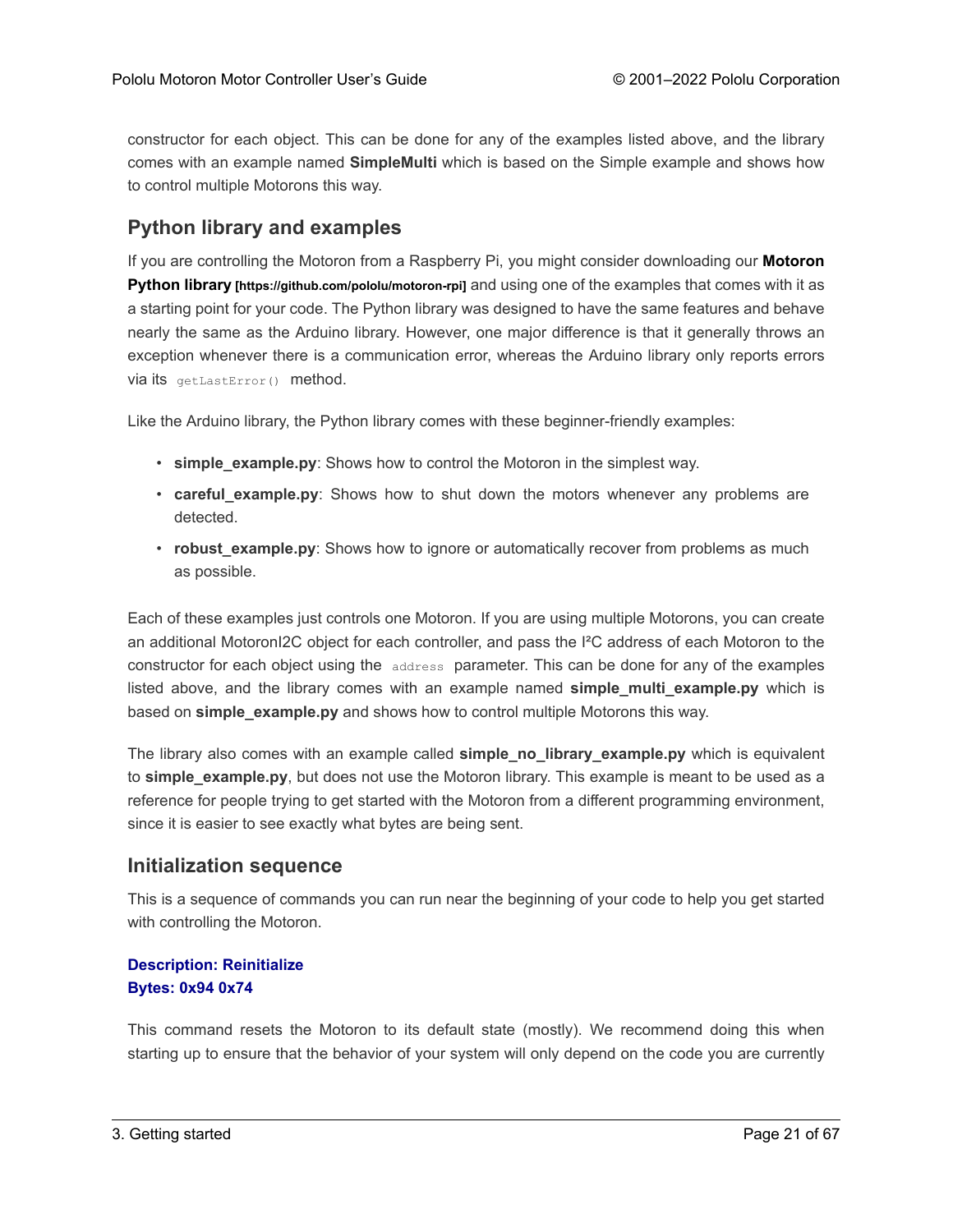running, instead of being affected by settings that you might have set previously in an old version of your code. The bytes shown above are the command byte for the "Reinitialize" command followed by a cyclic redundancy check (CRC) byte.

#### **Description: Disable CRC Bytes: 0x8B 0x04 0x7B 0x43**

This command disables the cyclic redundancy check (CRC) feature of the Motoron (documented in **[Section 10](#page-65-0)**). The CRC feature is enabled by default to make the Motoron less likely to execute incorrect commands when there are communication problems. Disabling CRC makes it easier to get started writing code for the Motoron because you do not have to implement the CRC computation or append CRC bytes to each command you send. Once you have gotten your system to work, you might consider implementing CRC and removing this command to make things more robust. This is an example of the more general "Set protocol options" command, and the last byte shown above is a CRC byte.

#### **Description: Clear reset flag Bytes: 0xA9 0x00 0x04**

This command clears (sets to 0) a bit in the Motoron called the "Reset flag". This flag gets set to 1 after the Motoron powers on or experiences a reset, and with the default configuration it is considered to be an error, so it prevents the motors from running.This is an example of the more general "Clear latched status flags" command, and there is no CRC byte appended because we disabled the CRC feature above.

The reset flag exists to help prevent running motors with incorrect settings. In case the Motoron itself gets reset while your system is running, the Reset flag will be set and the motors will not run.

### **Initialization sequence (with CRC)**

This is similar to the initialization sequence above, except it leaves CRC enabled.

**Description: Reinitialize Bytes: 0x94 0x74**

**Description: Clear reset flag Bytes: 0xA9 0x00 0x04**

The bytes at the end of each command are CRC bytes. Instead of hard coding those bytes, you should be able to calculate each one by applying the CRC algorithm to the command and data bytes immediately before it.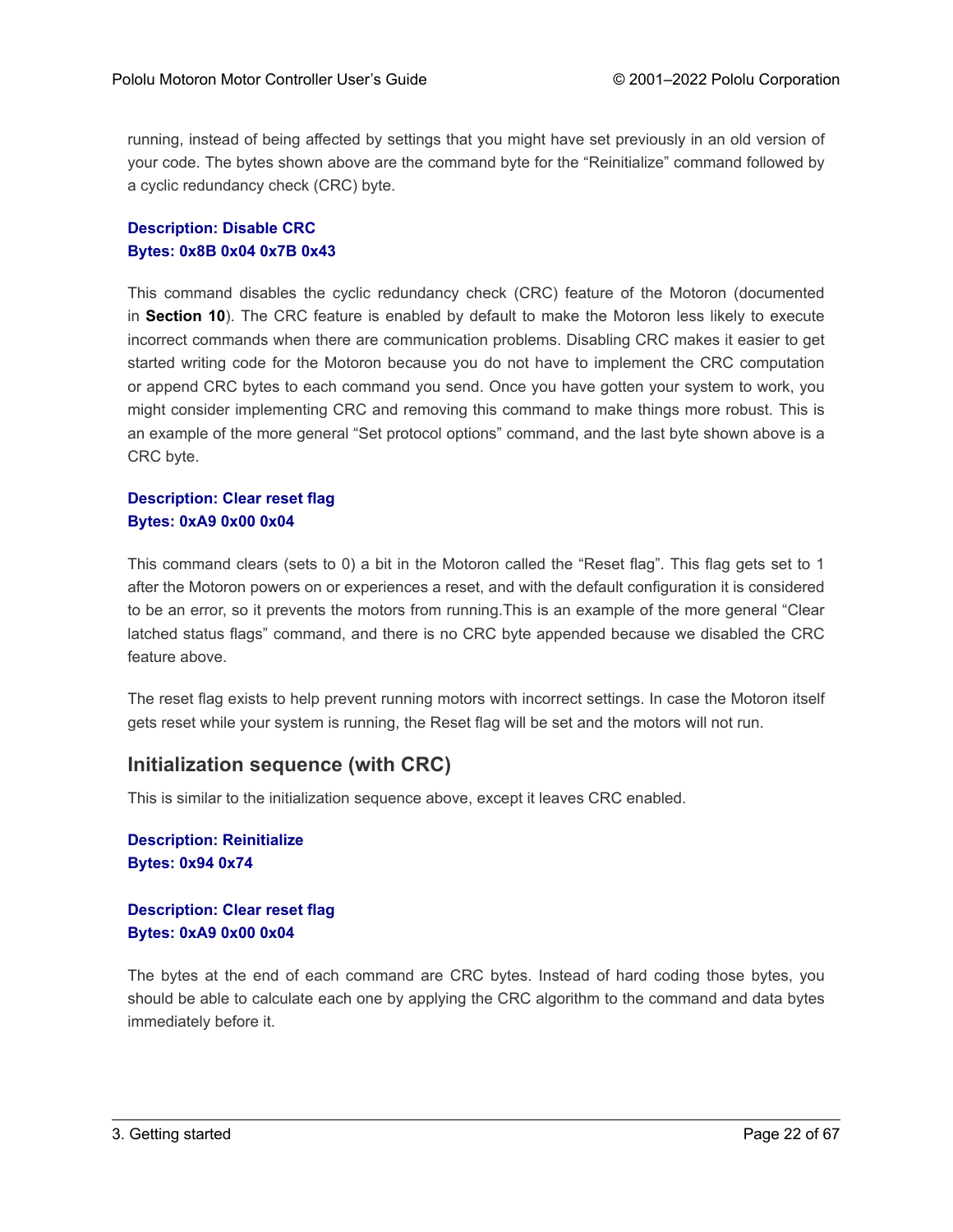# **Command timeout**

**By default, the Motoron will turn off its motors if it has not received a valid command in the last 1.5 seconds.** The details of the command timeout feature are documented in **[Section 8](#page-31-0)**. This means that the motors will stop running if your microcontroller crashes, goes into programming/bootloader mode, or stops running your motor control code for any other reason. You can send a "Set variable" command to configure the timeout period or disable the feature altogether. Change the "Command timeout" variable if you want to change the amount of time it takes for the Motoron to time out, or change the "Error mask" variable if you want to disable the command timeout. The "Set variable" command and all other commands are documented in **[Section 9](#page-50-0)**.

# **Motion parameters**

You can send a "Set variable" command (documented in **[Section 9](#page-50-0)**) to configure how the motors move. In particular, you can set acceleration and deceleration limits for each motor and each direction of motion, which helps to reduce sudden current spikes or jerky motions.

The only Motoron setting that is stored in non-volatile memory is its I<sup>2</sup>C address. Every other setting, including the motion parameters and command timeout, gets reset to its default value whenever the Motoron powers on, resets, or receives a "Reinitialize" command.

# **Motor control**

Once you have taken care of the initialization and configuration described above, you are ready to run some motors! See the "Set speed" and "Set all speeds" commands in **[Section 9](#page-50-0)**.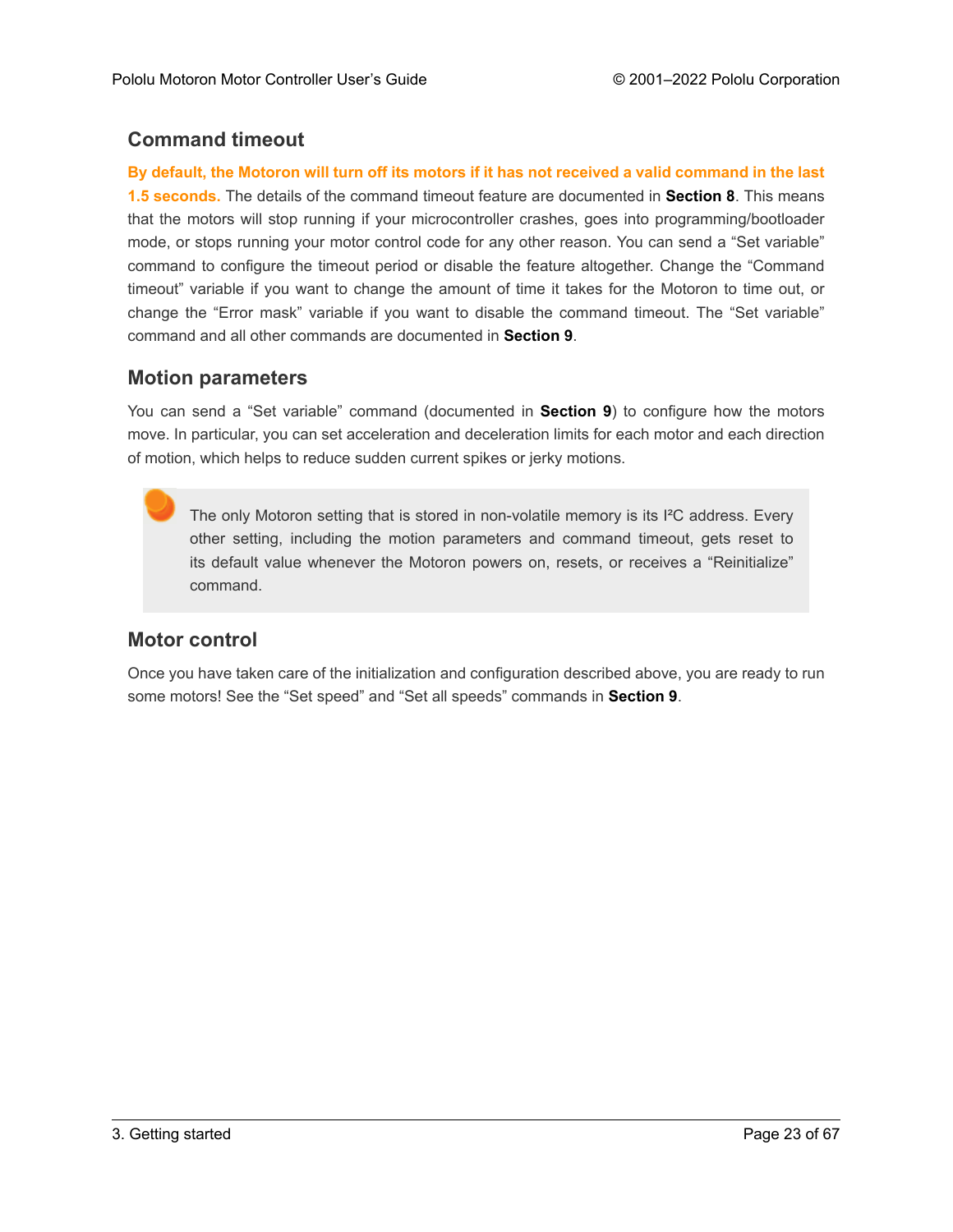# <span id="page-23-0"></span>**4. Motoron M3S256 pinout**



The diagram above identifies the control and power pins on the Motoron M3S256. Pins that are used by the motor controller are indicated in black, while pins that are not connected to anything by default are gray (these mostly serve as extra access points for the Arduino's pins if the Motoron is plugged in as a shield). **[Section 3.2](#page-12-0)** explains how to connect motor power, motors, and a microcontroller to the Motoron.

The motor power supply should be connected to the **VIN** pin and adjacent **GND** pin, and a motor can be connected to each pair of **MxA** and **MxB** pins (e.g. M1A and M1B). For more information on choosing a power supply and motors, see **[Section 3.1](#page-11-1)**.

The Motoron's logic is powered from the Arduino by the **IOREF** pin, and it is controlled via I²C through the **SCL** and **SDA** pins (see **[Section 7](#page-29-0)**). Additional **GND** pins provide a common ground reference between the Motoron and Arduino.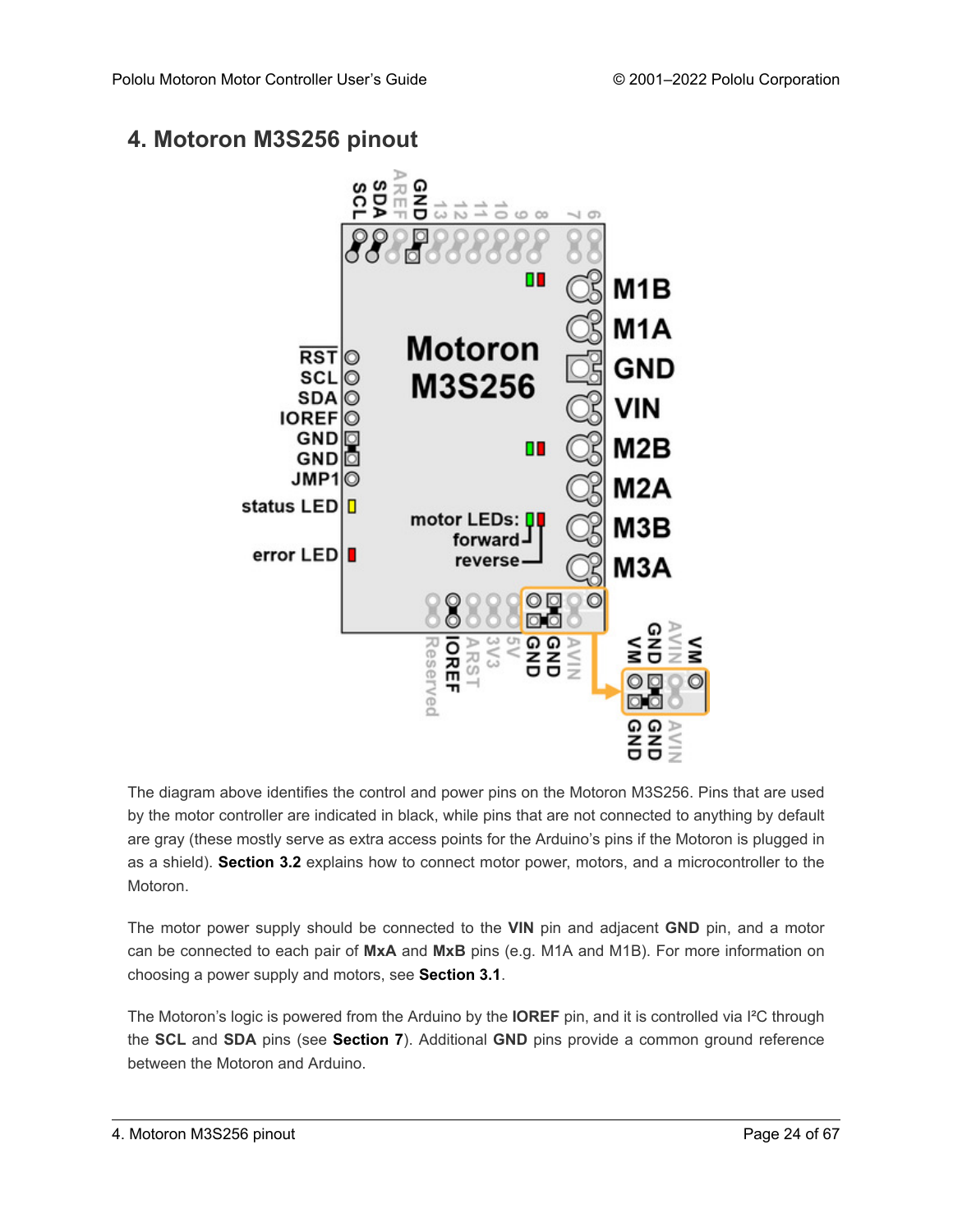The **JMP1** pin can be shorted to the adjacent GND pin to allow the Motoron's I²C address to be changed, as detailed in **[Section 3.5](#page-17-0)**. Also, shorting JMP1 to GND at startup causes the Motoron to ignore the address configured in EEPROM and use **15** as its I²C address instead.

The **RST** pin can be driven low to reset the Motoron; see **[Section 11](#page-66-0)** for more details.

### **Powering the Arduino**

The **VM** pins near the lower right corner of the board provide access to the reverse-protected motor supply voltage. VM can optionally be used to power the Arduino's VIN pin (**AVIN**) either directly or through a regulator.

If the voltage of your motor power supply is within the allowed input voltage range for your Arduino, then you can power the Arduino by connecting the Motoron's AVIN pin to the nearby VM pin. Doing this supplies power to Arduino's VIN pin (AVIN) from the reverse-protected motor supply voltage (VM).

Alternatively, you can power the Arduino through a **voltage regulator [\[https://www.pololu.com/category/](https://www.pololu.com/category/136/voltage-regulators) [136/voltage-regulators\]](https://www.pololu.com/category/136/voltage-regulators)**. The Motoron M3S256 has VM, GND, and AVIN pins next to each other which are designed to be connected to a regulator. The regulator should be connected in the correct orientation so that the Motoron's VM pin is connected to the regulator's power input and the regulator's power output is connected to AVIN. The motor power supply must be in the allowed input voltage range of the regulator, and the regulator must produce an output voltage that is within the allowed input voltage range of the Arduino. The regulator must also be able to supply enough current for the Arduino.

To avoid shorting two power outputs together, do not connect anything to the Arduino's DC power jack while supplying power to AVIN through the Motoron.





**Powering the Arduino's VIN from VM on a Motoron M3S256.**

**Powering the Arduino's VIN from an external regulator connected to VM on a Motoron M3S256.**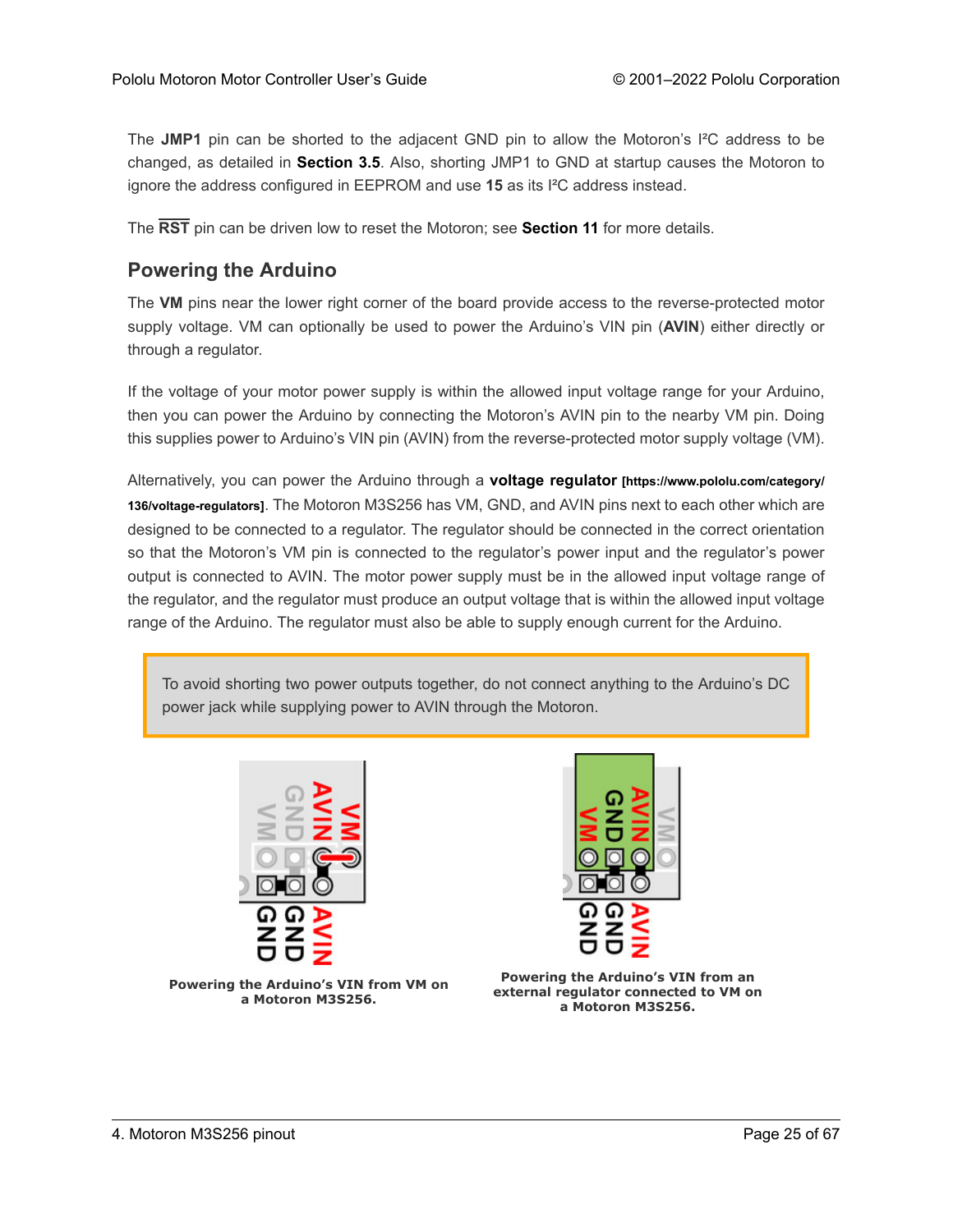# <span id="page-25-0"></span>**5. Motoron M3H256 pinout**



The diagram above identifies the control and power pins on the Motoron M3H256. Pins that are used by the motor controller are indicated in black, while pins that are not connected to anything by default are gray.

The motor power supply should be connected to the **VIN** pin and adjacent **GND** pin, and a motor can be connected to each pair of **MxA** and **MxB** pins (e.g. M1A and M1B). For more information on choosing a power supply and motors, see **[Section 3.1](#page-11-1)**.

The Motoron's logic is powered from the **3V3** pin, which connects to the pin of the same name on the Raspberry Pi. The Motoron is controlled via I²C through the **SCL** and **SDA** pins (see **[Section 7](#page-29-0)**). Additional **GND** pins provide a common ground reference between the Motoron and the Raspberry Pi.

The **JMP1** pin can be shorted to the adjacent GND pin to allow the Motoron's I²C address to be changed, as detailed in **[Section 3.4](#page-16-0)**. Also, shorting JMP1 to GND at startup causes the Motoron to ignore the address configured in EEPROM and use **15** as its I²C address instead.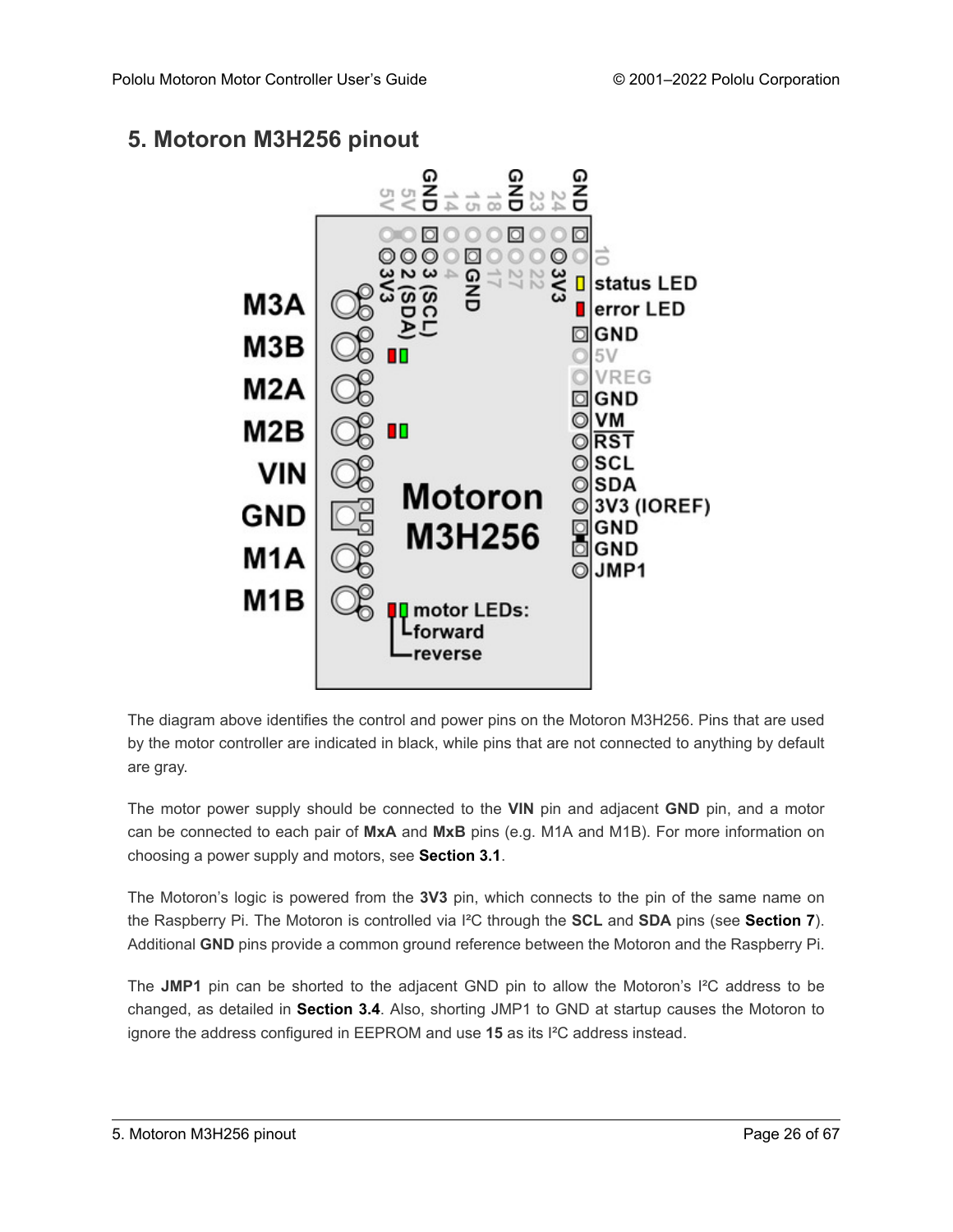The **RST** pin can be driven low to reset the Motoron; see **[Section 11](#page-66-0)** for more details.

The **VM** pin provides access to the reverse-protected motor supply voltage.

You can optionally power the Raspberry Pi by supplying 5 V to the **VREG** pin. To help achieve this, the Motoron M3H256 has adjacent VM, GND, and VREG pins which you can connect to a **[voltage](https://www.pololu.com/category/136/voltage-regulators) regulator[\[https://www.pololu.com/category/136/voltage-regulators\]](https://www.pololu.com/category/136/voltage-regulators)**. The regulator should be connected in the correct orientation so that the Motoron's VM pin connects to the regulator's power input and the regulator's power output connects to VREG. The motor power supply must be in the allowed input voltage range of the regulator, and the regulator must output 5 V (or something close enough to be tolerated by the Raspberry Pi). The regulator must also be able to supply enough current for the Raspberry Pi (e.g. 3 A for a Raspberry Pi 4). An ideal diode circuit on the Motoron prevents reverse current from flowing from the Raspberry Pi to the VREG pin if the Raspberry Pi is separately powered (for example, through its USB power receptacle). However, we do not recommend connecting external USB power to the Raspberry Pi while it is powered through the Motoron, since recent versions of the Raspberry Pi (including the 4 Model B and 3 Model B+) do not have a corresponding diode on their USB power input, so it is possible for the Motoron to backfeed a USB power adapter through the Raspberry Pi.



**M3H256.**

The **5V** pin connects to the pin of the same name on the Raspberry Pi. It is also the output of the ideal diode circuit.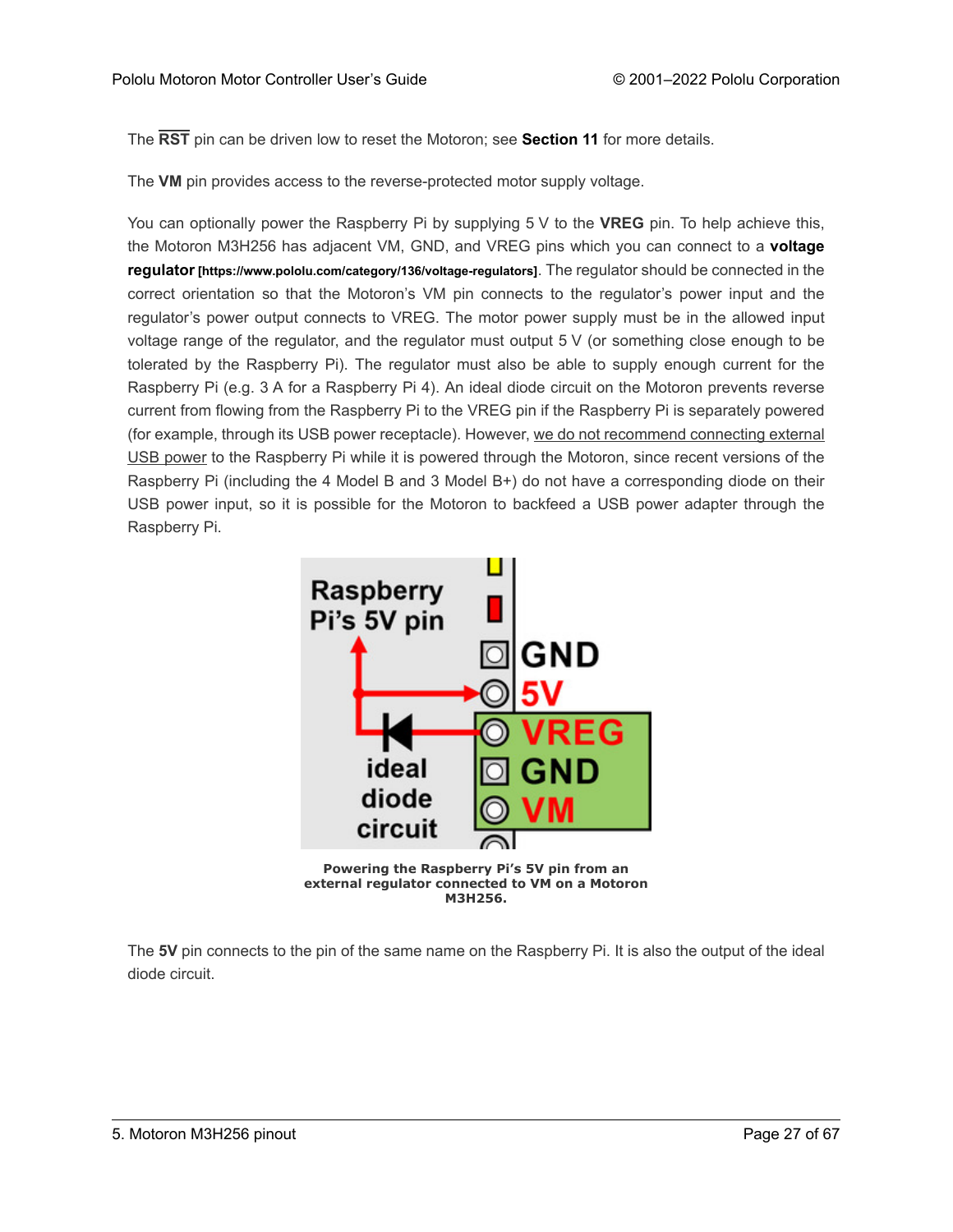# <span id="page-27-0"></span>**6. LED feedback**

The Motoron Motor Controller has several LEDs to indicate its status.

# **Status LEDs**

On the edge of the board, opposite the motor output pins, there are two status LEDs.

The **yellow status LED** indicates reset events and shows when the motor outputs are enabled.

- During the first half second after the Motoron has powered up or its processor has been reset, the yellow LED blinks 4 times.
- Otherwise, if the Motoron motor outputs are enabled or the Motoron is trying to enable them, the yellow LED is on solid. This corresponds to the "Motor output enabled" bit in the "Status flags" variable, which is documented in **[Section 8](#page-31-0)**.
- Otherwise, if the Reset bit in the "Status flags" variable is set and it is configured to be an error, the yellow LED blinks for 0.5 s once per second. This is the default state, and it generally indicates that communication has not been established.
- Otherwise, the yellow LED blinks briefly once per second.

The **red error LED** indicates hardware issues or errors that prevent the motors from running.

- The red LED will be on solid if a motor fault is happening, motor power has been lost, or if there is a firmware-level error stopping the motors from running. More specifically, the red LED will be on if any of the "Motor faulting", "No power", or "Error active" flags documented in **[Section 8](#page-31-0)** are 1.
- Otherwise the red LED will be off

If the red LED is off, it does **not** necessarily mean that the VIN power voltage is high enough for the Motoron to drive motors.

# **Motor direction LEDs**

On the side of the board with the motor output pins, each motor has two direction indicator LEDs.

The **green direction LED** indicates that the voltage on the MxA pin is high while the voltage on the MxB pin is low. This direction is called **forward** and corresponds to a positive speed numbers.

The **red direction LED** indicates that the voltage on the MxB pin is high while the voltage on the MxA pin is low. This direction is called **reverse** and corresponds to a negative speed numbers.

Both direction LEDs get brighter if the absolute value of the speed increases, or if the motor power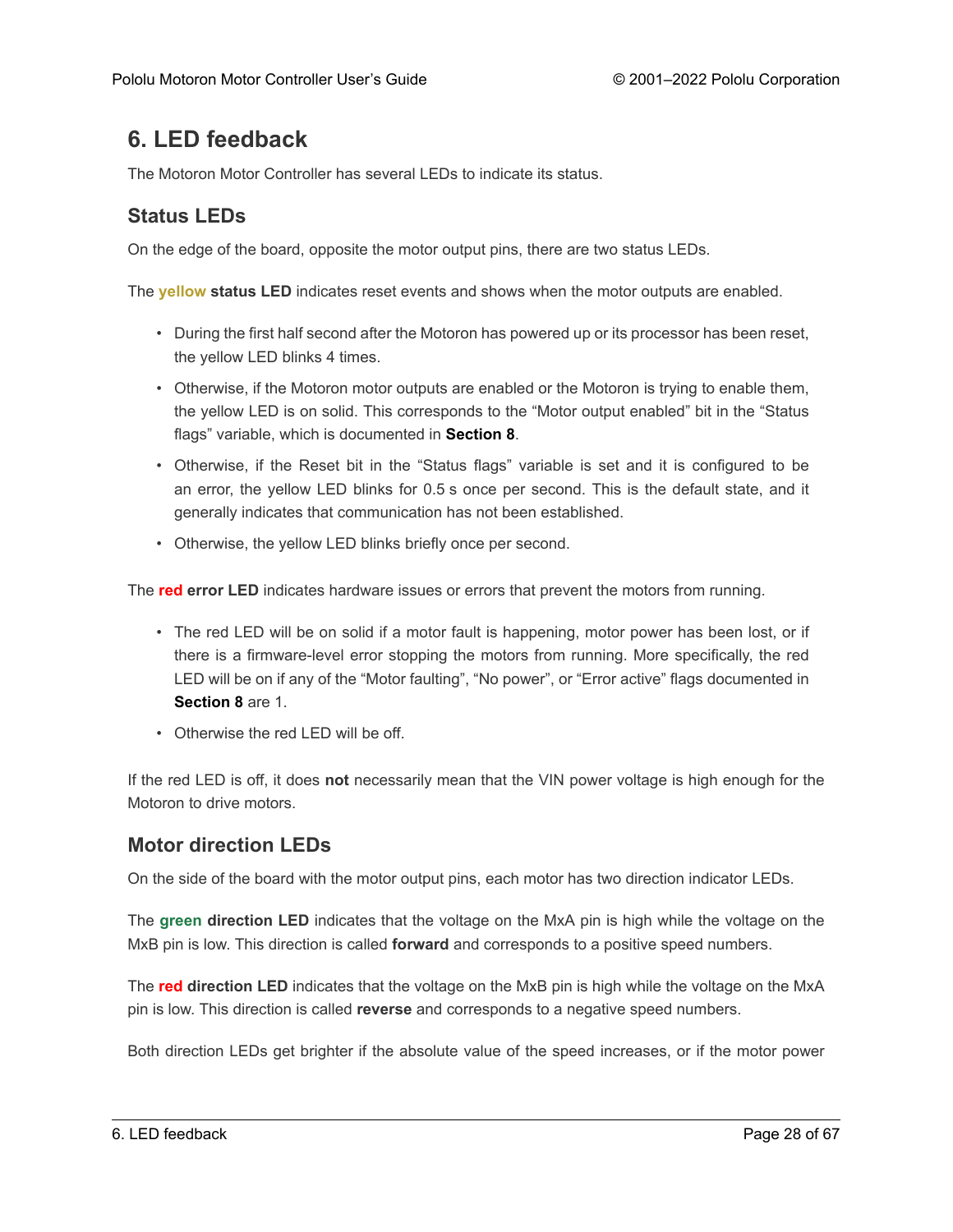supply (VIN) increases.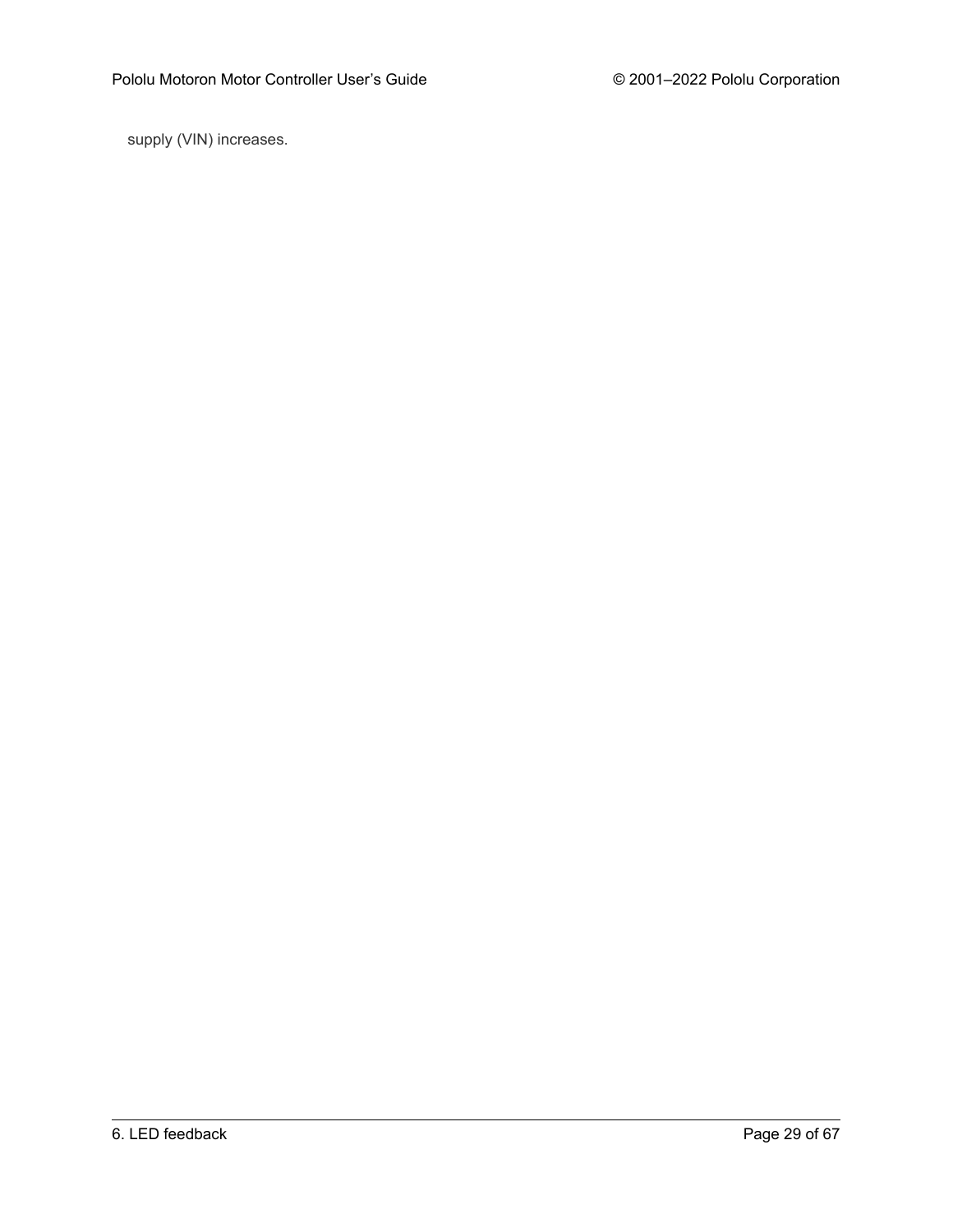# <span id="page-29-0"></span>**7. I²C interface**

To control the Motoron, you will need to use its I²C interface.

 $I<sup>2</sup>C$  is a specification for a bus that can be used to connect multiple devices. The bus uses two signal lines: **SDA** is the data line and is used to transmit and receive data, while **SCL** is the clock line is used to coordinate the flow of data. There are two types of devices that can connect to an I²C bus: a *controller* is a device that initiates transfers of data, generates clock signals, and terminates transfers, while a *target* is a device that is addressed by a controller. The Motoron acts only as a target.

The Motoron's SDA and SCL lines are each pulled up to the logic voltage of the Motoron (IOREF) with on-board 10 kΩ resistors.

# **I²C voltage levels**

The voltages on SDA and SCL must not exceed the Motoron's logic voltage by more than 0.3 V. Therefore, if the Motoron is running at 3.3 V, these pins are **not** 5 V tolerant. For the signals on these lines to be read properly by the Motoron, the low level must be less than 30% of the Motoron's logic voltage, and the high level must be more than 70% of the Motoron's logic voltage.

# **I²C clock speed**

The Motoron's I²C interface supports clock speeds up to 400 kHz. It uses clock stretching to slow down the transfer of data when bytes are written faster than it can handle, or if a read transfer is started before data is available.

If your I<sup>2</sup>C controller does not support clock stretching properly, you can avoid clock stretching by limiting your write transfers to be at most 31 bytes long and delaying for 1 millisecond after each write transfer to give the Motoron time to process it.

### **I²C address**

By default, the Motoron uses the 7-bit I²C address **16**. This address is stored in the Motoron's nonvolatile EEPROM memory, and you can change it by sending a "Set EEPROM device number" command. If the JMP1 pin is shorted to GND at startup, the Motoron will ignore the address in EEPROM and use **15** as its I²C address instead. The Motoron determines what I²C address to use when it starts up, so any changes to the JMP1 pin or the EEPROM will not take effect until the next reset.

The Motoron also responds to the I<sup>2</sup>C general call address  $(0)$  in addition to its normal address by default. This allows you to send the same command to multiple Motoron targets simultaneously. The general call address is write-only; reading bytes from it is not supported. (However, if you send a command to the general call address that results in a response, you can read the response from an individual Motoron using its regular address.) You can use the "Set protocol options" command to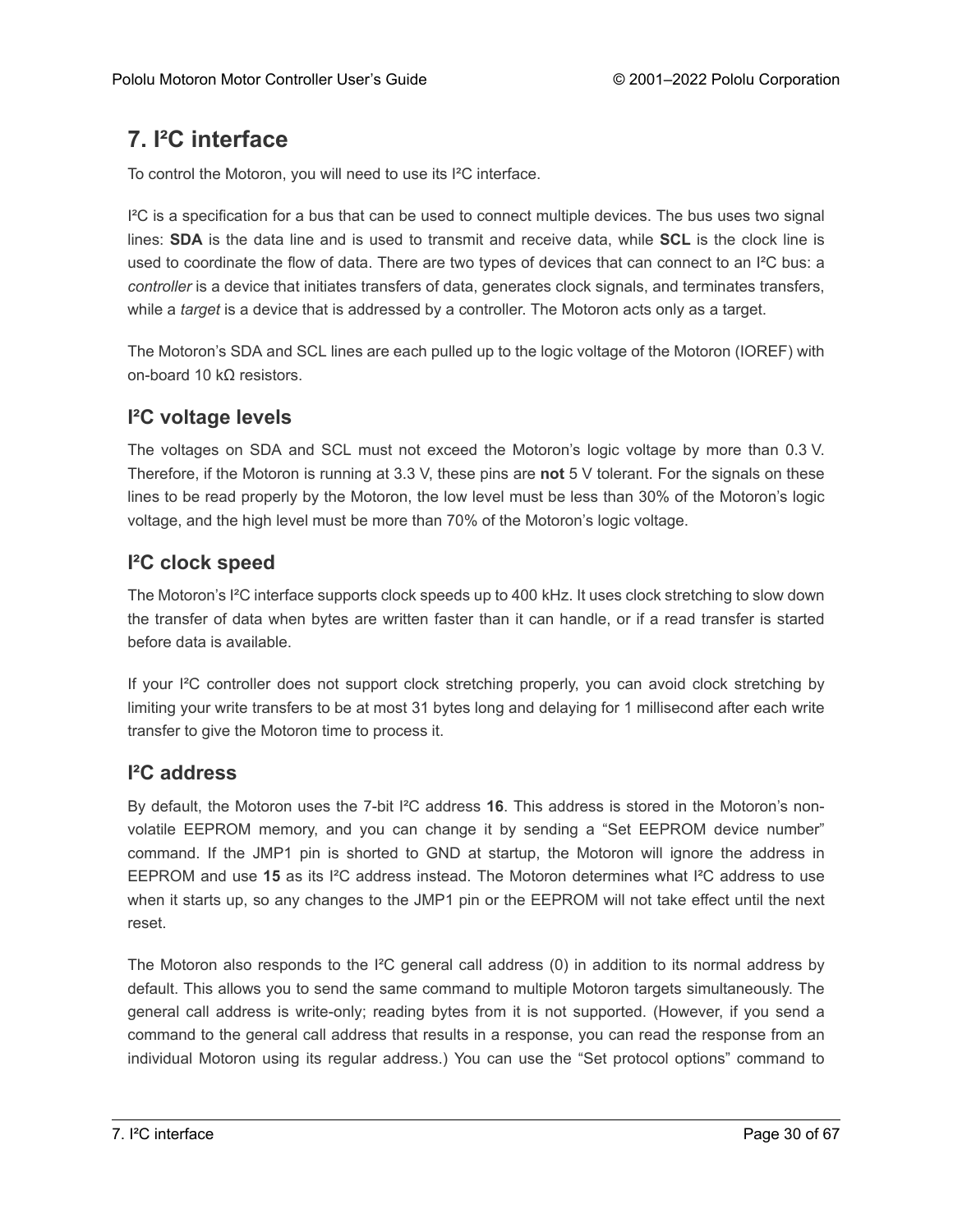disable the general call address, but it will become re-enabled the next time the Motoron is reset.

# **I²C protocol**

There are two types of data transfers that can be initiated by an I²C controller: a *write* transfer writes some number of bytes to a target, and a *read* transfer reads some number of bytes from the target.

When you write bytes to the Motoron using write transfers, those bytes are interpreted as commands as described in **[Section 9](#page-50-0)**. The Motoron does not care how the bytes are grouped into write transfers: you can send each command in its own transfer for simplicity, or send multiple commands together in a single transfer for extra efficiency. The Motoron acknowledges every byte written to it using I<sup>2</sup>C's builtin acknowledgment mechanism, regardless of whether those bytes actually form valid commands.

Some Motoron commands generate responses. To read the response to a command, you can start a read transfer after writing the last byte of a command, before you have written any other bytes. (To ensure that responses do not get mixed up, the Motoron clears its stored response every time a new byte is written.) It is OK to skip reading a response if you do not need it, or to just read part of it. It is also OK to read the response using multiple read transfers.

If you read bytes via I²C at a time when there is no response data available, the Motoron will provide a value of 0xAA for each byte you read. This can happen if you read at the wrong time, or if you read too many bytes. Enabling CRC for responses (as described in **[Section 9](#page-50-0)**) and checking the value of the CRC byte is a good way to detect if this is happening.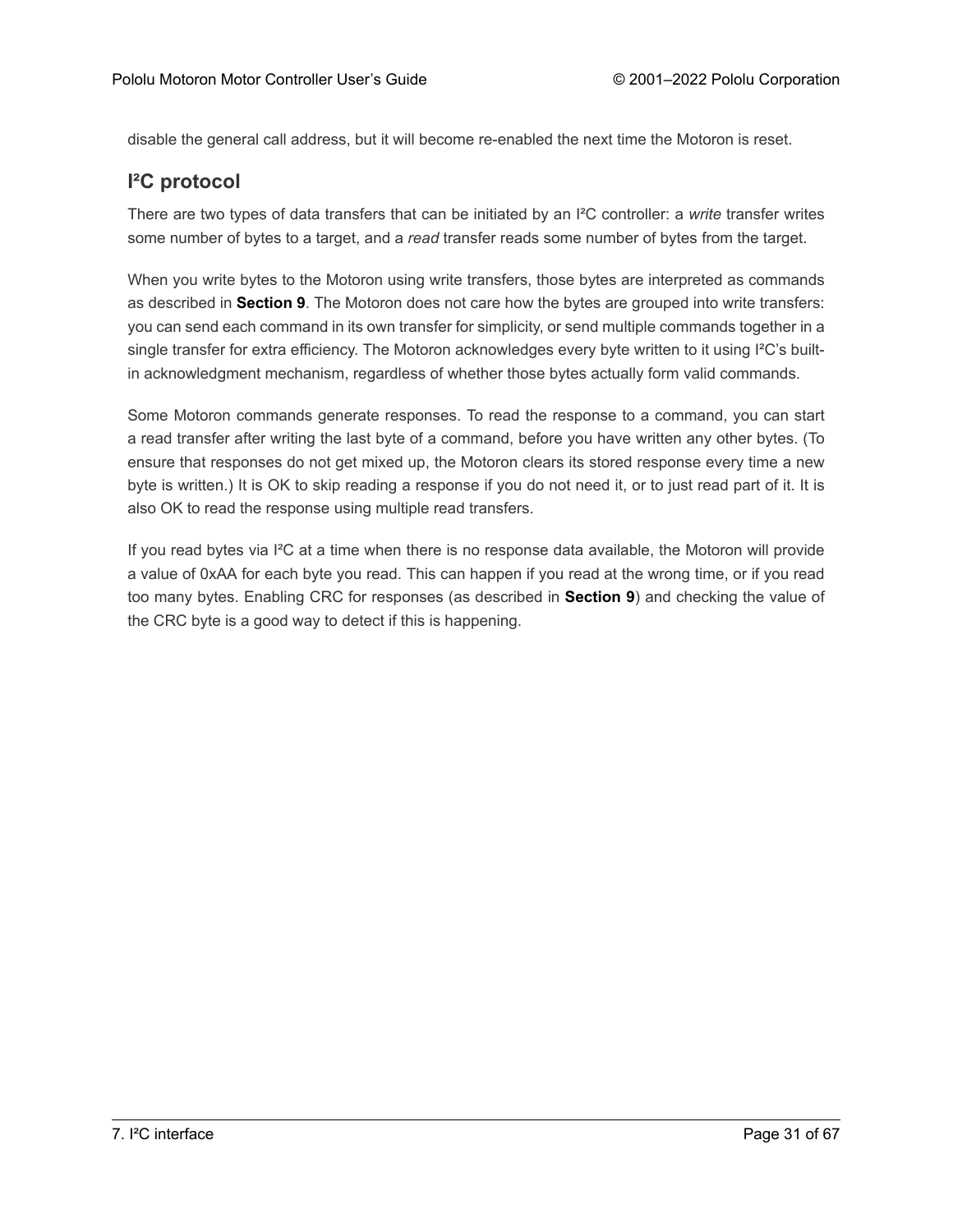# <span id="page-31-0"></span>**8. Variable reference**

The Motoron maintains a set of variables in RAM that contain information about its inputs, outputs, and status. The Motoron's "Get variable" command allows you to read the variables, and there are other commands that allow you to set or modify the variables.

The variables are divided into two categories:

- **General** variables apply to all the motors, or the controller as a whole. The Motoron just stores one copy of each general variable.
- **Motor-specific** variables can be different for each motor. The Motoron stores a separate copy of the variable for each motor, and you must provide a motor number when accessing the variable.

This section lists all of the variables that the Motoron supports. In addition to the category, this section contains several pieces of information for each variable, if applicable:

- The **Offset** of each variable is its location among the variables in the same category. The offset is measured in bytes.
- The **Type** specifies how many bits the variable occupies, and says whether it is signed or unsigned.
- The **Range** specifies what values the variable can have.
- The **Default** specifies the value that the variable has when the controller starts up, before it has been modified.
- The **Units** specify the relationship between values of the variable and real-world quantities.
- The **Data** indicates how to interpret different possible values of the variable.
- The **Command** is the name of a command that can be used to set the variable.
- The **Arduino library** field shows the methods in the Arduino library that can be used to access the variable.

The term "bit 0" refers to the least significant bit of a variable (the bit that contributes a value of 1 to the variable when it is set). Accordingly, the other bits of a variable are numbered in order from least significant to most significant. All variables use little-endian byte ordering, meaning that the leastsignificant byte comes first.

#### **List of variables**

- **[Protocol options](#page-33-0)**
- **[Status flags](#page-34-0)**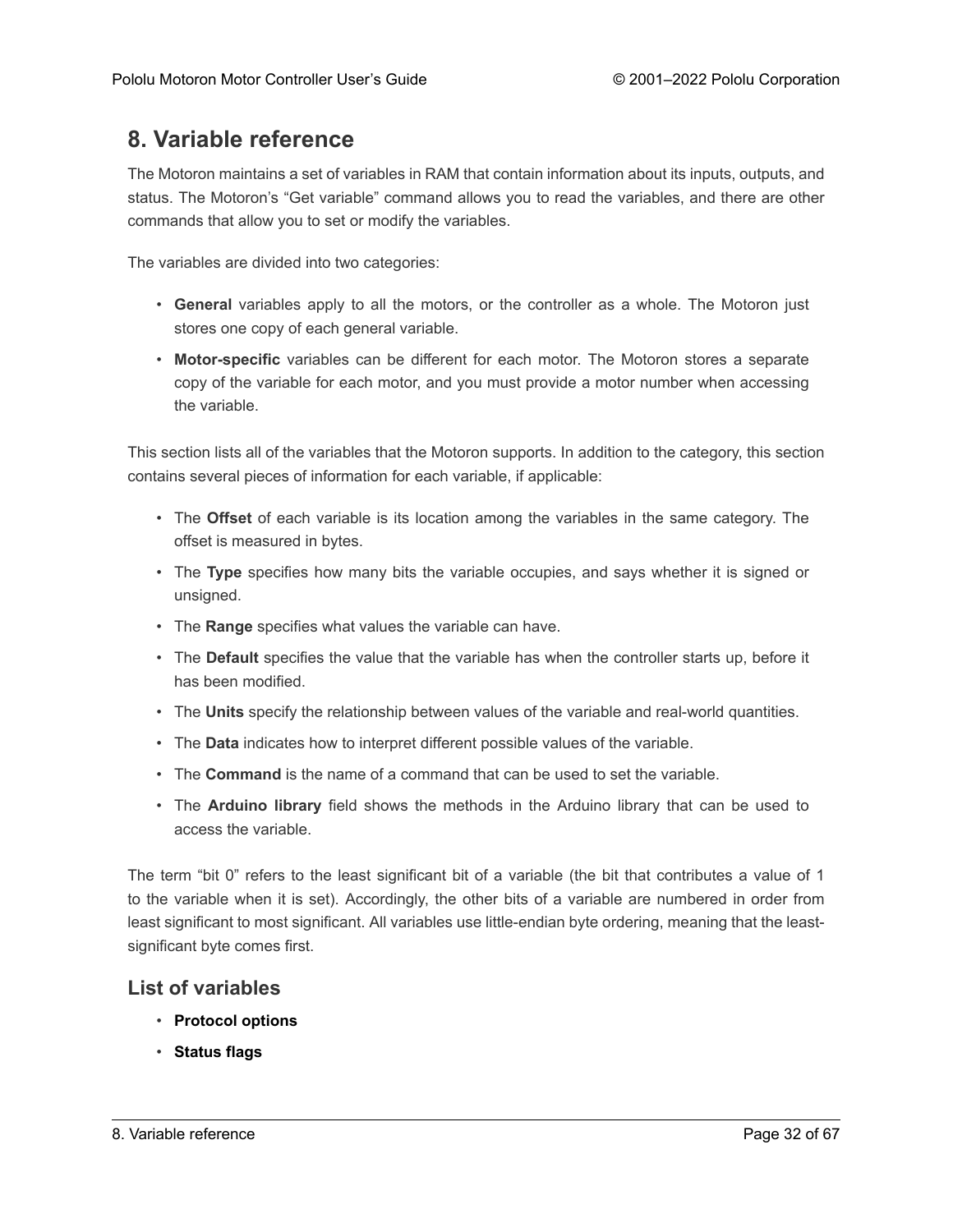- **[VIN voltage](#page-36-0)**
- **[Command timeout](#page-37-0)**
- **[Error response](#page-38-0)**
- **[Error mask](#page-39-0)**
- **[Jumper state](#page-39-1)**
- **[PWM mode](#page-40-0)**
- **[Target speed](#page-41-0)**
- **[Target brake amount](#page-42-0)**
- **[Current speed](#page-43-0)**
- **[Buffered speed](#page-44-0)**
- **[Max acceleration forward](#page-45-0)**
- **[Max acceleration reverse](#page-46-0)**
- **[Max deceleration forward](#page-46-1)**
- **[Max deceleration reverse](#page-47-0)**
- **[Starting speed forward](#page-47-1)**
- **[Starting speed reverse](#page-48-0)**
- **[Direction change delay forward](#page-48-1)**
- **[Direction change delay reverse](#page-49-0)**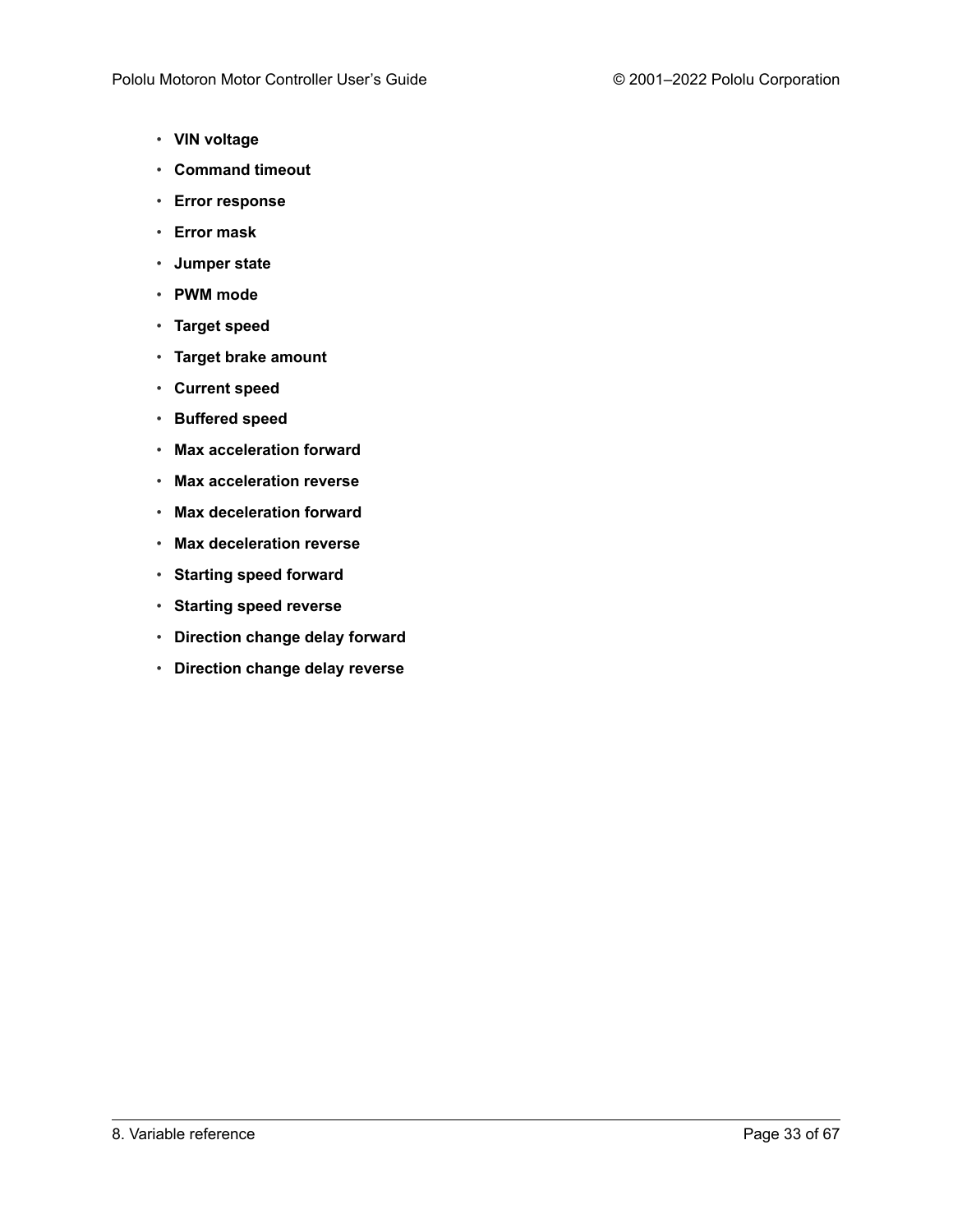# <span id="page-33-0"></span>**Protocol options**

| <b>Category</b> general |                                                                                                                                                                                                                   |
|-------------------------|-------------------------------------------------------------------------------------------------------------------------------------------------------------------------------------------------------------------|
| <b>Offset</b>           | 0                                                                                                                                                                                                                 |
| Type                    | unsigned 8-bit                                                                                                                                                                                                    |
| Data                    | Bit 0: CRC for commands<br><b>Bit 1: CRC for responses</b><br>$\bullet$<br><b>Bit 2: I<sup>2</sup>C</b> general call<br>$\bullet$                                                                                 |
|                         | <b>Default</b>   7 (all options enabled)                                                                                                                                                                          |
| Command                 | Set protocol options                                                                                                                                                                                              |
| <b>Arduino library</b>  | void setProtocolOptions(uint8_t options)<br>void enableCrc()<br>void disableCrc()<br>void enableCrcForCommands()<br>void disableCrcForCommands()<br>void enableCrcForResponses()<br>void disableCrcForResponses() |

This variable holds bits specifying which features of the Motoron's command protocol are enabled. A bit value of 1 indicates that the corresponding feature is enabled. For more information about these features, see the documentation of the "Set protocol options" command in **[Section 9](#page-50-0)**.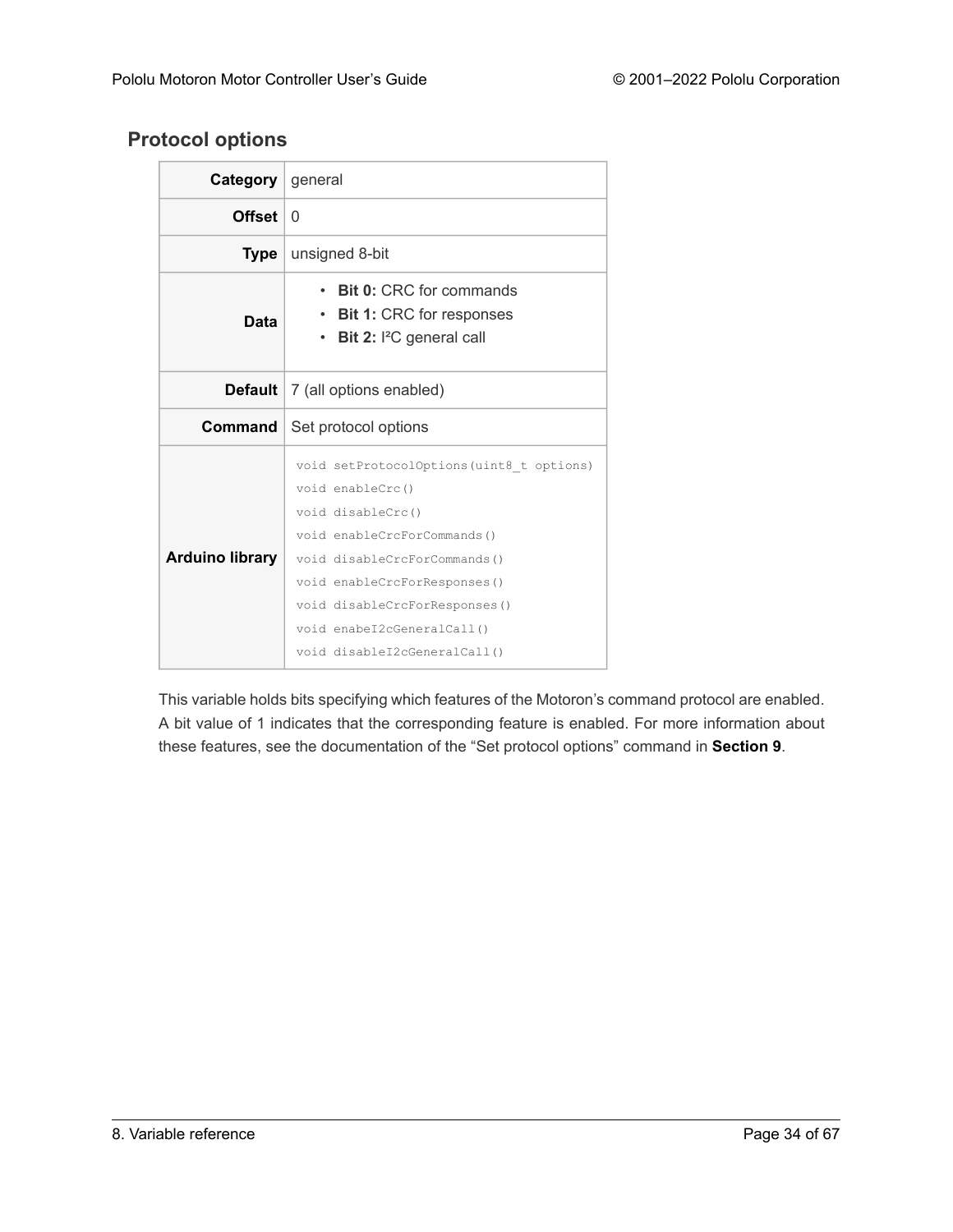# <span id="page-34-0"></span>**Status flags**

| <b>Category</b> general |                                                                                                                                                                                                                                                                                                                                                                                                                                                                                                   |
|-------------------------|---------------------------------------------------------------------------------------------------------------------------------------------------------------------------------------------------------------------------------------------------------------------------------------------------------------------------------------------------------------------------------------------------------------------------------------------------------------------------------------------------|
| <b>Offset</b>           | 1                                                                                                                                                                                                                                                                                                                                                                                                                                                                                                 |
| Type                    | unsigned 16-bit                                                                                                                                                                                                                                                                                                                                                                                                                                                                                   |
| <b>Default</b>          | 0x2200 (Reset, Error active)                                                                                                                                                                                                                                                                                                                                                                                                                                                                      |
| Data                    | <b>Bit 0: Protocol error</b><br><b>Bit 1: CRC error</b><br><b>Bit 2: Command timeout latched</b><br><b>Bit 3: Motor fault latched</b><br><b>Bit 4: No power latched</b><br><b>Bit 9: Reset</b><br><b>Bit 10: Command timeout</b><br><b>Bit 11: Motor faulting</b><br>$\bullet$<br>Bit 12: No power<br>$\bullet$<br><b>Bit 13: Error active</b><br>$\bullet$<br>• Bit 14: Motor output enabled<br>• Bit 15: Motor driving                                                                          |
| <b>Command</b>          | Clear latched status flags<br>Set latched status flags                                                                                                                                                                                                                                                                                                                                                                                                                                            |
| <b>Arduino library</b>  | uint16 t getStatusFlags()<br>bool getProtocolErrorFlag()<br>bool getCrcErrorFlag()<br>bool getCommandTimeoutLatchedFlag()<br>bool getMotorFaultLatchedFlag()<br>bool getNoPowerLatchedFlag()<br>bool getResetFlag()<br>bool getMotorFaultingFlag()<br>bool getNoPowerFlag()<br>bool getErrorActiveFlag()<br>bool getMotorOutputEnabledFlag()<br>bool getMotorDrivingFlag()<br>void clearLatchedStatusFlags(uint16 t flags)<br>void clearResetFlag()<br>void setLatchedStatusFlags(uint16 t flags) |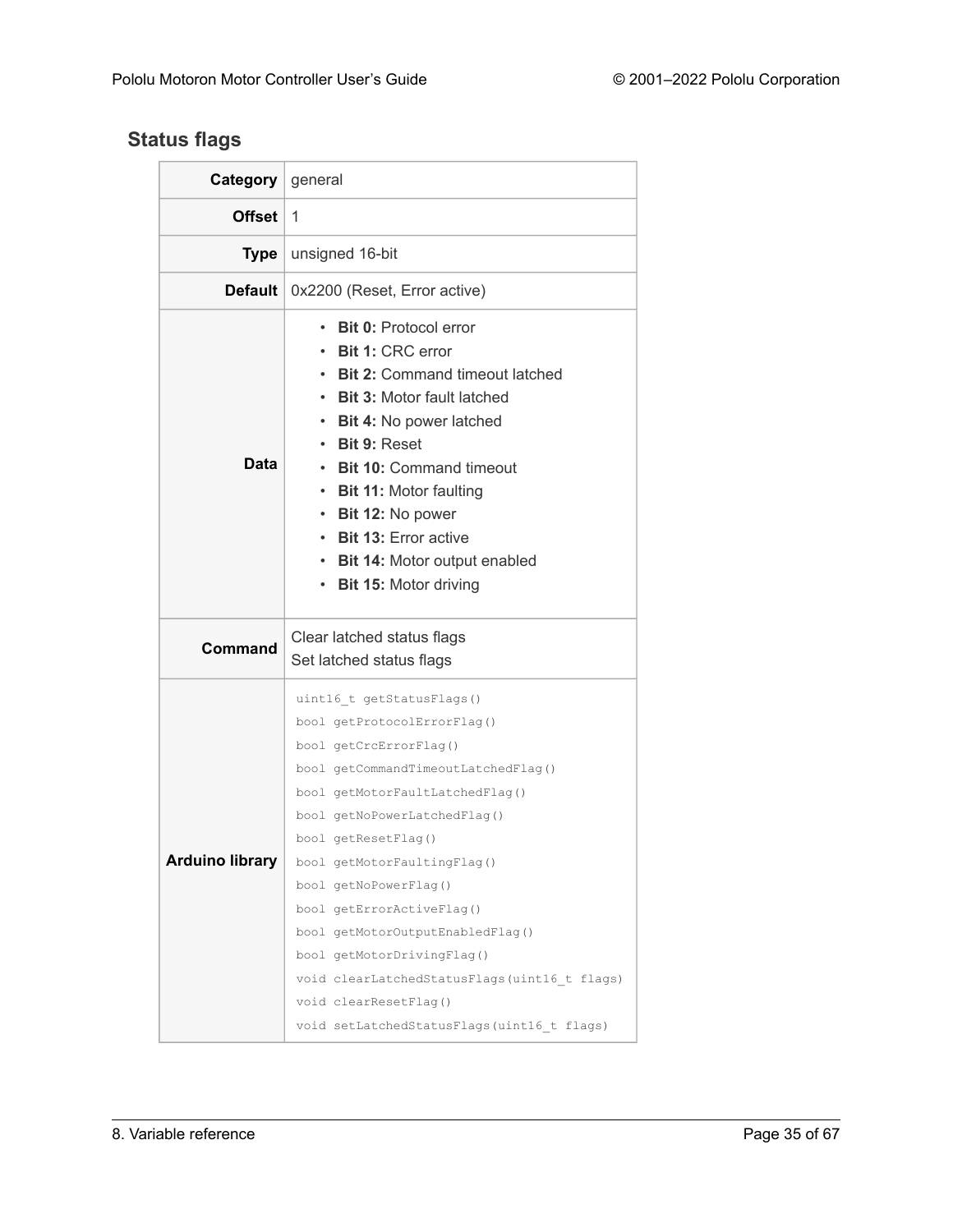There are several status flags that are *latched*, meaning that after they get set to 1, they stay set until they are cleared by a "Clear latched status flags" command. Most of these flags are also cleared by the Reinitialize command.

- The **Protocol error** flag indicates that the Motoron received an invalid byte in a command other than the CRC byte, as documented in **[Section 9](#page-50-0)**.
- The **CRC error** flag indicates that CRC for commands was enabled and the Motoron received an incorrect CRC byte at the end of a command.
- The **Command timeout latched** flag indicates that the Motoron's command timeout feature was activated because too much time has passed since it received a valid command. See the description of the **[Command timeout](#page-37-0)** variable below for more information about this feature. This flag is the latched version of the "Command timeout" flag documented below.
- The **Motor fault latched** flag indicates that one or more of the motors experienced an error. This flag gets set to 1 whenever the "Motor faulting" flag below is 1, so see the documentation of that flag for more details.
- The **No power latched** flag indicates that the VIN voltage fell to a level that was definitely too low to run motors. This flag gets set to 1 whenever the "No power" flag documented below is 1, so see the documentation of that flag for more details.
- The **Reset** flag gets set to 1 when the Motoron powers on, or its processor is reset, or it receives a Reinitialize command.

There are several non-latched status flags which cannot be directly set or cleared.

- The **Command timeout** flag indicates that the Motoron's command timeout feature is active because too much time has passed since it received a valid command. Every valid command clears this bit. See the description of the **[Command timeout](#page-37-0)** variable below for more information about this feature.
- The **Motor faulting** flag is 1 if one or more of the motors is experiencing an error. This means that something is going wrong with the motor, and the outputs for it will be disabled until the problem is resolved. Due to hardware limitations, there is no way to tell which motor is experiencing the fault.
	- For the Motoron M3S256 and M3H256, a fault occurs if the VIN power drops below about 4.4 V and remains above about 3.4 V. A fault occurs if a motor current over 8 A or a temperature over 165 °C is measured. The over-current and over-temperature faults are latched, so the motor will not recover from those errors until you use the "Clear motor fault" command, command the motors to coast, or disconnect motor power. There are other hardware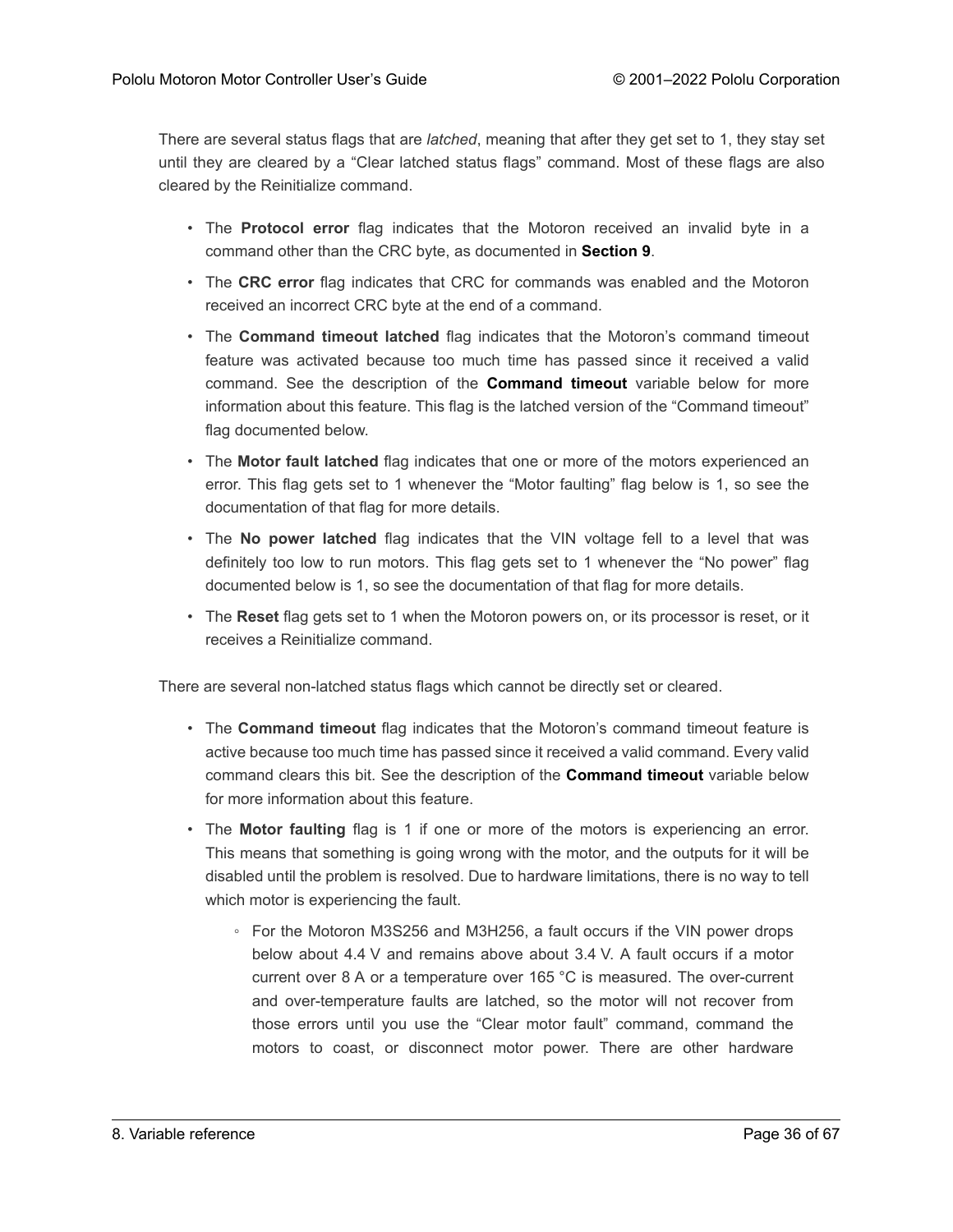conditions that can cause temporary faults.

- The **No power** flag is 1 if the **[VIN voltage](#page-36-0)** measurement indicates that the controller's VIN voltage is definitely too low to run the motors. If this flag is 0, the VIN voltage *might* be sufficient.
	- For the Motoron M3S256 and M3H256, this flag is 1 if and only if the VIN voltage measurement is less than 27. This corresponds to a VIN of 2.9 V if IOREF is 5 V, and 1.9 V if IOREF is 3.3 V.
- The **Error active** flag is 1 if there is a firmware-level error that is causing the Motoron to stop its motors. By default, the only two errors are the "Reset" flag and the "Command timeout" flags (documented above), but you can change which flags are considered to be errors by changing the **[Error mask](#page-39-0)** variable documented below.
- The **Motor output enabled** flag is 1 if the Motoron is currently trying to enable any of its motor outputs. If this is 0, all of the motor outputs are disabled, meaning that the motors are coasting. If this is 1, some of the outputs might be enabled, but others might be disabled if there is inadequate VIN power or a motor fault is happening.
- The **Motor driving** flag is 1 if the Motoron is currently trying to drive any of its motors at a non-zero speed. This bit can only be 1 if the "Motor output enabled" flag is also 1.

#### <span id="page-36-0"></span>**VIN voltage**

| <b>Category</b> general |                                                                    |
|-------------------------|--------------------------------------------------------------------|
| Offset $\vert$ 3        |                                                                    |
| <b>Type</b>             | unsigned 16-bit                                                    |
| Range                   | 0 to 1023                                                          |
|                         | Units $\vert$ IOREF $\times$ 0.02175                               |
| <b>Arduino library</b>  | void getVinVoltage()<br>void getVinVoltageMv(uint16 t referenceMv) |

This two-byte variable holds a measurement of the voltage on the Motoron's VIN pin. It is a 10-bit ADC reading of the VIN voltage divided by 1047/47, with GND and IOREF used as the reference voltages.

If you are using our Arduino library, you can use the **getVinVoltageMv()** function to read this variable and convert it to millivolts.

The following C/C++ code shows how to take the raw value of this variable, along with the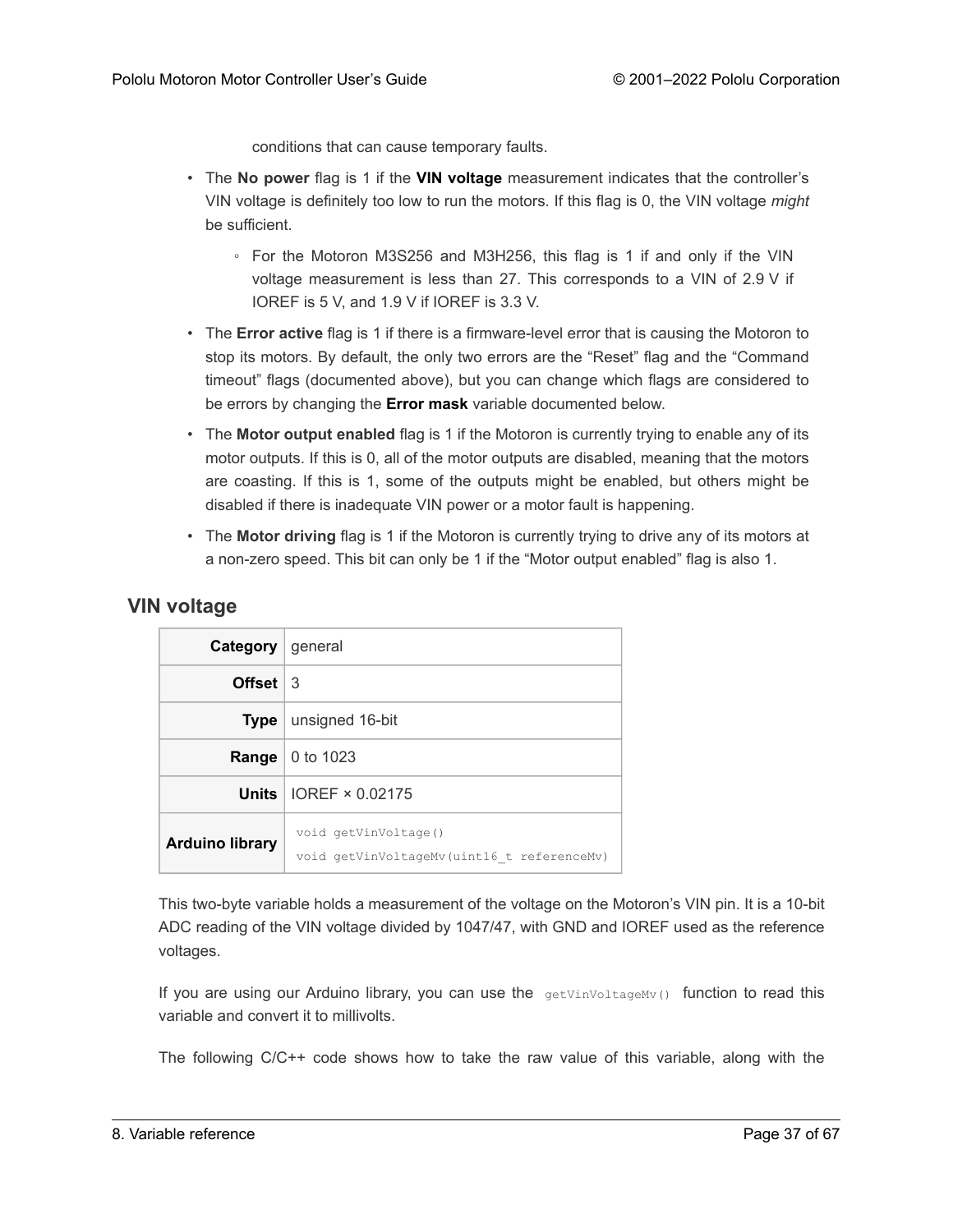reference voltage (IOREF) in millivolts, and compute the VIN voltage in millivolts:

```
1 uint32_t vinVoltageMv = (uint32_t)vinVoltage * referenceMv / 1024 * 1047 / 47;
```
If you are using a 5 V Arduino, you can simply set  $\tau$  referenceMv to 5000 in the code above. If you are using a 3.3 V Arduino, you can simply set  $referenceMv}$  to 3300 in the code above.

#### <span id="page-37-0"></span>**Command timeout**

| <b>Category</b> general       |                                                                                         |
|-------------------------------|-----------------------------------------------------------------------------------------|
| <b>Offset</b>                 | 5                                                                                       |
| <b>Type</b>                   | unsigned 16-bit                                                                         |
| Range                         | 0 to 16250 (65 seconds)                                                                 |
|                               | <b>Default</b> $ 375(1.5 \text{ seconds})$                                              |
| <b>Units</b> $ 4 \text{ ms} $ |                                                                                         |
|                               | <b>Command</b>   Set variable                                                           |
| <b>Arduino library</b>        | void setCommandTimeoutMilliseconds(uint16 t ms)<br>void getCommandTimeoutMilliseconds() |

The command timeout feature helps ensure that your motors will stop running if the device controlling the Motoron malfunctions, powers off, or gets disconnected.

The Motoron keeps track of how many milliseconds have passed since it received a valid command documented in **[Section 9](#page-50-0)** that did not trigger a CRC error or a protocol error. If that time is greater than or equal to the time specified by the "Command timeout" variable, and the "Command timeout" variable is non-zero, then the Motoron will set two flags in the **[Status](#page-34-0) [flags](#page-34-0)** variable: "Command timeout" and "Command timeout latched". When a valid command is received, the "Command timeout" flag gets cleared, and the "Command timeout latched" flag can be cleared with the "Clear latched status flags" command.

By default the non-latched command timeout flag is configured to be treated as an error, so when it is set, the each motor will decelerate to a stop and then coast.

This variable uses units of four milliseconds. For example, a value of 100 means the timeout will be 400 ms. However, if you set the variable using the setCommandTimeoutMilliseconds function in our Arduino library, you should specify the timeout in milliseconds and the Arduino library will take care of converting that value to correct units.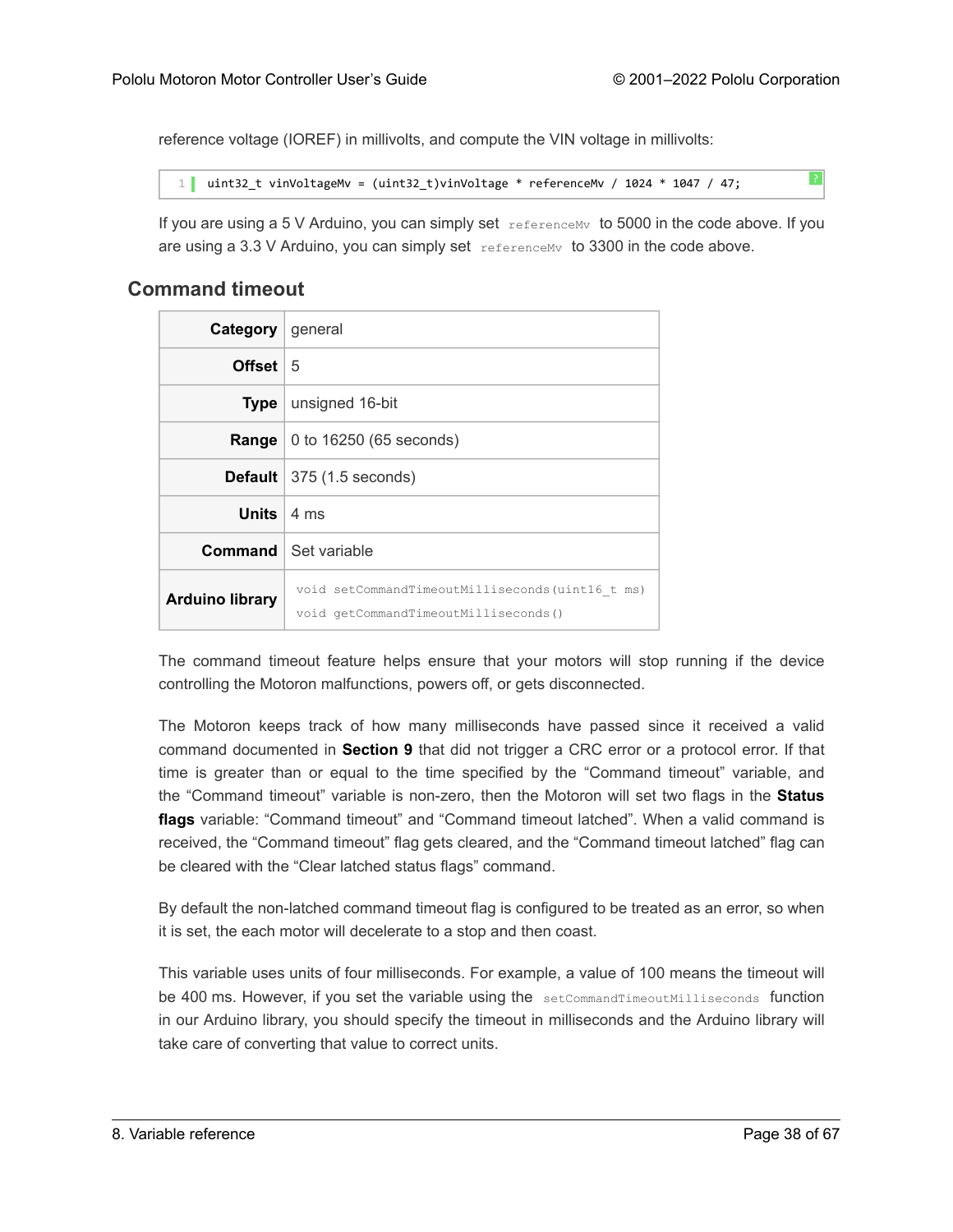If you want to disable the command timeout feature, you can use the "Set variable" command to clear the command timeout bit in the "Error mask" variable.

#### <span id="page-38-0"></span>**Error response**

| <b>Category</b> general |                                                                                |
|-------------------------|--------------------------------------------------------------------------------|
| Offset $ 7$             |                                                                                |
| Type                    | unsigned 8-bit                                                                 |
|                         | <b>Default</b> $\vert 0$ (Coast)                                               |
| Data                    | $\cdot$ 0: Coast<br>$\cdot$ 1: Brake<br>• 2: Coast now<br>$\cdot$ 3: Brake now |
|                         | <b>Command</b> Set variable                                                    |
| <b>Arduino library</b>  | void setErrorResponse (uint8 t response)<br>void getErrorResponse()            |

This variable defines how the Motoron will stop its motors when an error is happening. (The conditions that count as errors are defined by the **[Error mask](#page-39-0)** variable.)

- **Coast** means that the Motoron will make all of its motors coast while obeying deceleration limits. This is equivalent to sending a "Set braking" command with a brake amount of 0 to each motor. If no deceleration limits are set, this is also equivalent to the "Coast now" error response.
- **Brake** means that the Motoron will make all of its motors brake while obeying deceleration limits. This is equivalent to sending a "Set braking" command with a brake amount of 800 to each motor. If no deceleration limits are set, this is also equivalent to the "Brake now" error response.
- **Coast now** means that the Motoron will make all of its motors coast immediately without obeying deceleration limits. This is equivalent to sending the "Coast now" command, and it is also equivalent to sending a "Set braking now" command with a brake amount of 0 to each motor.
- **Brake now** means that the Motoron will make all of its motors brake immediately without obeying deceleration limits. This is equivalent to sending a "Set braking now" command with a brake amount of 800 to each motor.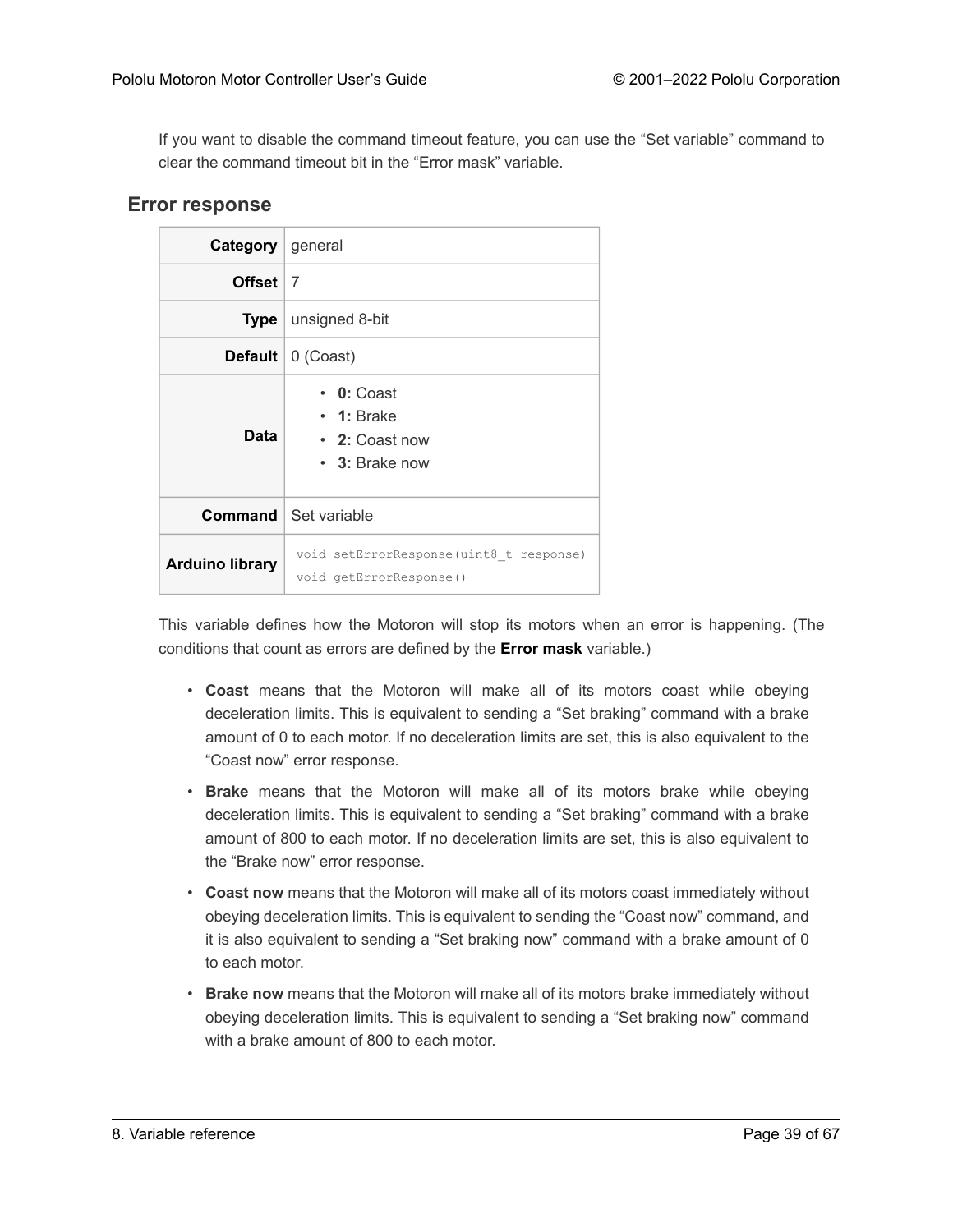# <span id="page-39-0"></span>**Error mask**

| <b>Category</b> general |                                                                            |
|-------------------------|----------------------------------------------------------------------------|
| <b>Offset</b> 18        |                                                                            |
|                         | <b>Range</b> $\vert$ 0 to 0x7FF                                            |
|                         | <b>Type</b> $\vert$ unsigned 16-bit                                        |
| Default                 | 0x600 (Command timeout and Reset)                                          |
|                         | <b>Command</b> Set variable                                                |
| <b>Arduino library</b>  | void setErrorMask()<br>void disableCommandTimeout()<br>void getErrorMask() |

This variable defines which status flags are considered to be errors. Each bit in this variable corresponds to the bit in the "Status flags" register in the same position. For example, bit 9 in this register corresponds to bit 9 in the "Status flags" register, which is the "Reset" bit.

The only flags that can be considered errors are the latching status flags (the flags that must be explicitly cleared before they will change to 0) and the "Command timeout" flag. If you try to set any other bits in the error mask to 1, those bits will be changed to 0.

#### <span id="page-39-1"></span>**Jumper state**

| Category               | general                                                                                                                                                             |
|------------------------|---------------------------------------------------------------------------------------------------------------------------------------------------------------------|
| Offset                 | <b>10</b>                                                                                                                                                           |
| <b>Type</b>            | unsigned 8-bit                                                                                                                                                      |
| Data                   | <b>Bit 0:</b> JMP1 to GND jumper installed<br>$\bullet$<br>• Bit 1: JMP1 to GND jumper not installed<br>Bits 2 to 7 are reserved and should each have a value of 1. |
| <b>Arduino library</b> | void getJumperState()                                                                                                                                               |

This variable indicates whether there is currently a jumper installed from the JMP1 pin to GND. This is determined with a digital reading on the JMP1 pin.

Bit 1 is always the logical inverse of bit 0, but if you read this variable and see that both bits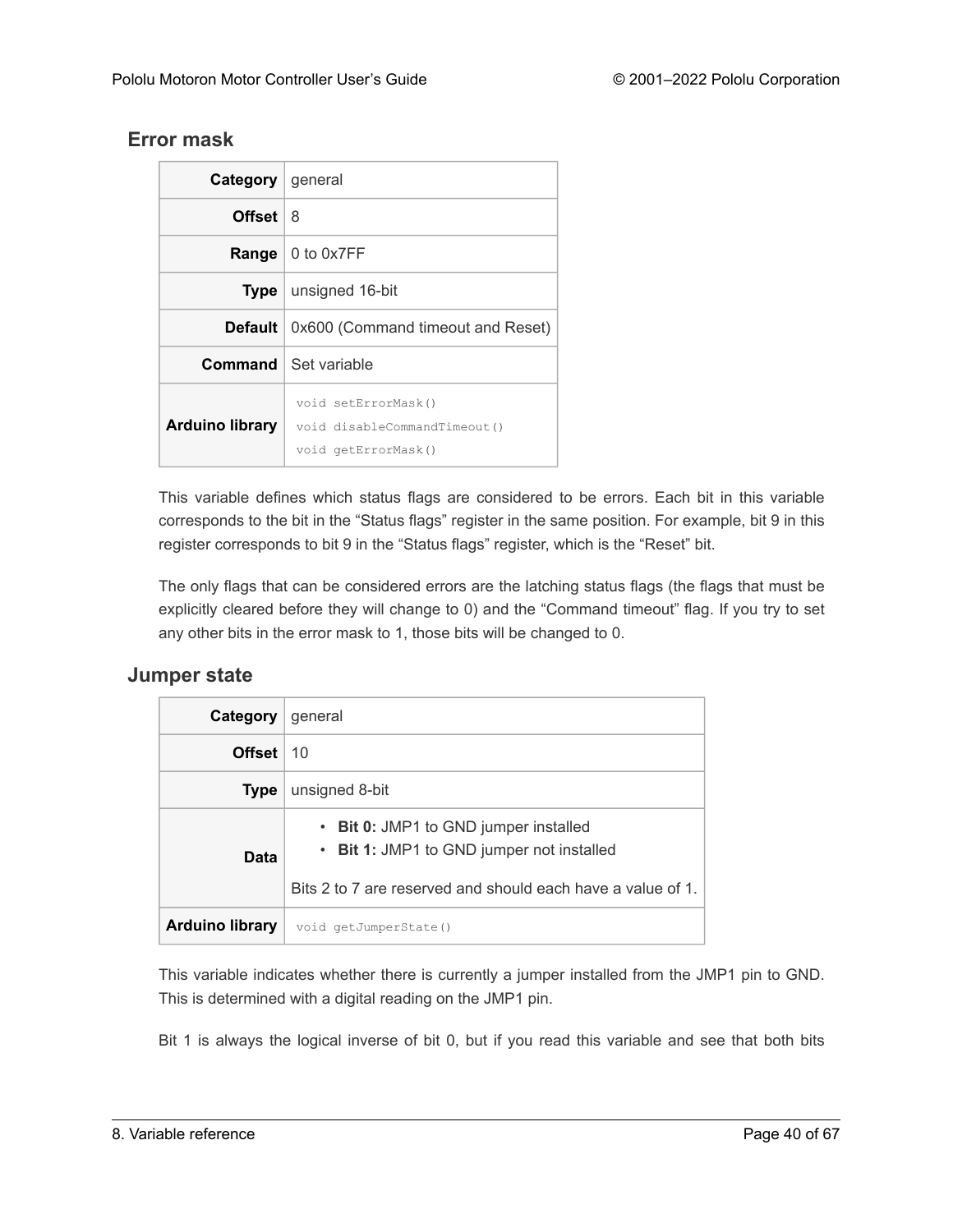are zero, it could mean that there are multiple Motorons using the same address, and they have different jumper states, and both of them are responding to your controller when you attempt to read this variable.

This variable can be useful as part of a procedure for verifying that every Motoron in your system has the correct address.

#### <span id="page-40-0"></span>**PWM mode**

|                        | <b>Category</b>   motor-specific                                                                                                                                                                                                                                             |
|------------------------|------------------------------------------------------------------------------------------------------------------------------------------------------------------------------------------------------------------------------------------------------------------------------|
| <b>Offset</b>          | $\overline{1}$                                                                                                                                                                                                                                                               |
| Type                   | unsigned 8-bit                                                                                                                                                                                                                                                               |
| Data                   | Bits 0 to 3 specify the PWM frequency:<br>$\cdot$ 0: Default (20 kHz)<br>$\cdot$ 1:1 kHz<br>• 2: 2 kHz<br>$\cdot$ 3:4 kHz<br>$\cdot$ 4:5 kHz<br>$\cdot$ 5: 10 kHz<br>$\cdot$ 6: 20 kHz<br>• 7:40 kHz<br>$\cdot$ 8:80 kHz<br>Bits 4 to 7 are reserved and should be set to 0. |
| Default                | $\Omega$                                                                                                                                                                                                                                                                     |
|                        | <b>Command</b> Set variable                                                                                                                                                                                                                                                  |
| <b>Arduino library</b> | void setPwmMode(uint8 t motor, uint8 t mode)<br>uint8 t getPwmMode(uint8 t motor)                                                                                                                                                                                            |

The lower 4 bits of this byte specify the PWM frequency to use for this motor.

You can set this variable with a "Set variable" command, which takes a 14-bit argument. The upper 6 bits are ignored, while the lower 8 bits get copied to this variable.

Due to hardware limitations on the M3S256 and M3H256, motors 2 and 3 must have the same PWM frequency, so setting the PWM mode of one of these motors also sets the PWM mode of the other.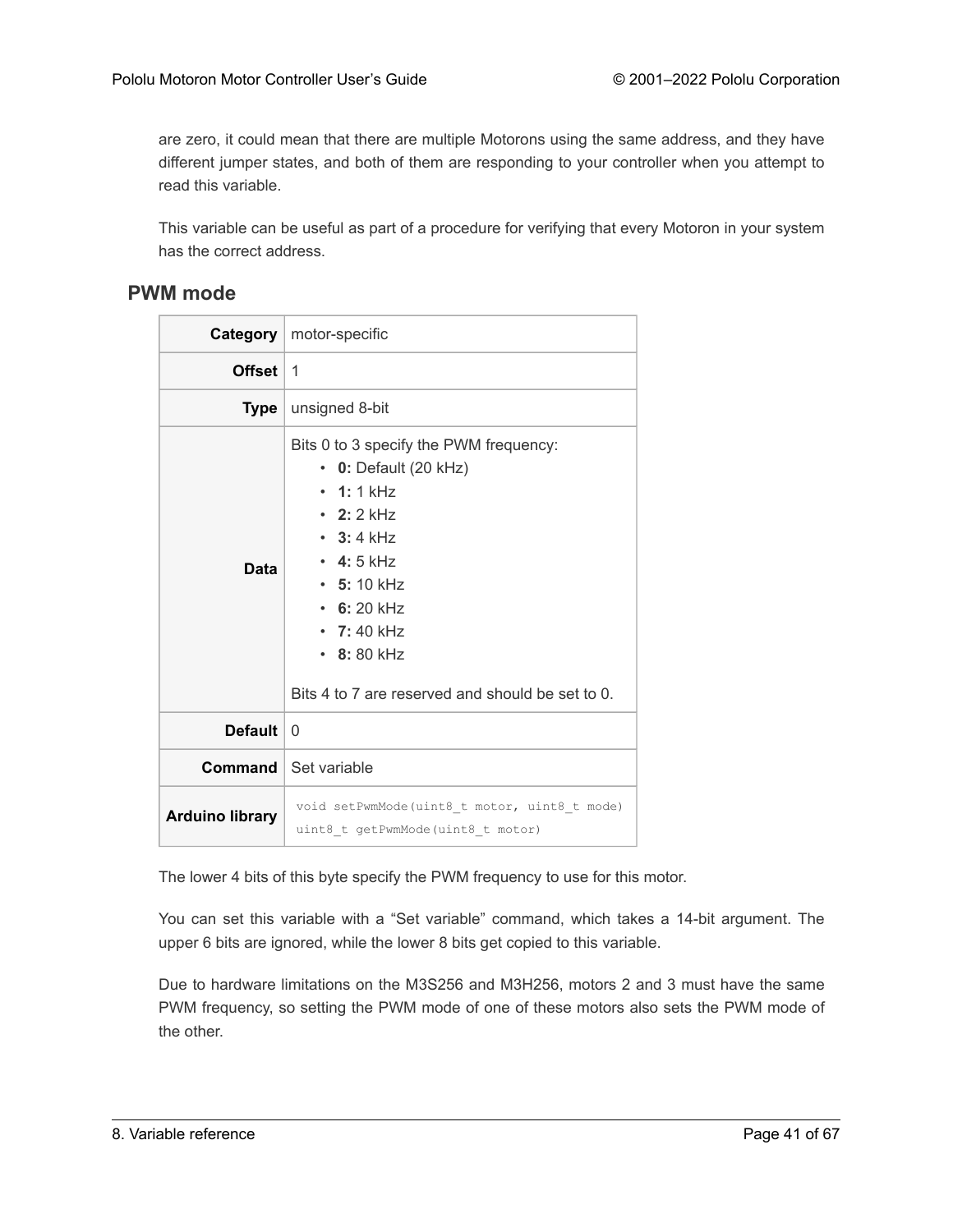# <span id="page-41-0"></span>**Target speed**

|                        | <b>Category</b>   motor-specific                                                                                                                                                                                                                                                              |
|------------------------|-----------------------------------------------------------------------------------------------------------------------------------------------------------------------------------------------------------------------------------------------------------------------------------------------|
| Offset $\vert 2 \vert$ |                                                                                                                                                                                                                                                                                               |
| Type                   | signed 16-bit                                                                                                                                                                                                                                                                                 |
|                        | <b>Range</b> $-800$ to 800                                                                                                                                                                                                                                                                    |
| <b>Default</b>         | <sup>0</sup>                                                                                                                                                                                                                                                                                  |
| Command                | Set speed<br>Set all speeds<br>Set all speeds using buffers                                                                                                                                                                                                                                   |
| <b>Arduino library</b> | void setSpeed(uint8 t motor, int16 t speed)<br>void setSpeedNow(uint8_t motor, int16_t speed)<br>void setAllSpeeds(int16 t speed1, )<br>void setAllSpeedsNow(int16 t speed1, )<br>void setAllSpeedsUsingBuffers()<br>void setAllSpeedsNowUsingBuffers()<br>void getTargetSpeed(uint8 t motor) |

This is the speed at which the motor has been commanded to move. The "Current speed" (documented below) will move towards this over time, limited by the acceleration and deceleration limits (if enabled).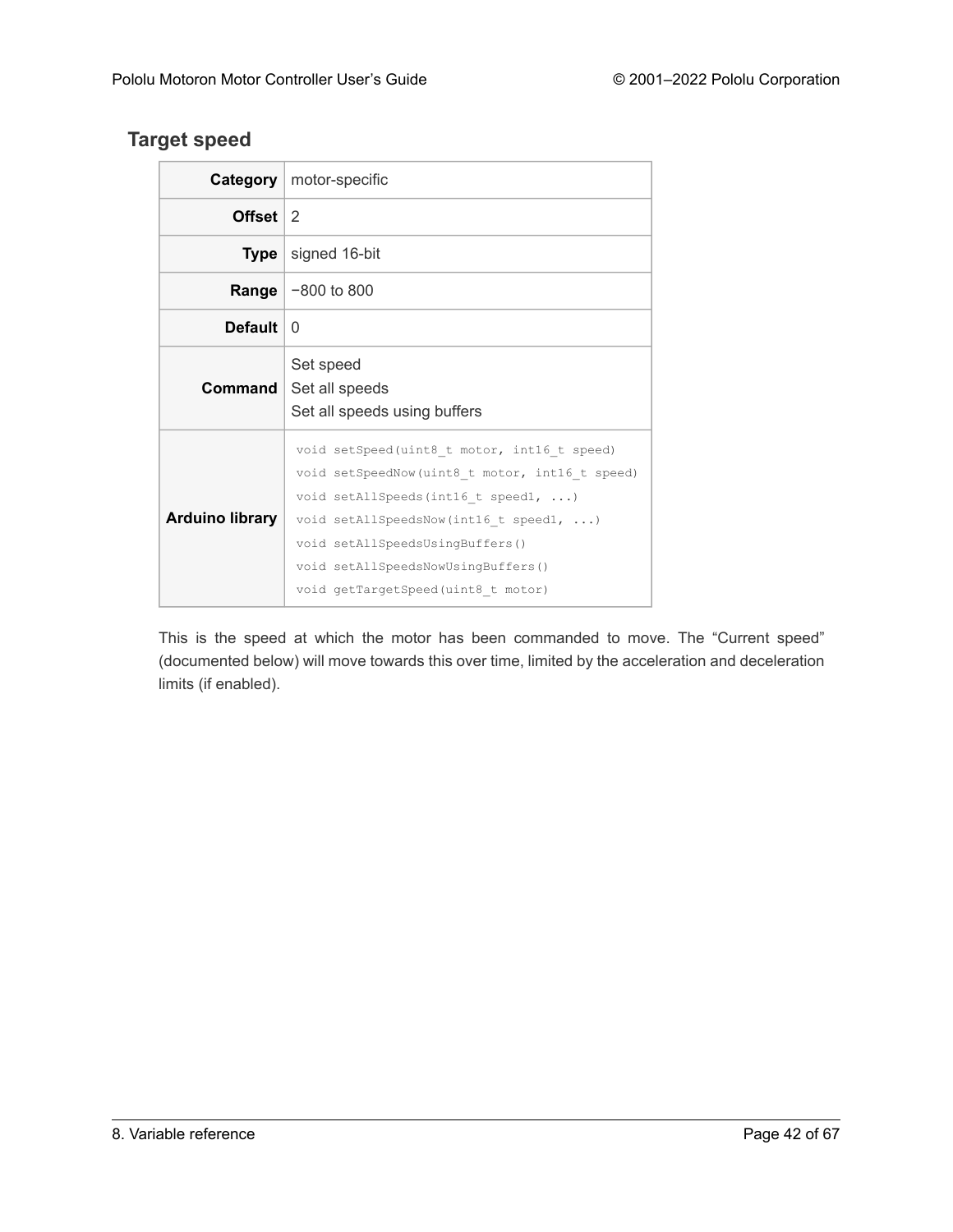### <span id="page-42-0"></span>**Target brake amount**

|                        | <b>Category</b>   motor-specific                                                                                                                                          |
|------------------------|---------------------------------------------------------------------------------------------------------------------------------------------------------------------------|
| Offset $ 4$            |                                                                                                                                                                           |
| <b>Type</b>            | unsigned 16-bit                                                                                                                                                           |
| Range                  | 0 to 800                                                                                                                                                                  |
| <b>Default</b>         | $\Omega$                                                                                                                                                                  |
| Command I              | Set braking<br>Set braking now<br>Coast now                                                                                                                               |
| <b>Arduino library</b> | void setBraking(uint8 t motor, uint16 t amount)<br>void setBrakingNow (uint8 t motor, uint16 t amount)<br>void coastNow()<br>uint16 t getTargetBrakeAmount(uint8 t motor) |

This is the desired amount of braking to apply to the motors when the **[current speed](#page-43-0)** is 0. A value of 0 corresponds to full coasting, while a value of 800 corresponds to full braking.

Due to hardware limitations, this amount of braking might not necessarily be applied when the current speed of the motor reaches zero.

For the Motoron M3S256 and M3H256: this type of Motoron is only capable of full coasting and full braking, and it can only use coasting if it coasts all the motors at once. Therefore, if the current speed of any of the motors is non-zero, or any of the motors has a non-zero target brake amount, the M3S256/M3H256 will not use coasting, and will instead use full braking for any motor whose current speed is zero. Also, the motor outputs might be inoperative due to inadequate VIN power or a motor fault, even if the Motoron is trying to apply full braking.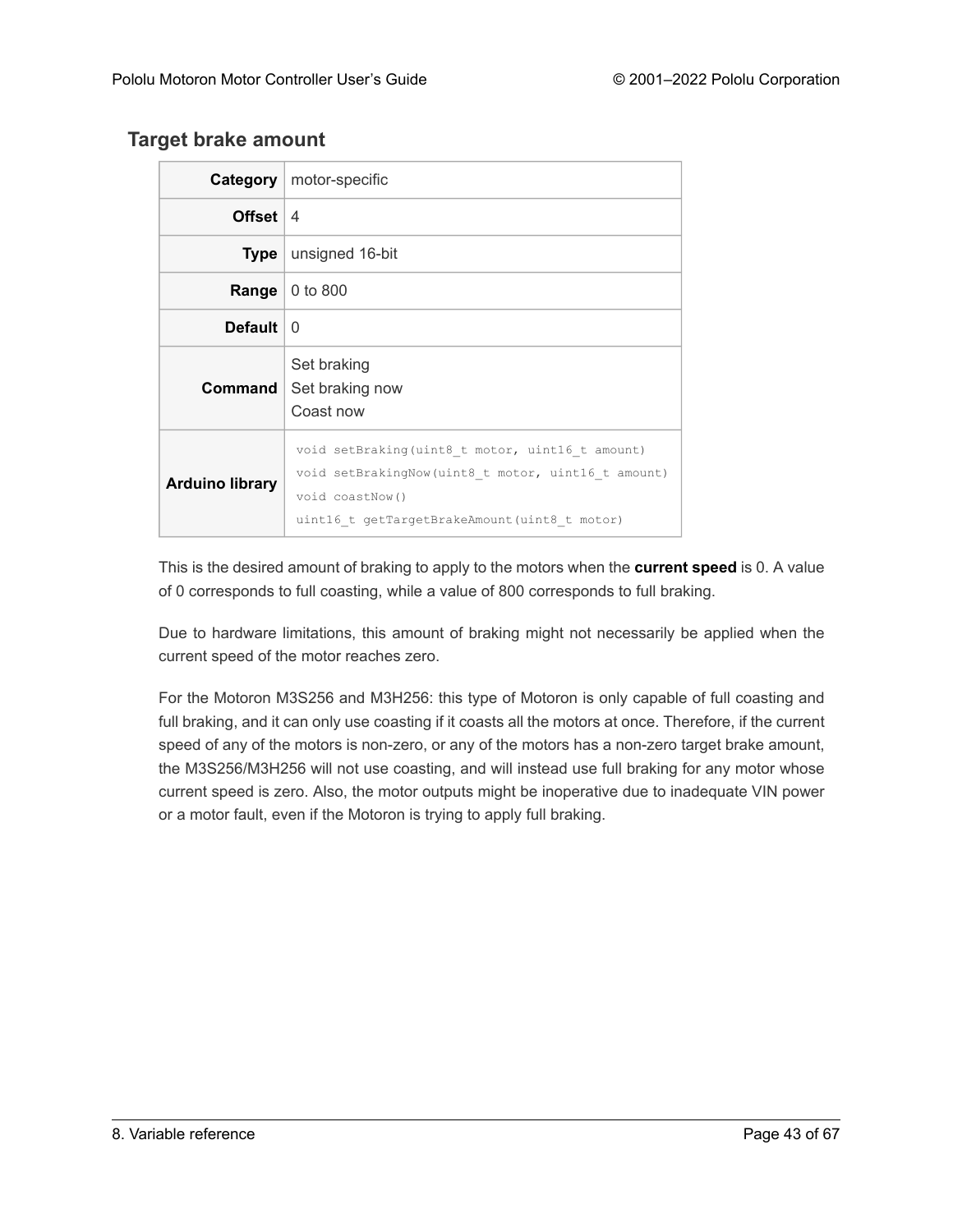# <span id="page-43-0"></span>**Current speed**

|                        | <b>Category</b>   motor-specific                                                                                                                                                                                                                                                                |
|------------------------|-------------------------------------------------------------------------------------------------------------------------------------------------------------------------------------------------------------------------------------------------------------------------------------------------|
| <b>Offset</b>          | 6                                                                                                                                                                                                                                                                                               |
| Type                   | signed 16-bit                                                                                                                                                                                                                                                                                   |
|                        | <b>Range</b> $-800$ to 800                                                                                                                                                                                                                                                                      |
| <b>Default</b>         | $\Omega$                                                                                                                                                                                                                                                                                        |
| Command                | Set speed<br>Set all speeds<br>Set all speeds using buffers                                                                                                                                                                                                                                     |
| <b>Arduino library</b> | void setSpeed(uint8 t motor, int16 t speed)<br>void setSpeedNow (uint8 t motor, int16 t speed)<br>void setAllSpeeds(int16 t speed1, )<br>void setAllSpeedsNow(int16 t speed1, )<br>void setAllSpeedsUsingBuffers()<br>void setAllSpeedsNowUsingBuffers()<br>void getCurrentSpeed(uint8 t motor) |

This is the speed that the Motoron is currently trying to apply to the motor.

- A value of 0 means the motor is braking (both outputs driving low), coasting (both outputs disabled), or something in between, as determined by the **[target brake amount](#page-42-0)** variable and the hardware limitations of the controller.
- A value of 800 corresponds to the MxA output driving high (VIN) and the MxB output driving low (GND). This direction is called **forward**, and causes the **green** motor indicator LED to turn on.
- A value of −800 corresponds to the MxA output driving low (0 V) and the MxB output driving high (VIN). This direction is called **reverse**, and causes the **red** motor indicator LED to turn on.
- Intermediate values correspond to rapidly switching the motor outputs between braking and driving the motor in the specified direction.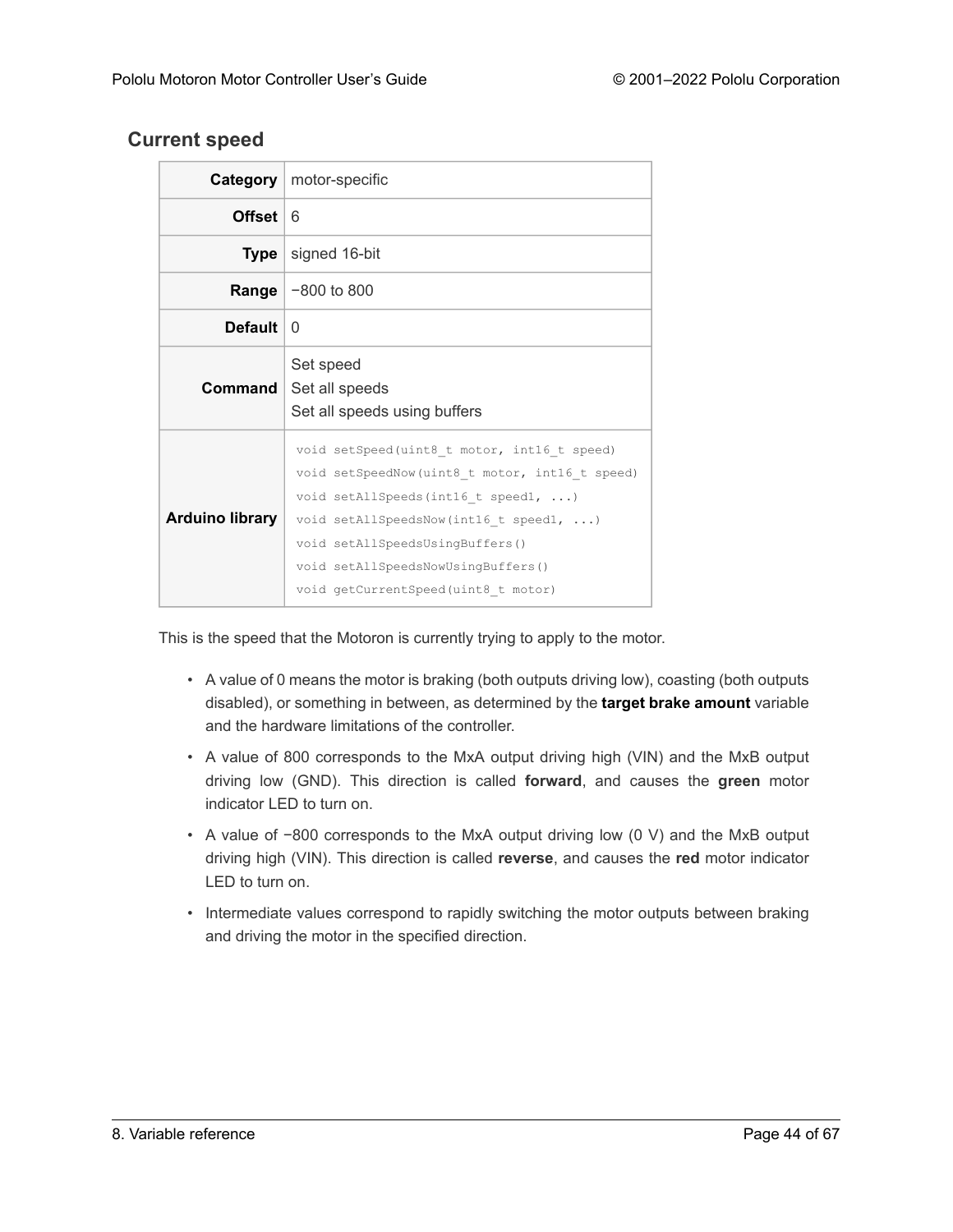Note: The "Current speed" variable only says the speed value that the Motoron is trying to apply to the motor. It is not based on any kind of sensor measurement. Also, the motor outputs might be inoperative due to inadequate VIN power or a motor fault even if the "Current speed" is non-zero,

# <span id="page-44-0"></span>**Buffered speed**

|                | <b>Category</b>   motor-specific     |  |  |  |  |
|----------------|--------------------------------------|--|--|--|--|
| <b>Offset</b>  | 8                                    |  |  |  |  |
| <b>Type</b>    | signed 16-bit                        |  |  |  |  |
| Range          | $-800$ to 800, or −8192 for coasting |  |  |  |  |
| <b>Default</b> | 0                                    |  |  |  |  |
|                | Set speed<br>Set all speeds          |  |  |  |  |
| <b>Command</b> |                                      |  |  |  |  |

This is a speed that can be set ahead of time with the "Set speed" or "Set all speeds" commands. When you are ready to use the buffered speeds, you can use the "Set all speeds using buffers" command to make it actually take effect.

If you are using multiple Motoron controllers and want to change all of the motor speeds (nearly) instantaneously, the buffered speed feature can help you achieve that.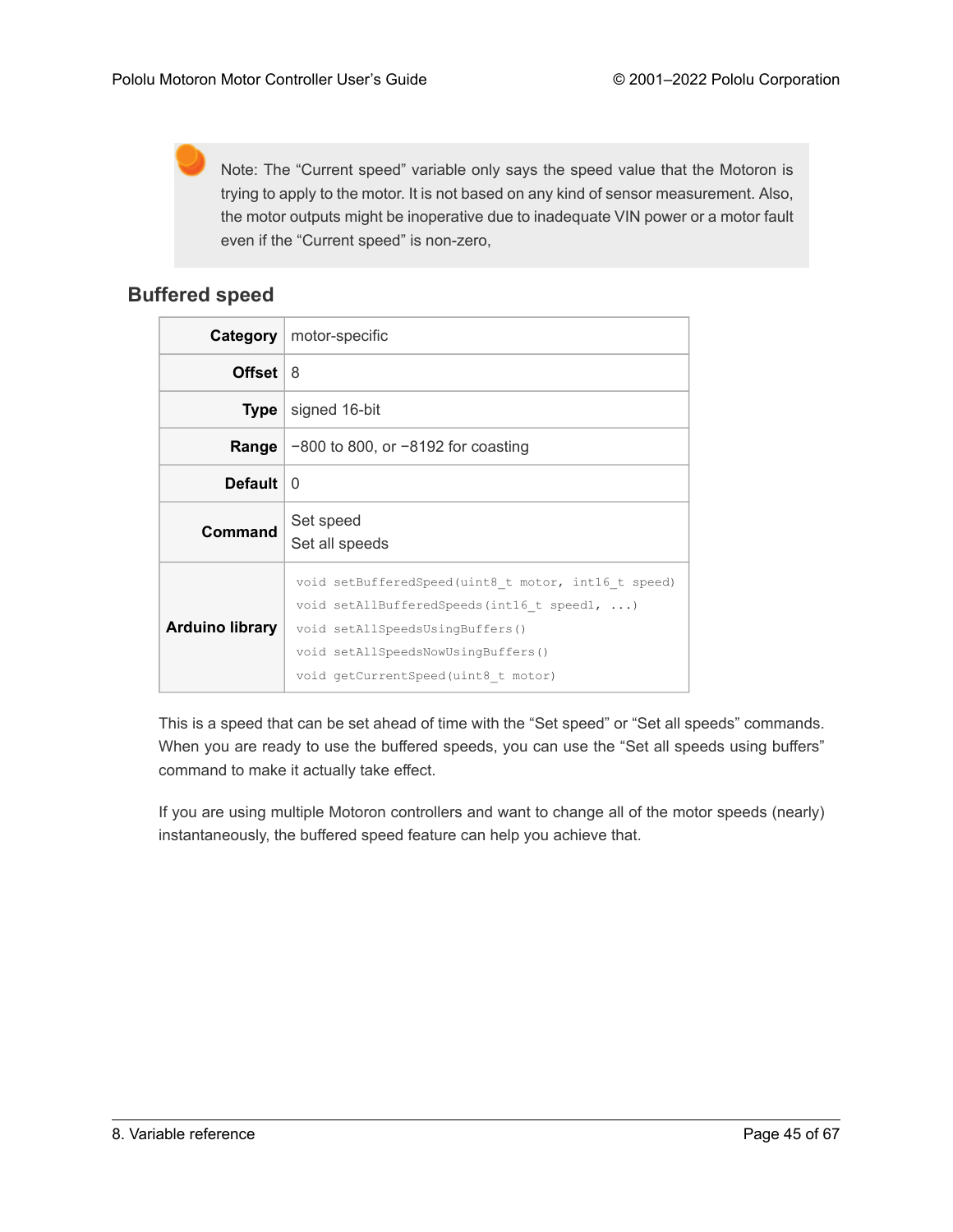| Category               | motor-specific                                                                                                                                                                |
|------------------------|-------------------------------------------------------------------------------------------------------------------------------------------------------------------------------|
| Offset                 | 10                                                                                                                                                                            |
| <b>Type</b>            | unsigned 16-bit                                                                                                                                                               |
| Range                  | 0 to 6400                                                                                                                                                                     |
| <b>Units</b>           | Speed change per 80 ms                                                                                                                                                        |
| Default                | $\Omega$                                                                                                                                                                      |
|                        | <b>Command</b>   Set variable                                                                                                                                                 |
| <b>Arduino library</b> | void setMaxAccelerationForward(uint8 t motor, uint16 t accel)<br>void setMaxAcceleration (uint8 t motor, uint16 t accel)<br>uint16 t getMaxAccelerationForward(uint8 t motor) |

# <span id="page-45-0"></span>**Max acceleration forward**

This variable specifies how quickly the motor's current speed is allowed to increase when it is greater than or equal to 0. A value of 0 (the default) disables this acceleration limit, so the current speed can increase by any amount in a fraction of a millisecond. A non-zero value means that once every 10 ms, the current speed can increase by the specified value divided by 8. The Motoron keeps track of any fractional parts of the speed internally. Another way to think about this variable is that it is how much the current speed can change in 80 ms.

For example, if you set the max acceleration forward to 124, then the current speed can only increase by 15.5 speed units every 10 ms, or 124 speed units every 80 ms. This means it would take 520 ms (0.52 s) to accelerate from 0 (stopped) to 800 (full speed forward).

Note: Even if you set a maximum acceleration limit, the motor could experience abrupt acceleration if the current speed of the motor is non-zero while motor power is getting connected to the Motoron. To avoid this, you might want to set the "No power latched" bit in the **[Error mask](#page-39-0)**.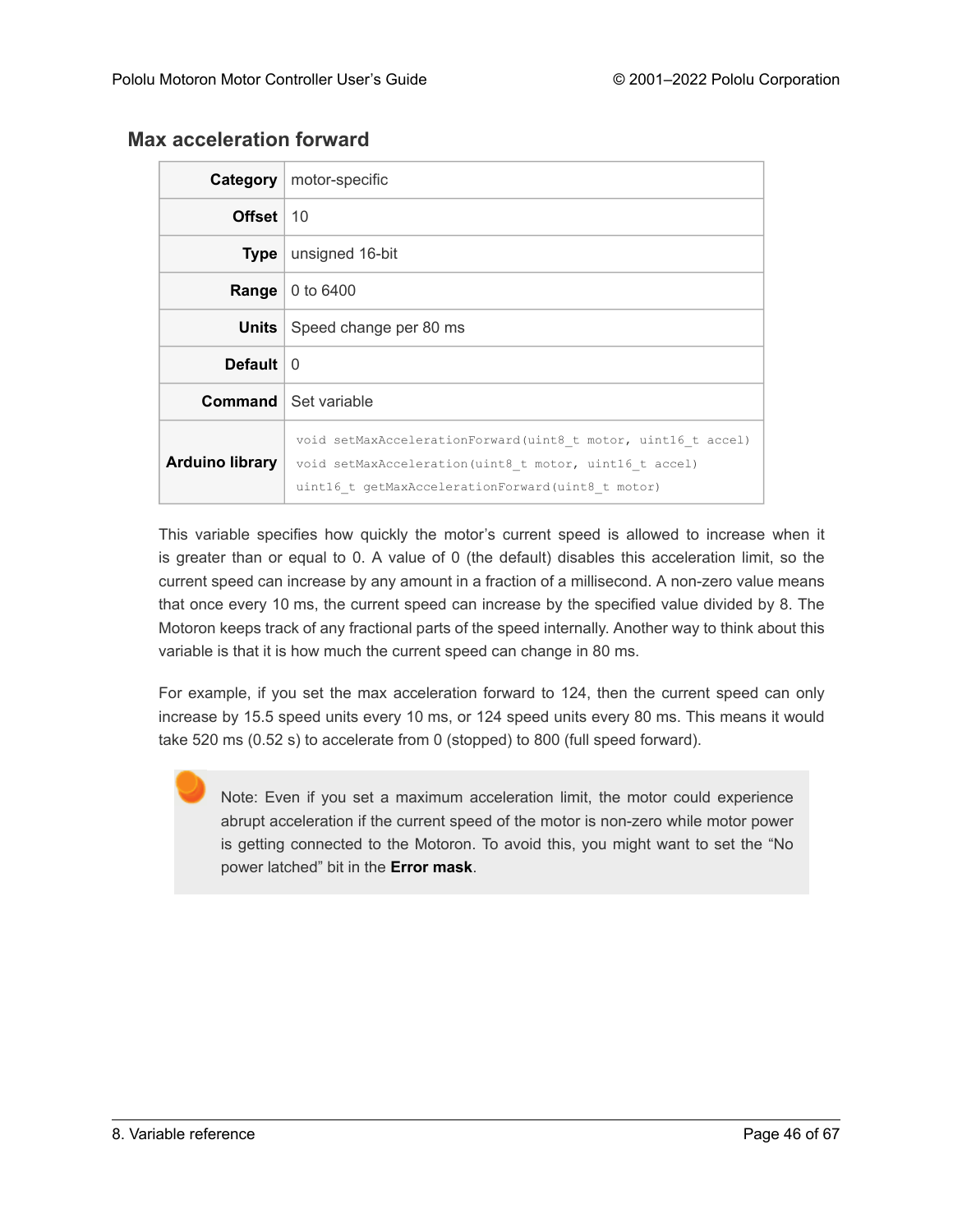# <span id="page-46-0"></span>**Max acceleration reverse**

| Category               | motor-specific                                                                                                                                                                |
|------------------------|-------------------------------------------------------------------------------------------------------------------------------------------------------------------------------|
| Offset $12$            |                                                                                                                                                                               |
| Type                   | unsigned 16-bit                                                                                                                                                               |
| Range                  | 0 to 6400                                                                                                                                                                     |
| <b>Default</b>         | 0                                                                                                                                                                             |
|                        | <b>Command</b> Set variable                                                                                                                                                   |
| <b>Arduino library</b> | void setMaxAccelerationReverse(uint8 t motor, uint16 t accel)<br>void setMaxAcceleration (uint8 t motor, uint16 t accel)<br>uint16 t qetMaxAccelerationReverse(uint8 t motor) |

This is like **[Max acceleration forward](#page-45-0)**, but for the reverse direction.

# <span id="page-46-1"></span>**Max deceleration forward**

| Category               | motor-specific                                                                                                                                                                |
|------------------------|-------------------------------------------------------------------------------------------------------------------------------------------------------------------------------|
| Offset $14$            |                                                                                                                                                                               |
| Type                   | unsigned 16-bit                                                                                                                                                               |
| Range                  | 0 to 6400                                                                                                                                                                     |
| <b>Default</b>         | $\overline{0}$                                                                                                                                                                |
|                        | <b>Command</b> Set variable                                                                                                                                                   |
| <b>Arduino library</b> | void setMaxDecelerationForward(uint8 t motor, uint16 t decel)<br>void setMaxDeceleration (uint8 t motor, uint16 t decel)<br>uint16 t qetMaxDecelerationForward(uint8 t motor) |

This variable specifies how quickly the motor's current speed is allowed to decrease when it is greater than 0. A value of 0 (the default) disables this deceleration limit, so the current speed can decrease all the way to 0 in a fraction of millisecond. A non-zero value means that once every 10 ms, the current speed can decrease by the specified value divided by 8.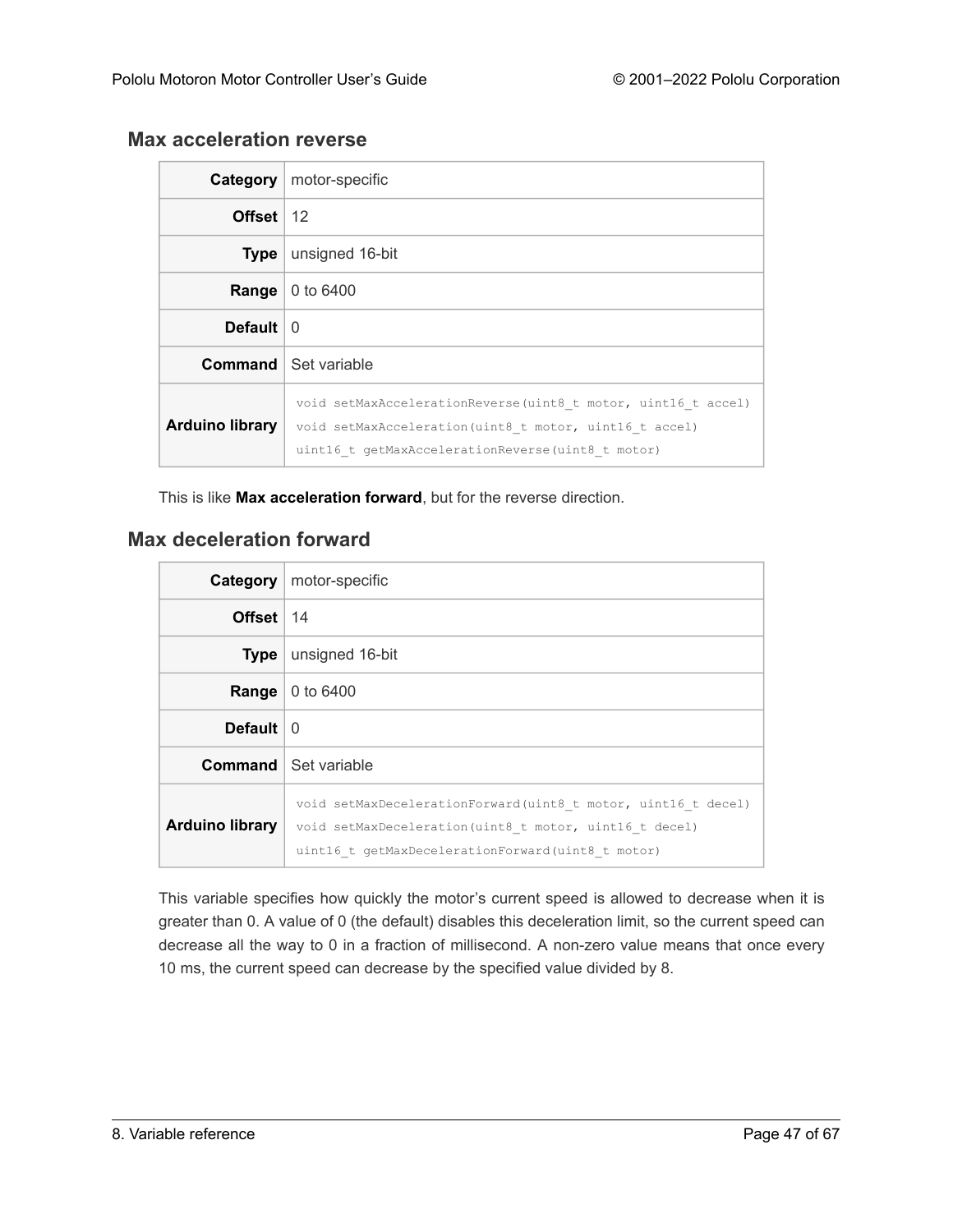# <span id="page-47-0"></span>**Max deceleration reverse**

| <b>Category</b>        | motor-specific                                                                                                                                                                |
|------------------------|-------------------------------------------------------------------------------------------------------------------------------------------------------------------------------|
| Offset                 | 16                                                                                                                                                                            |
| <b>Type</b>            | unsigned 16-bit                                                                                                                                                               |
| Range                  | 0 to 6400                                                                                                                                                                     |
| <b>Default</b>         | $\mathbf{0}$                                                                                                                                                                  |
|                        | <b>Command</b> Set variable                                                                                                                                                   |
| <b>Arduino library</b> | void setMaxDecelerationReverse(uint8 t motor, uint16 t decel)<br>void setMaxDeceleration (uint8 t motor, uint16 t decel)<br>uint16 t qetMaxDecelerationReverse(uint8 t motor) |

This is like **[Max deceleration forward](#page-46-1)**, but for the reverse direction.

# <span id="page-47-1"></span>**Starting speed forward**

| Category               | motor-specific                                                                                                                                                         |
|------------------------|------------------------------------------------------------------------------------------------------------------------------------------------------------------------|
| Offset                 | -18                                                                                                                                                                    |
| <b>Type</b>            | unsigned 16-bit                                                                                                                                                        |
| Range                  | 0 to 800                                                                                                                                                               |
| <b>Default</b>         | - 0                                                                                                                                                                    |
|                        | <b>Command</b> Set variable                                                                                                                                            |
| <b>Arduino library</b> | void setStartingSpeedForward(uint8 t motor, uint16 t speed)<br>void setStartingSpeed(uint8 t motor, uint16 t speed)<br>uint16 t getStartingSpeedForward(uint8 t motor) |

The Motoron allows the speed of the motor to accelerate instantly from 0 to the value of this variable, ignoring the **[max acceleration forward](#page-45-0)**. This can be useful if you want your motor to accelerate faster by not spending any time accelerating through speeds that are too low to actually move the motor. This variable does not affect deceleration.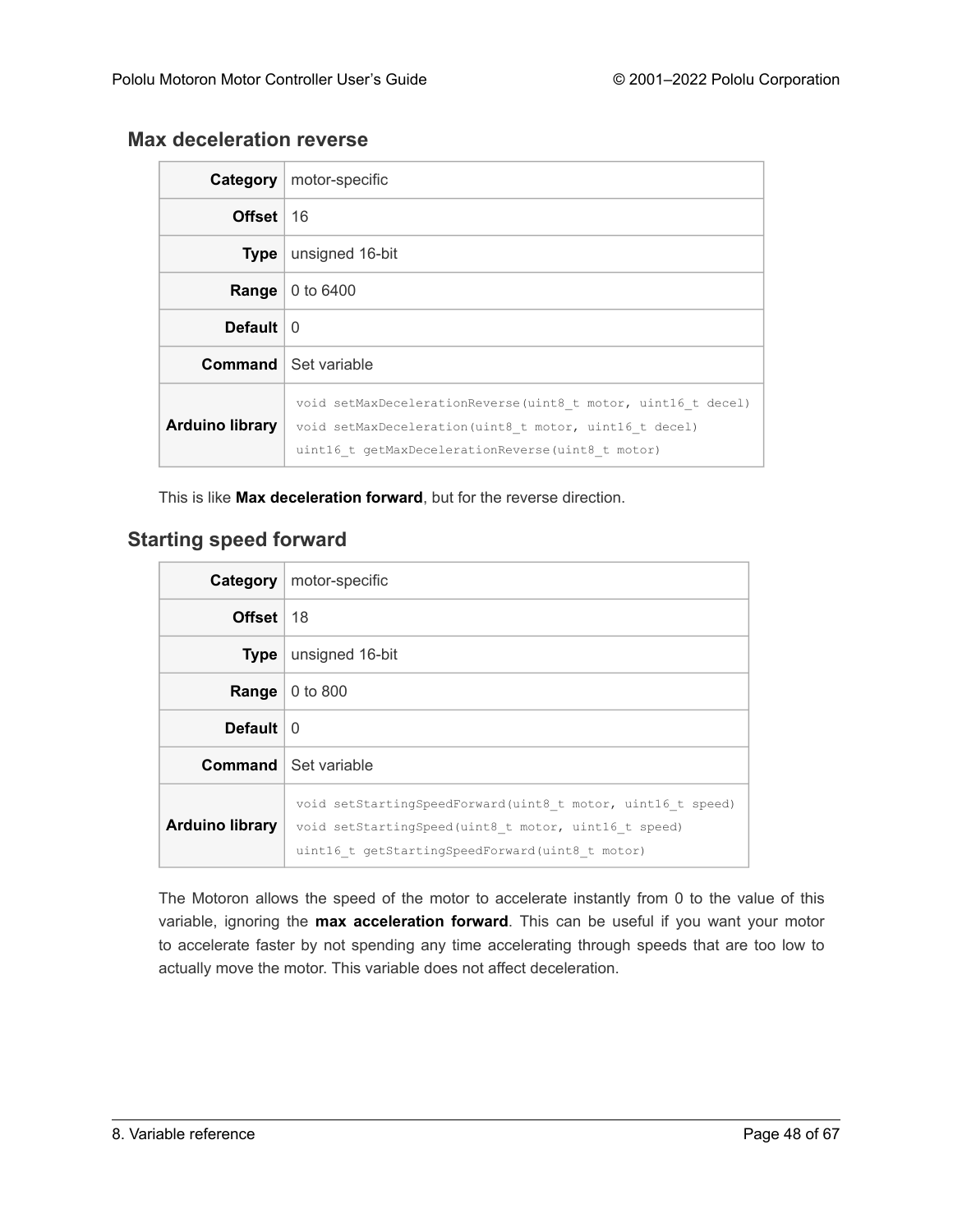#### <span id="page-48-0"></span>**Starting speed reverse**

| Category                  | motor-specific                                                                                                                                                         |
|---------------------------|------------------------------------------------------------------------------------------------------------------------------------------------------------------------|
| Offset $ 20$              |                                                                                                                                                                        |
| <b>Type</b>               | unsigned 16-bit                                                                                                                                                        |
| Range                     | 0 to 800                                                                                                                                                               |
| Default $\vert 0 \rangle$ |                                                                                                                                                                        |
|                           | <b>Command</b> Set variable                                                                                                                                            |
| <b>Arduino library</b>    | void setStartingSpeedReverse(uint8 t motor, uint16 t speed)<br>void setStartingSpeed(uint8 t motor, uint16 t speed)<br>uint16 t getStartingSpeedReverse(uint8 t motor) |

This is like **[Starting speed forward](#page-47-1)**, but for the reverse direction. The Motoron allows the speed of the motor to accelerate instantly from 0 to the negated value of this variable, ignoring the **[max](#page-46-0) [acceleration reverse](#page-46-0)**.

# <span id="page-48-1"></span>**Direction change delay forward**

| Category               | motor-specific                                                                                                                                                                                 |
|------------------------|------------------------------------------------------------------------------------------------------------------------------------------------------------------------------------------------|
| Offset 22              |                                                                                                                                                                                                |
| <b>Type</b>            | unsigned 8-bit                                                                                                                                                                                 |
| Range                  | 0 to 250 (2500 ms)                                                                                                                                                                             |
| Default                | $\Omega$                                                                                                                                                                                       |
| Units                  | $10 \text{ ms}$                                                                                                                                                                                |
|                        | <b>Command</b> Set variable                                                                                                                                                                    |
| <b>Arduino library</b> | void setDirectionChangeDelayForward(uint8 t motor, uint8 t duration)<br>void setDirectionChangeDelay(uint8 t motor, uint8 t duration)<br>uint8 t getDirectionChangeDelayForward(uint8 t motor) |

This variable specifies how long the Motoron should wait with the motor at speed 0 while switching directions from forward to reverse. For example, if the motor is currently driving in reverse (current speed less than 0), and the target speed is in the forward direction (positive), then the Motoron will decelerate the speed to 0, wait for an amount of time equal to the direction change delay forward,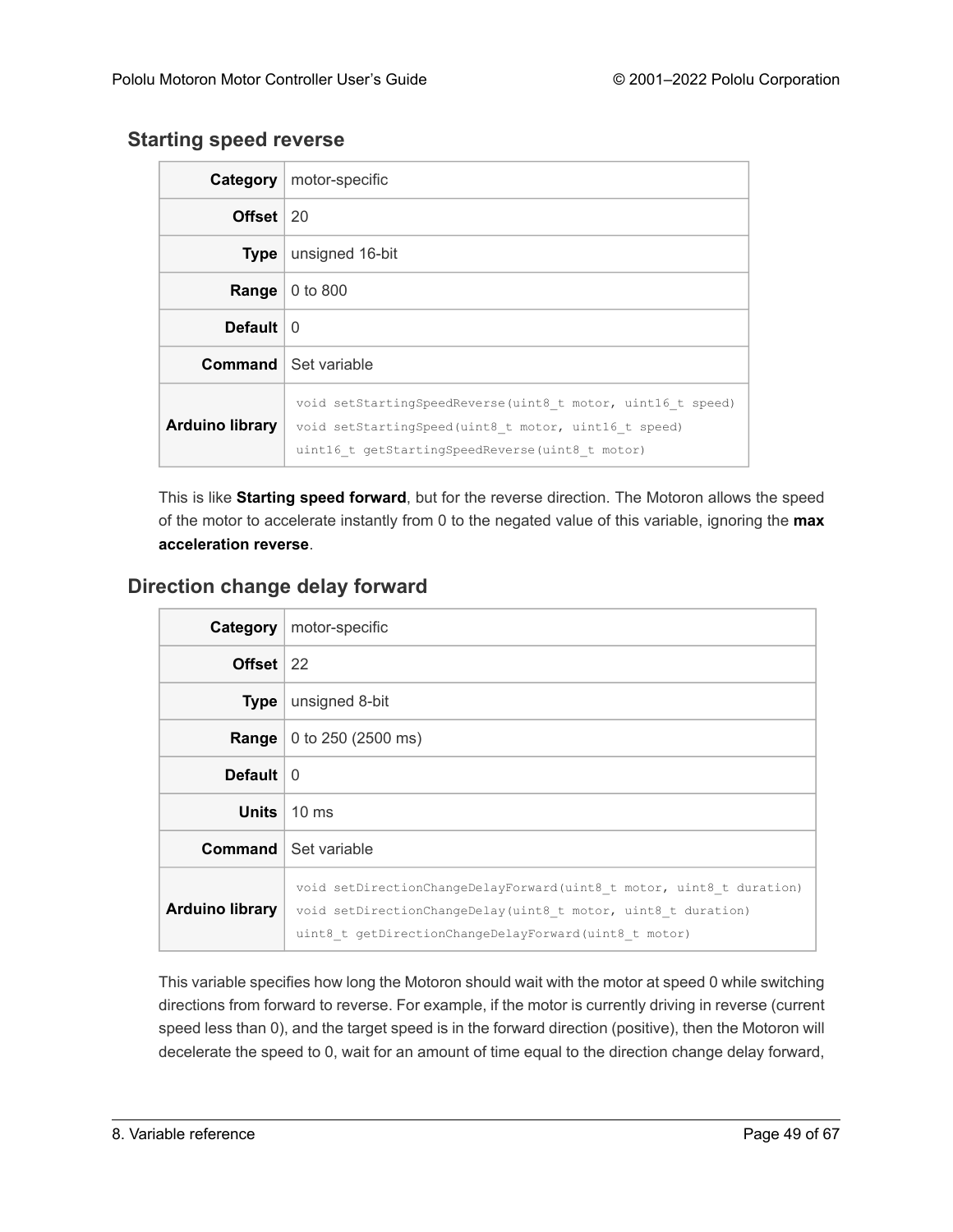and then it will start accelerating in the forward direction (current speed greater than 0).

# <span id="page-49-0"></span>**Direction change delay reverse**

| Category                | motor-specific                                                                                                                                                                                 |
|-------------------------|------------------------------------------------------------------------------------------------------------------------------------------------------------------------------------------------|
| Offset $ 23 $           |                                                                                                                                                                                                |
| <b>Type</b>             | unsigned 8-bit                                                                                                                                                                                 |
| Range                   | 0 to 250 (2500 ms)                                                                                                                                                                             |
| Default $\vert 0 \vert$ |                                                                                                                                                                                                |
| <b>Units</b>            | $10 \text{ ms}$                                                                                                                                                                                |
|                         | <b>Command</b> Set variable                                                                                                                                                                    |
| <b>Arduino library</b>  | void setDirectionChangeDelayReverse(uint8 t motor, uint8 t duration)<br>void setDirectionChangeDelay(uint8 t motor, uint8 t duration)<br>uint8 t getDirectionChangeDelayReverse(uint8 t motor) |

This is like **[Direction change delay forward](#page-48-1)** but for the reverse direction.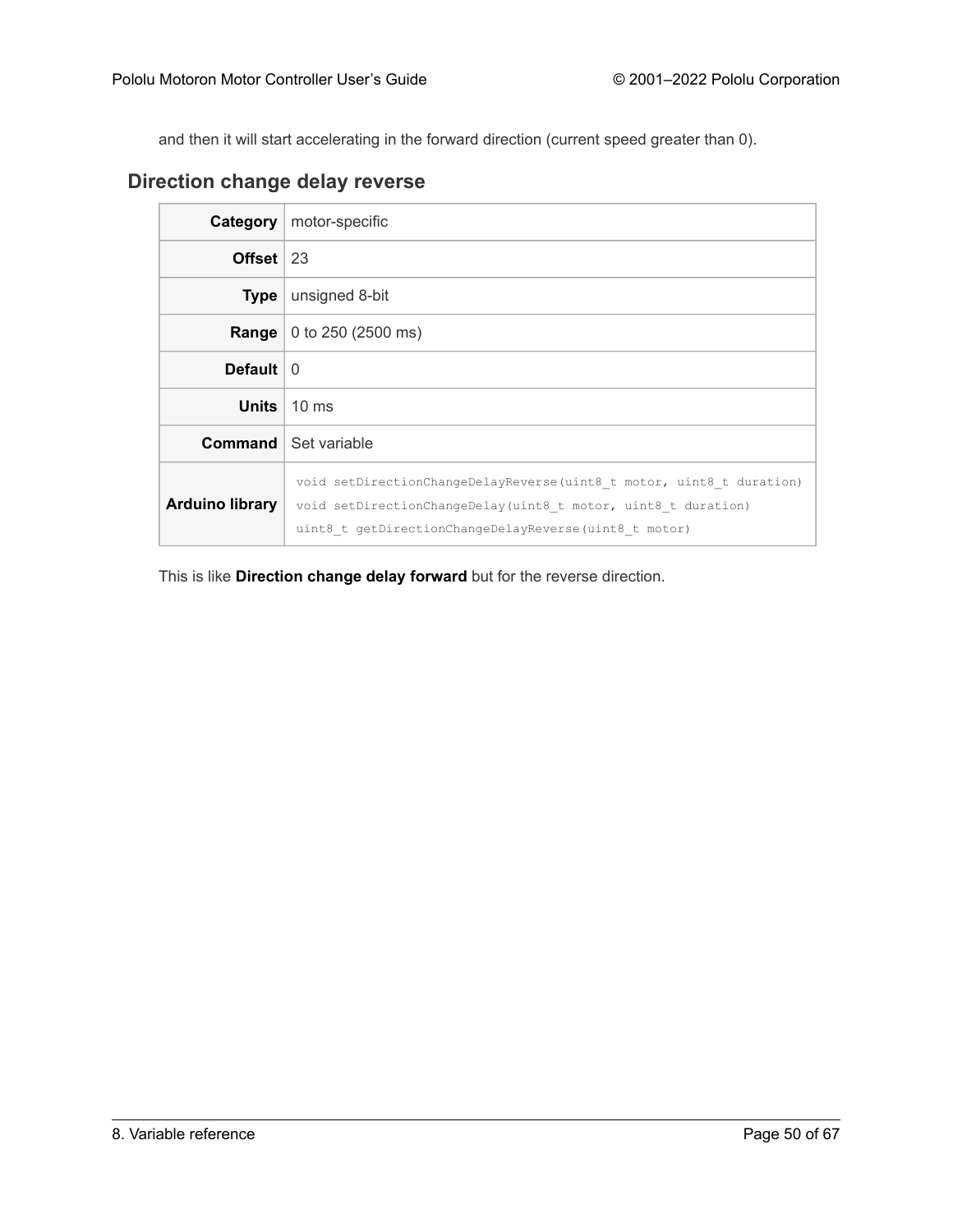# <span id="page-50-0"></span>**9. Command reference**

This section describes each of the commands supported by the Motoron Motor Controllers and how they are encoded as bytes on the I²C interface.

Each command begins with a byte called the command byte that has its most-significant bit set to 1. The command byte marks the start of the command and also indicates which command to execute. Some commands require additional bytes after the command byte, which are called data bytes and have their most-significant bits equal to 0. Unless you have disabled CRC for commands, the final byte of each command must be a CRC byte, which is calculated from the bytes came before it, as described in **[Section 10](#page-65-0)**.

In the tables below that are labeled "Command encoding" and "Response encoding", each cell of a table represents a single byte. CRC bytes are not shown in these tables, but each command requires a CRC byte at the end by default, and each response contains a CRC byte at the end by default. Numbers prefixed with "0x" are written in hexadecimal notation (base 16) and numbers prefixed with "0b" are written in binary notation. Numbers with these prefixes are written with their most significant digits first, just like regular decimal numbers.

The term "bit 0" refers to the least significant bit of a variable (the bit that contributes a value of 1 to the variable when it is set). Accordingly, the other bits of a variable are numbered in order from least significant to most significant.

For a reference implementation of the Motoron's command protocol, see the **[Motoron Arduino library](https://github.com/pololu/motoron-arduino) [\[https://github.com/pololu/motoron-arduino\]](https://github.com/pololu/motoron-arduino)** or the **[Motoron Python library](https://github.com/pololu/motoron-rpi) [https://github.com/pololu/motoron[rpi\]](https://github.com/pololu/motoron-rpi)**.

#### **List of commands**

- **[Get firmware version](#page-51-0)**
- **[Set protocol options](#page-52-0)**
- **[Read EEPROM](#page-53-0)**
- **[Write EEPROM](#page-53-1)**
- **[Reinitialize](#page-55-0)**
- **[Reset](#page-55-1)**
- **[Get variables](#page-56-0)**
- **[Set variable](#page-57-0)**
- **[Coast now](#page-58-0)**
- **[Clear motor fault](#page-58-1)**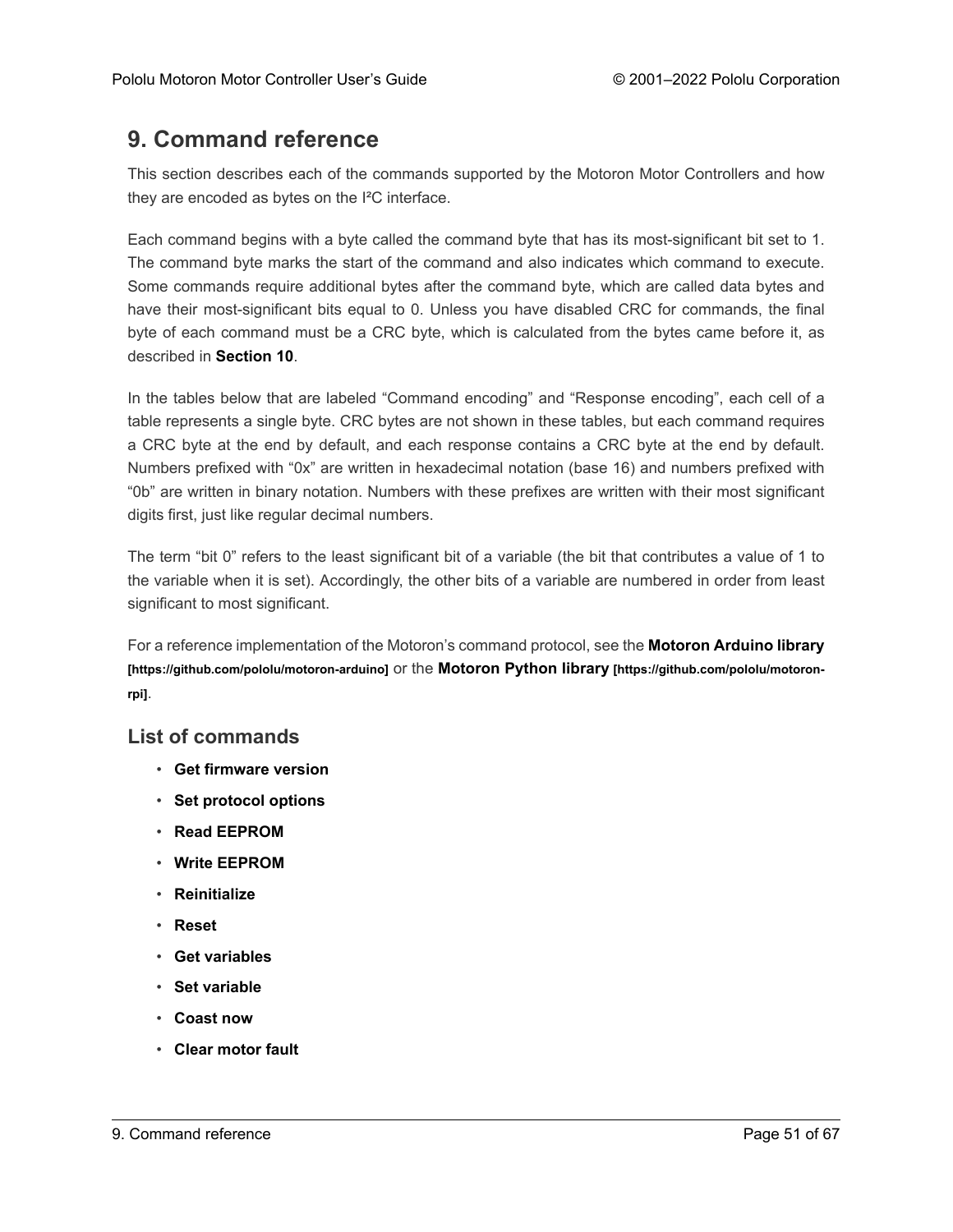- **[Clear latched status flags](#page-59-0)**
- **[Set latched status flags](#page-59-1)**
- **[Set speed](#page-60-0)**
- **[Set all speeds](#page-61-0)**
- **[Set all speeds using buffers](#page-62-0)**
- **[Set braking](#page-63-0)**
- **[Reset command timeout](#page-64-0)**

#### <span id="page-51-0"></span>**Get firmware version**

| <b>Arguments</b>   None |                                                                       |  |         |
|-------------------------|-----------------------------------------------------------------------|--|---------|
|                         | <b>Response</b> Product ID and firmware version                       |  |         |
|                         | <b>Arduino</b> void getFirmwareVersion(uint16 t * productId, uint16 t |  | $\star$ |
| library                 | firmwareVersion)                                                      |  |         |

#### **Command encoding:**

| I<br>$\overline{\phantom{a}}$<br>$\sim$ |
|-----------------------------------------|
|-----------------------------------------|

#### **Response encoding:**

| product ID | product ID | minor        | <b>FW</b> | version   major |              | <b>FW</b> | version |
|------------|------------|--------------|-----------|-----------------|--------------|-----------|---------|
| low byte   | high byte  | (BCD format) |           |                 | (BCD format) |           |         |

#### **Description:**

This command generates a 4-byte response with identifying information about the firmware running on the device.

The first two bytes of the response are the low and high bytes of the product ID. The product ID 0x00CC corresponds to both the M3S256 and M3H256 (these models use the same firmware), and is encoded as 0xCC 0x00.

The last two bytes of the response are the firmware minor and major version numbers in **[binary](http://en.wikipedia.org/wiki/Binary-coded_decimal)coded decimal (BCD) format [\[http://en.wikipedia.org/wiki/Binary-coded\\_decimal\]](http://en.wikipedia.org/wiki/Binary-coded_decimal)**. For example, 0x00 0x01 corresponds to firmware version 1.00.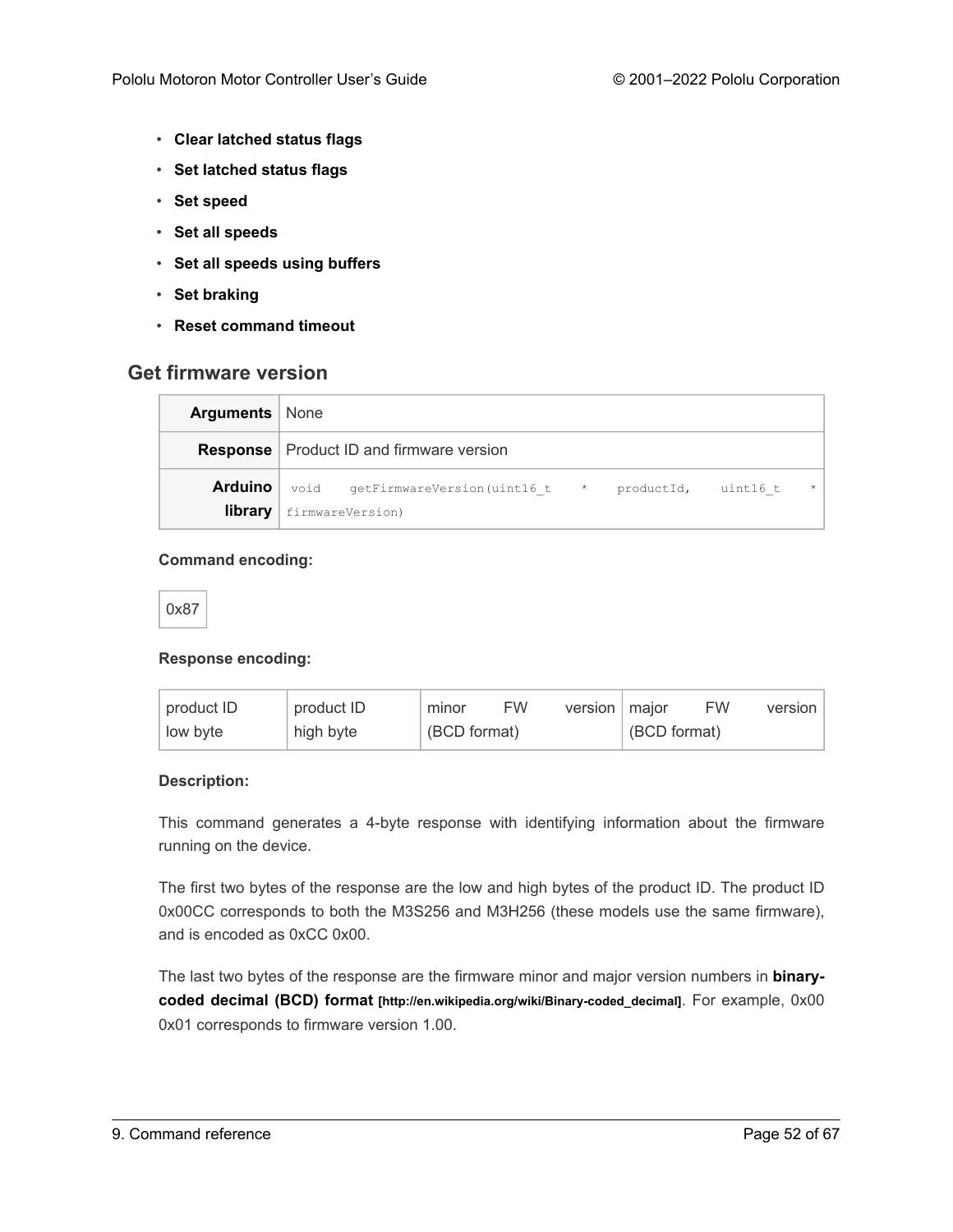# <span id="page-52-0"></span>**Set protocol options**

| <b>Arguments</b>       | <b>CRC for commands:</b> true or false<br><b>CRC for responses:</b> true or false<br>I <sup>2</sup> C general call: true or false                                                                                  |  |
|------------------------|--------------------------------------------------------------------------------------------------------------------------------------------------------------------------------------------------------------------|--|
| <b>Response</b>        | None                                                                                                                                                                                                               |  |
| <b>Arduino library</b> | void setProtocolOptions (uint8 t options)<br>void enableCrc()<br>void disableCrc()<br>void enableCrcForCommands()<br>void disableCrcForCommands()<br>void enableCrcForResponses()<br>void disableCrcForResponses() |  |
|                        | void enabeI2cGeneralCall()<br>void disableI2cGeneralCall()                                                                                                                                                         |  |

#### **Command encoding:**

|  | 0x8B   protocol options byte   inverted protocol options byte |
|--|---------------------------------------------------------------|
|  |                                                               |

#### **Description:**

This command lets you change the Motoron's protocol options. Each bit of the protocol options byte specifies whether to enable a particular feature.

- **Bit 0:** This bit should be 1 to enable CRC for commands and 0 to disable it. This feature is enabled by default and documented in **[Section 10](#page-65-0)**.
- **Bit 1:** This bit should be 1 to enable CRC for responses and 0 to disable it. This feature is enabled by default and documented in **[Section 10](#page-65-0)**.
- **Bit 2:** This bit should be 1 to enable the I²C general call address and 0 to disable it. This feature is enabled by default and documented in **[Section 7](#page-29-0)**.

The other bits are reserved and should be set to 0. The effect of this command only lasts until the next time the Motoron loses power or its processor is reset, or it receives a Reinitialize command.

The second data byte should be equal to the protocol options byte but with the lower 7 bits all inverted. If it is some other value, the command fails and the Motoron reports a protocol error.

It is OK to provide a CRC byte at the end of this command even if CRC for commands has been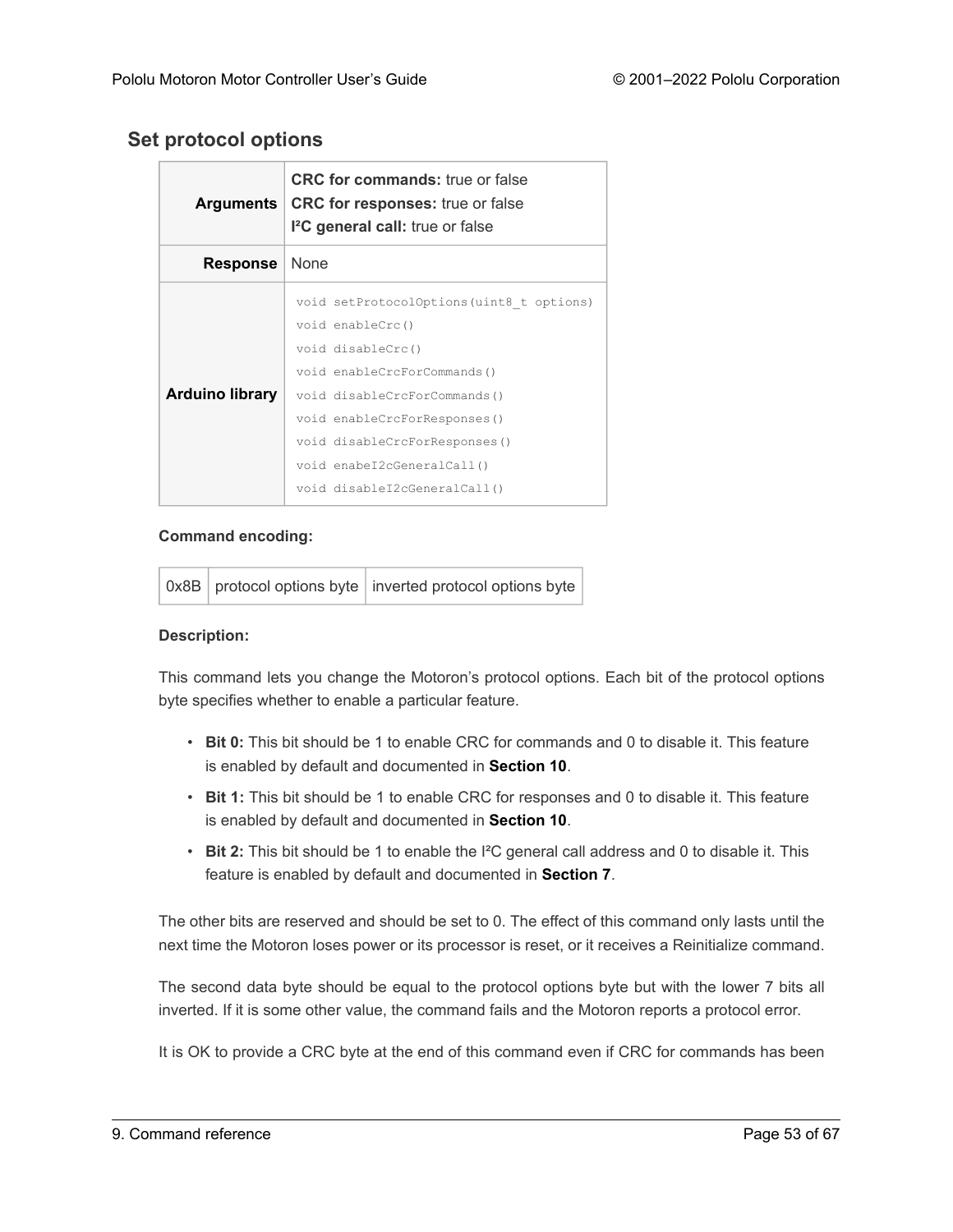disabled. For example, if you are not sure whether CRC for commands is enabled and you want to set the protocol options to 0x04 (disabling CRC but leaving the general call address enabled), send these four bytes: **0x8B 0x04 0x7B 0x43**. The fourth byte is the CRC byte. If you are want to set the protocol options to 0x00 (disabling CRC and the general call address), send these four bytes: **0x8B 0x00 0x7F 0x42**.

If you are using this command to enable or disable the I²C general call address, the command does not have an instant effect, so you might need to delay for 1 ms after sending the command.

# <span id="page-53-0"></span>**Read EEPROM**

| <b>Arguments</b>       | Offset: the address of the first byte to read, from 0 to 127<br>Length: the number of bytes to read, from 1 to 32 |  |
|------------------------|-------------------------------------------------------------------------------------------------------------------|--|
|                        | <b>Response</b>   The requested bytes                                                                             |  |
| <b>Arduino library</b> | void readEeprom(uint8 t offset, uint8 t length, uint8 t * buffer)<br>uint8 t readEepromDeviceNumber()             |  |

#### **Command encoding:**



#### **Description:**

This command reads the specified bytes from the Motoron's EEPROM memory, which is a 128-byte non-volatile memory that is used to store settings that persist through power interruptions and resets. See the "Write EEPROM" command below for more information about the settings stored in EEPROM.

#### <span id="page-53-1"></span>**Write EEPROM**

| <b>Arguments</b>       | Offset: a number between 0 and 127<br>Value: a byte value between 0 and 255                      |
|------------------------|--------------------------------------------------------------------------------------------------|
| <b>Response</b>        | None                                                                                             |
| <b>Arduino library</b> | void writeEeprom(uint8 t offset, uint8 t value)<br>void writeEepromDeviceNumber (uint8 t number) |

**Command encoding:**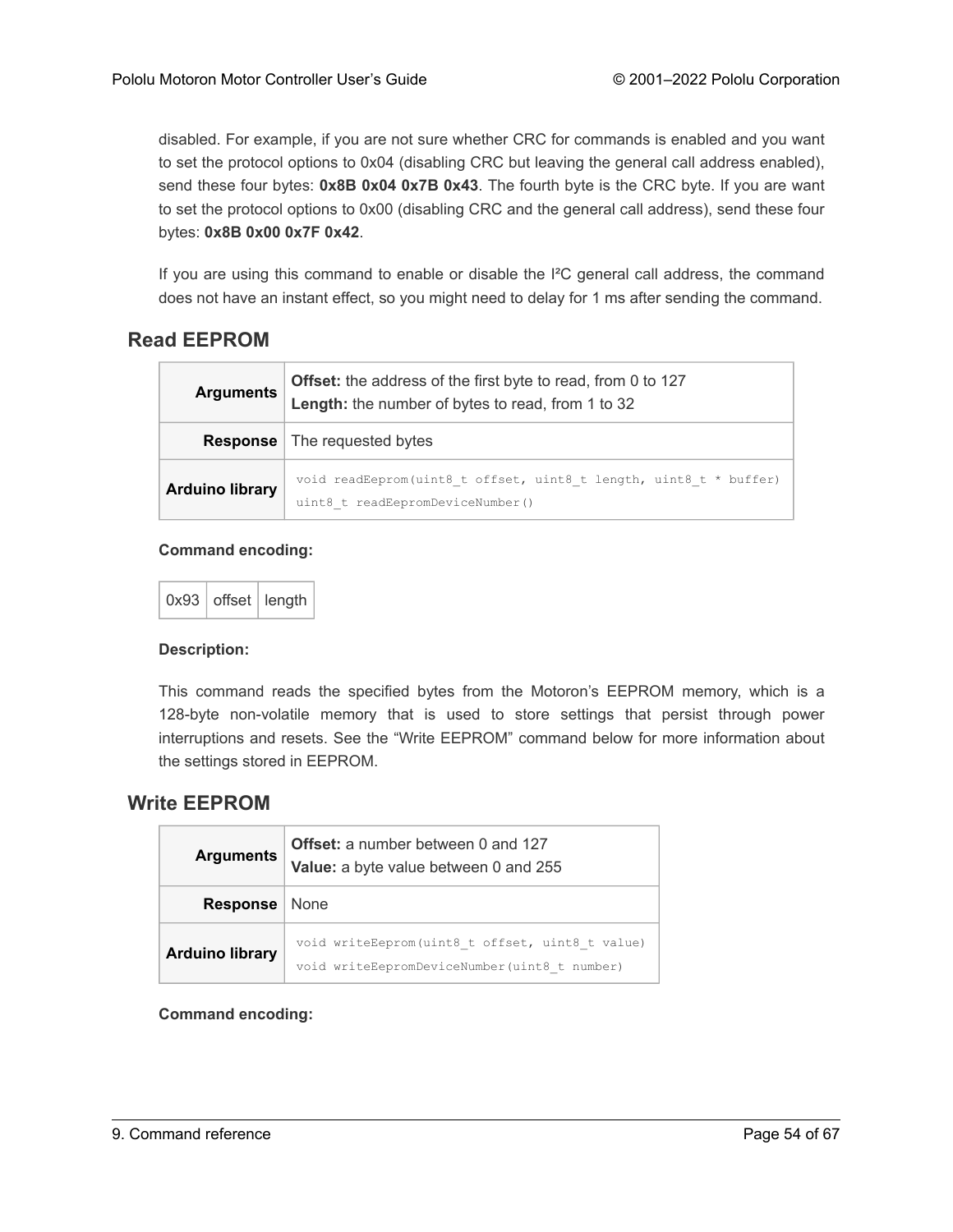| 0x95 | $ $ offset $ $ | lower<br>bits<br>value<br>$(0 to 127)$ $(0 or 1)$ | most<br>of $ $ significant<br>  bit of value | first data byte (the second data third data byte<br>offset) with lower byte with lower with lower<br>7 bits inverted | 7 bits inverted   7 bits inverted |  |
|------|----------------|---------------------------------------------------|----------------------------------------------|----------------------------------------------------------------------------------------------------------------------|-----------------------------------|--|
|------|----------------|---------------------------------------------------|----------------------------------------------|----------------------------------------------------------------------------------------------------------------------|-----------------------------------|--|

#### **Description:**

This command writes a value to one byte in the Motoron's EEPROM memory, which is a 128-byte non-volatile memory that is used to store settings that persist through power interruptions and resets.

This command **only** works while the JMP1 pin is shorted to GND. If the JMP1 pin is not shorted to GND when this command is received, the EEPROM will not be modified.

This command takes about 5 ms to finish writing to the EEPROM. The Motoron's microcontroller is stopped during this time, so it will not be able to respond to other commands or update its outputs. After running this command, we recommend waiting for at least 6 ms before you try to communicate with the Motoron.

**Warning:** Be careful not to write to the EEPROM in a fast loop. The EEPROM memory of the Motoron's microcontroller is only rated for 100,000 erase/write cycles.

The only setting currently stored in the EEPROM memory is the **EEPROM device number**, a number between 0 and 127 that is stored at offset 1. The Motoron uses this number as its I²C address if it detects that JMP1 is not shorted to GND when it starts up. The default EEPROM device number is 16.

Although this command can write to any byte in EEPROM, we recommend that you only write to the EEPROM device number (offset 1). The byte at offset 0 is used internally by the Motoron, and the bytes at other offsets are reserved for use by new features in future firmware versions.

The first three data bytes after the command byte encode the offset and value. The last three data bytes are copies of the first three, but with the lower 7 bits inverted. If the third data byte is something other than 0 or 1, or the last three data bytes are incorrect, the Motoron reports a protocol error. The extra bytes in the command reduce the risk of accidental writes to the EEPROM.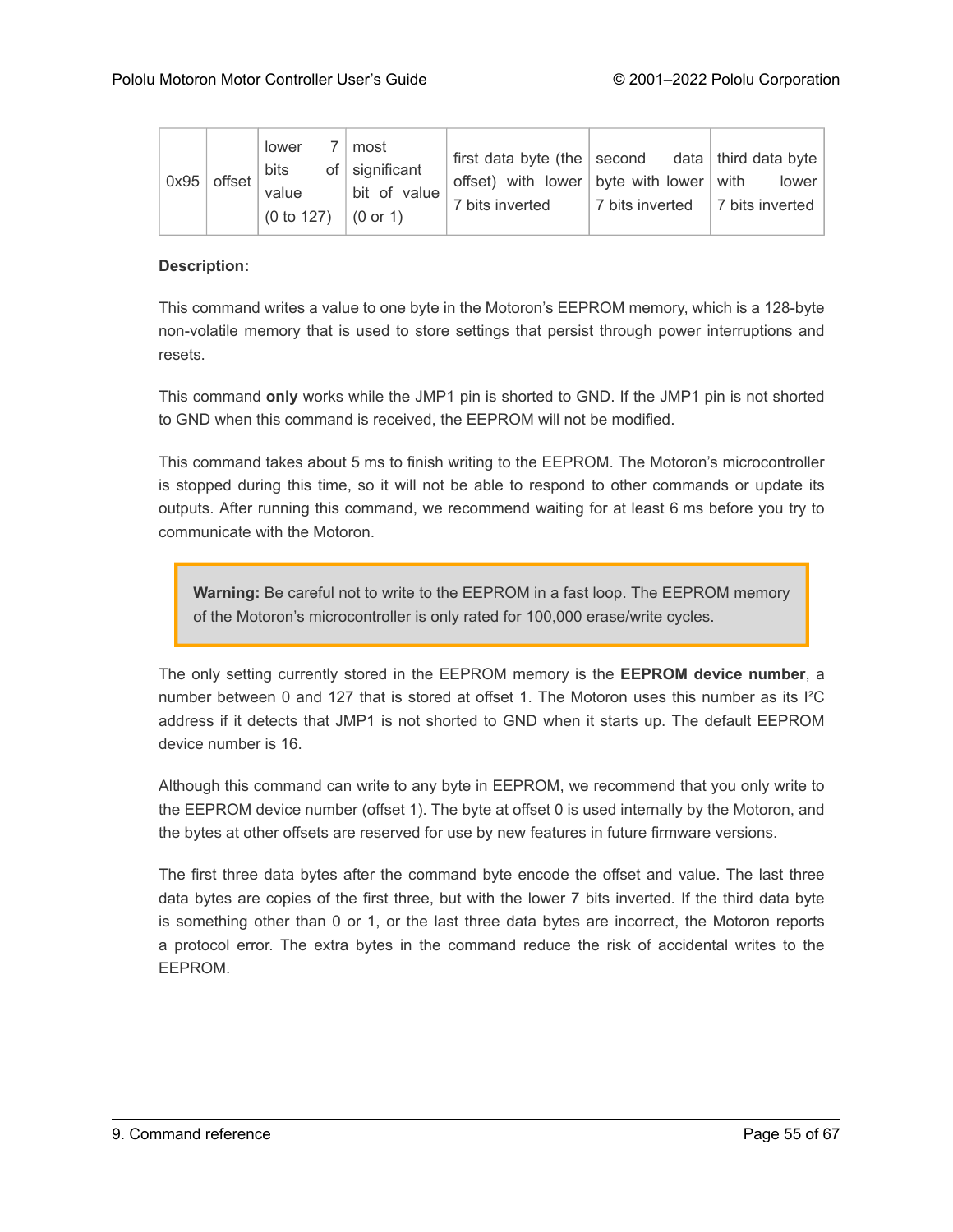### <span id="page-55-0"></span>**Reinitialize**

| <b>Arguments</b>   None |                     |
|-------------------------|---------------------|
| Response   None         |                     |
| <b>Arduino library</b>  | void reinitialize() |

#### **Command encoding:**

0x96

#### **Description:**

This command resets most of the Motoron's variables to their default state.

- The protocol options are reset to their default values (meaning that CRC and the I²C general call address is enabled).
- The latched status flags are cleared and the Reset flag is set to 1.
- The command timeout is reset to 250 (1000 ms).
- The error response and error mask are reset to their default values.
- The motors will start decelerating down to a speed of zero—respecting the previouslyset deceleration limits—and then coast. This process can be interrupted by subsequent motor control commands (Coast, Set speed, Set all speeds, Set all speeds using buffers).
- The target speed, target brake amount, buffered speed, acceleration limits, deceleration limits, starting speeds, and direction change delays for each motor are reset to 0.

It is OK to provide a CRC byte at the end of this command even if CRC for commands has been disabled. For example, if you want to send the Reinitialize command and you are not sure whether CRC for commands is enabled, you can send the following two bytes: **0x96 0x74**. The second byte is the CRC byte.

#### <span id="page-55-1"></span>**Reset**

| <b>Arguments</b>   None |              |
|-------------------------|--------------|
| <b>Response</b>   None  |              |
| <b>Arduino library</b>  | void reset() |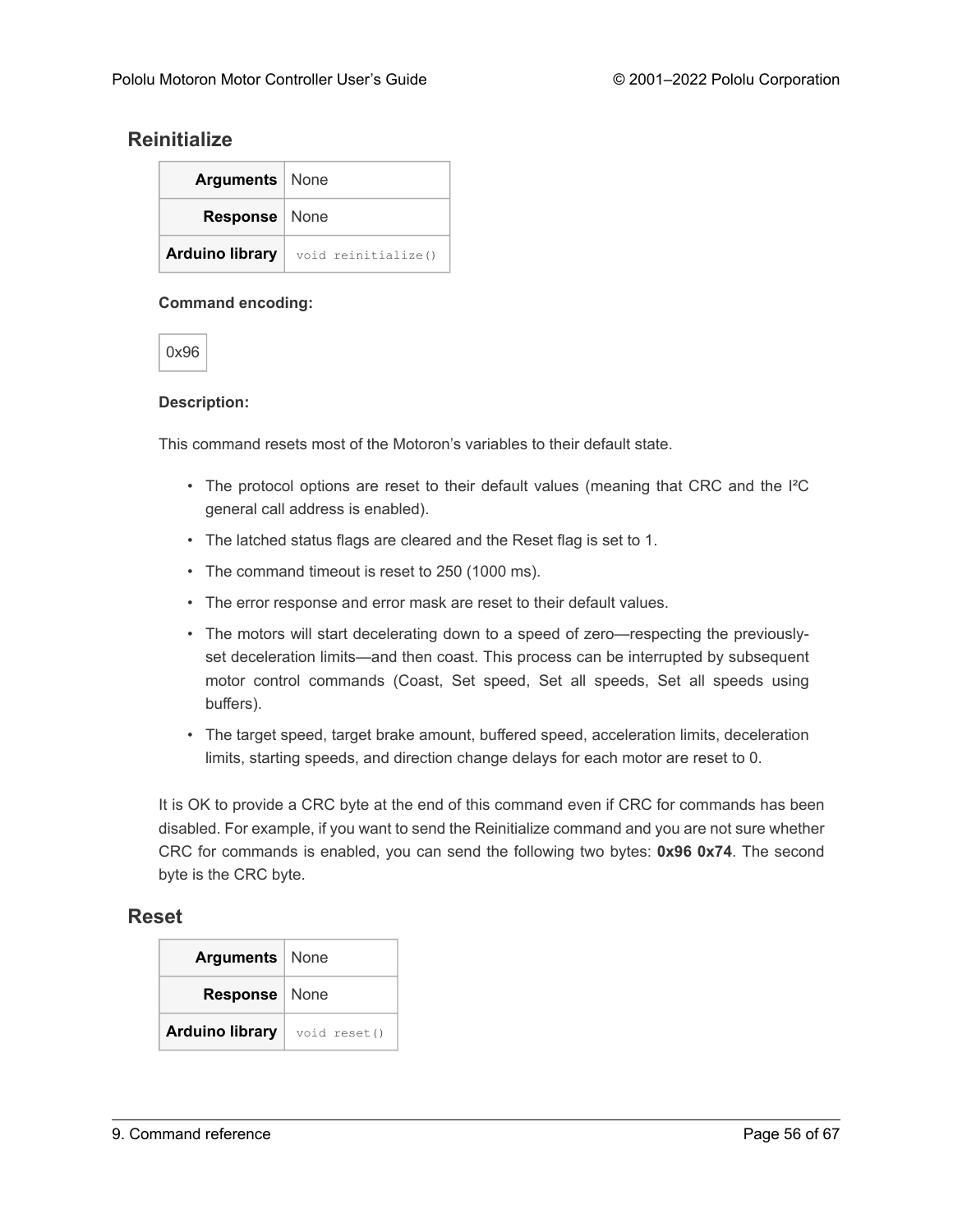#### **Command encoding:**

0x99

#### **Description:**

This command causes a full hardware reset, and is equivalent to briefly driving the Motoron's RST pin low. **The Motoron's RST pin is briefly driven low** by the Motoron itself as a result of this command.

After running this command, we recommend waiting for at least 5 ms before you try to communicate with the Motoron.

#### <span id="page-56-0"></span>**Get variables**

| <b>Arguments</b>          | <b>Motor:</b> a motor number, or 0 for general variables<br><b>Offset:</b> the address of the first variable to fetch<br>Length: the number of bytes to fetch, from 1 to 32 |
|---------------------------|-----------------------------------------------------------------------------------------------------------------------------------------------------------------------------|
| <b>Response</b>           | The requested bytes                                                                                                                                                         |
| <b>Arduino</b><br>library | void getVariables (uint8 t motor, uint8 t offset, uint8 t length, uint8 t  <br>* buffer)<br>Several functions with names starting with get                                  |

#### **Command encoding:**

|  | 0x9A   motor   offset   length |  |  |
|--|--------------------------------|--|--|
|--|--------------------------------|--|--|

#### **Description:**

This command fetches a range of bytes from the Motoron's variables, which are stored in the Motoron's RAM and represent the current state of the Motoron.

To fetch variables specific to a particular motor, set the **motor** argument to the motor number (between 1 and the number of motors supported by the Motoron). To fetch general variables applicable to all motors, set the **motor** argument to 0. The Motoron reports a protocol error if this argument is invalid.

The **offset** argument specifies the location of the first byte you want to fetch. The **length** argument specifies how many bytes to read. Each variable, along with its offset and size, is documented in **[Section 8](#page-31-0)**.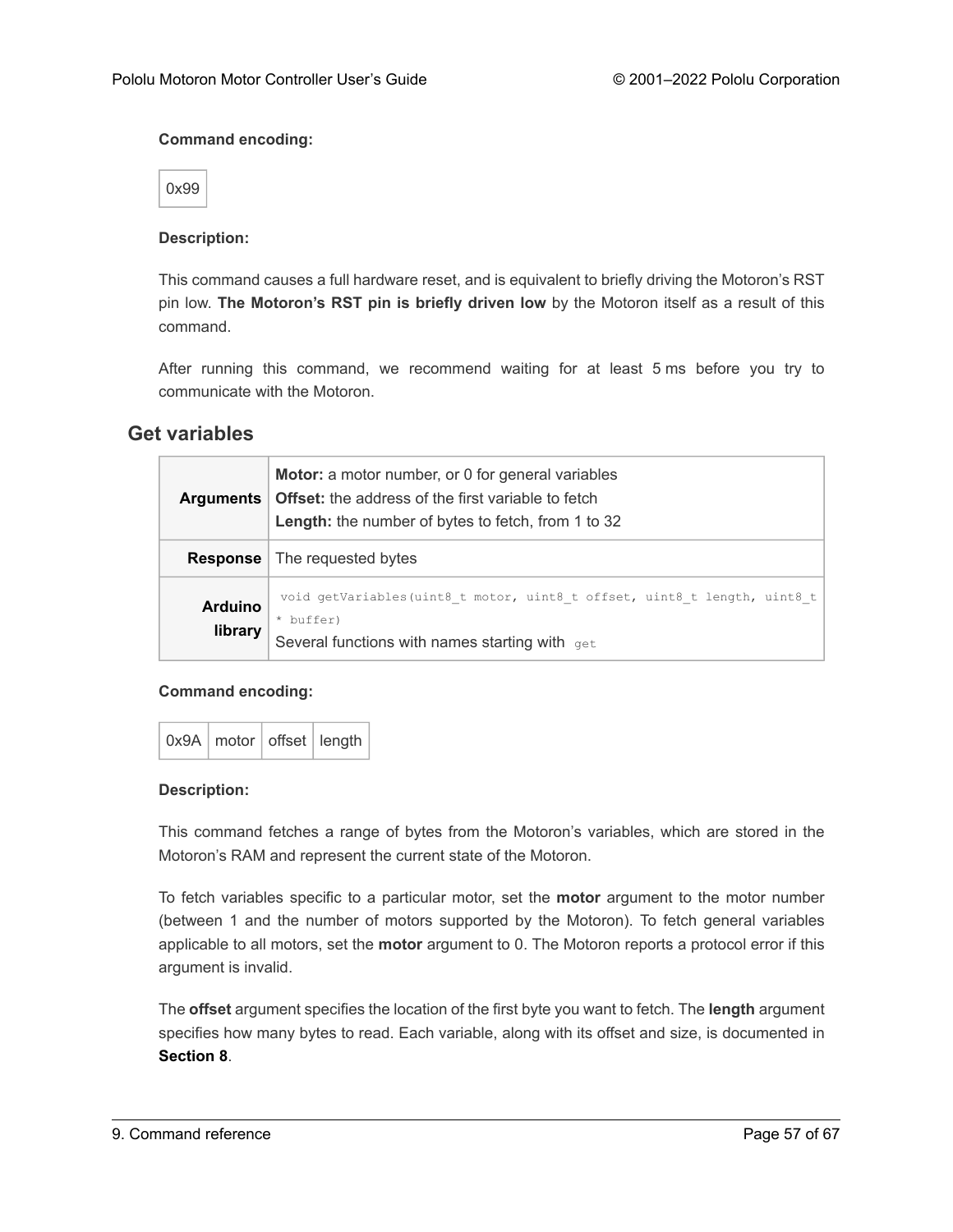It is OK to read past the last variable. The Motoron will return zeros when you try to read from unimplemented areas of the variable space.

All multi-byte variables retrieved by this command are returned in little-endian format, meaning that the least-significant byte comes first.

#### <span id="page-57-0"></span>**Set variable**

| <b>Arguments</b>       | <b>Motor:</b> a motor number, or 0 for general variables<br><b>Offset:</b> the address of the variable to set (only certain offsets allowed)<br><b>Value:</b> the new number to store in the variable (14-bit) |  |
|------------------------|----------------------------------------------------------------------------------------------------------------------------------------------------------------------------------------------------------------|--|
| Response               | None                                                                                                                                                                                                           |  |
| <b>Arduino library</b> | void setVariable (uint8 t motor, uint8 t offset, uint16 t value)<br>Several functions with names starting with set                                                                                             |  |

#### **Command encoding:**

|  |  | $\vert$ 0x9C $\vert$ motor $\vert$ offset $\vert$ lower 7 bits of the value $\vert$ bits 7 through 13 of the value $\vert$ |
|--|--|----------------------------------------------------------------------------------------------------------------------------|

#### **Description:**

This command sets the value of the variable specified variable.

The **motor** and **offset** arguments specify which variable to set. These arguments are equivalent to the motor and offset arguments of the "Get variable" command. However, this command can only set certain variables, and the offset argument must point to the **first byte** of the variable. The Motoron will report a protocol error if the motor or offset arguments are invalid.

The **value** argument specifies the 14-bit number to set the variable to. The Motoron looks at all 14 bits of the value argument, even if the variable you are setting is 8-bit. If the value specified by those 14 bits is outside of the allowed range of values for the variable, the Motoron will change it to the closest allowed value before setting the variable.

Each variable, along with its offset, allowed range of values, and whether it can be set with this command, is documented in **[Section 8](#page-31-0)**.

Here is some example  $C/C++$  code that will generate the correct bytes, given integers  $_{\text{motor}}$ , offset , and value and an array called command :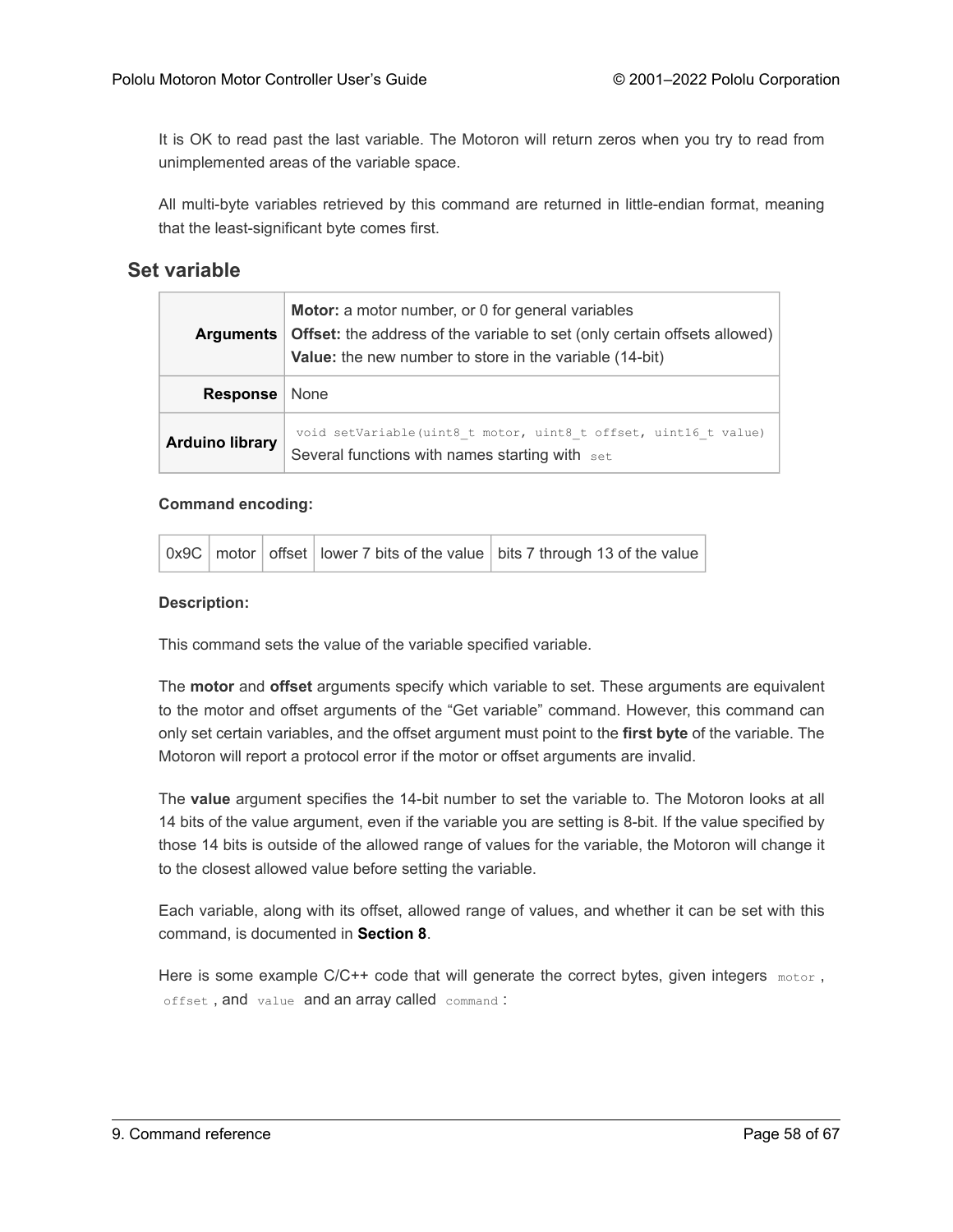[?](#page-0-0)

| 1              | $command[0] = 0x9C; // Set Variable$ |
|----------------|--------------------------------------|
| $\overline{2}$ | $command[1] = motor & 0x7F;$         |
| 3              | $command[2] = offset & 0x7F;$        |
| 4              | $command[3] = value & 0x7F;$         |
| 5              | command[4] = (value >> 7) & $0x7F$ ; |

#### <span id="page-58-0"></span>**Coast now**

| <b>Arguments</b>   None |                                                |
|-------------------------|------------------------------------------------|
| Response   None         |                                                |
|                         | <b>Arduino library</b> $\vert$ void coastNow() |

#### **Command encoding:**



#### **Description:**

This command causes all of the motors to immediately start coasting. For each motor, it sets the target brake amount, target speed, and current speed to 0.

#### <span id="page-58-1"></span>**Clear motor fault**

|                        | <b>Arguments   Unconditional: true or false</b>                                   |  |
|------------------------|-----------------------------------------------------------------------------------|--|
| <b>Response</b>   None |                                                                                   |  |
| <b>Arduino library</b> | void clearMotorFault(uint8 t flags = $0$ )<br>void clearMotorFaultUnconditional() |  |

#### **Command encoding:**

 $0xA6$  Bit 0: unconditional

#### **Description:**

If any of the Motoron's motors are currently experiencing a fault (error), *or* the **unconditional** argument is true, this command attempts to recover from the faults.

For the Motoron M3S256 and M3H256, this command does not disrupt the operation of any motors that are operating normally.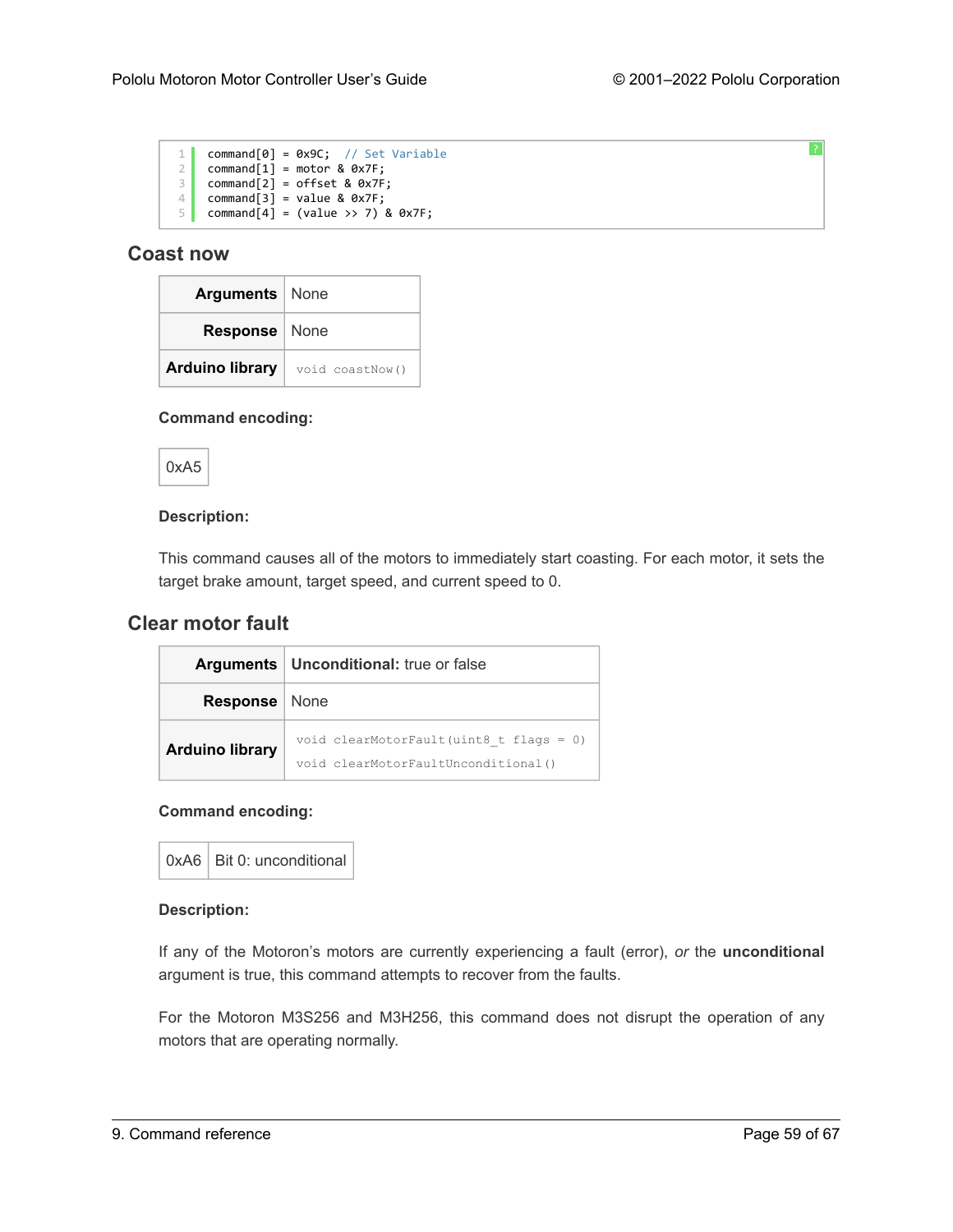If you send this command while the "Current speed" variable of any motor is non-zero, it could cause the Motoron to recover from a fault and suddenly start driving the motor at that speed.

#### <span id="page-59-0"></span>**Clear latched status flags**

|                        | <b>Arguments</b>   Flags: 10-bit value                                |  |
|------------------------|-----------------------------------------------------------------------|--|
| <b>Response</b>   None |                                                                       |  |
| <b>Arduino library</b> | void clearLatchedStatusFlags(uint16 t flags)<br>void clearResetFlaq() |  |

#### **Command encoding:**

| 0xA9   lower 7 bits of flags   upper 3 bits of flags |  |
|------------------------------------------------------|--|
|                                                      |  |

#### **Description:**

For each bit in the **flags** argument that is 1, this command clears the corresponding bit in the "Status flags" variable, setting it to 0. The "Status flags" variable and all of its bits are documented in **[Section 8](#page-31-0)**.

The Reset flag is particularly important to clear: it gets set to 1 after the Motoron powers on or experiences a reset, and it is considered to be an error by default, so it prevents the motors from running. Therefore, it is necessary to use this command to clear the Reset flag before you can get the motors running (or alternatively you can change the error mask).

We recommend that **immediately after** you clear the Reset flag, you should configure the Motoron's motor settings and error response settings. That way, if the Motoron experiences an unexpected reset while your system is running, it will stop running its motors and it will not start them again until all the important settings have been configured.

The Reset flag is bit 9 in the "Status flags" variable. Therefore, to clear it, you would set the flags argument to 0x200. This would result in a command with the following three bytes (not including the CRC byte): **0xA9 0x00 0x04**.

### <span id="page-59-1"></span>**Set latched status flags**

|                        | <b>Arguments</b>   Flags: 10-bit value     |
|------------------------|--------------------------------------------|
| <b>Response</b>   None |                                            |
| <b>Arduino library</b> | void setLatchedStatusFlags(uint16 t flags) |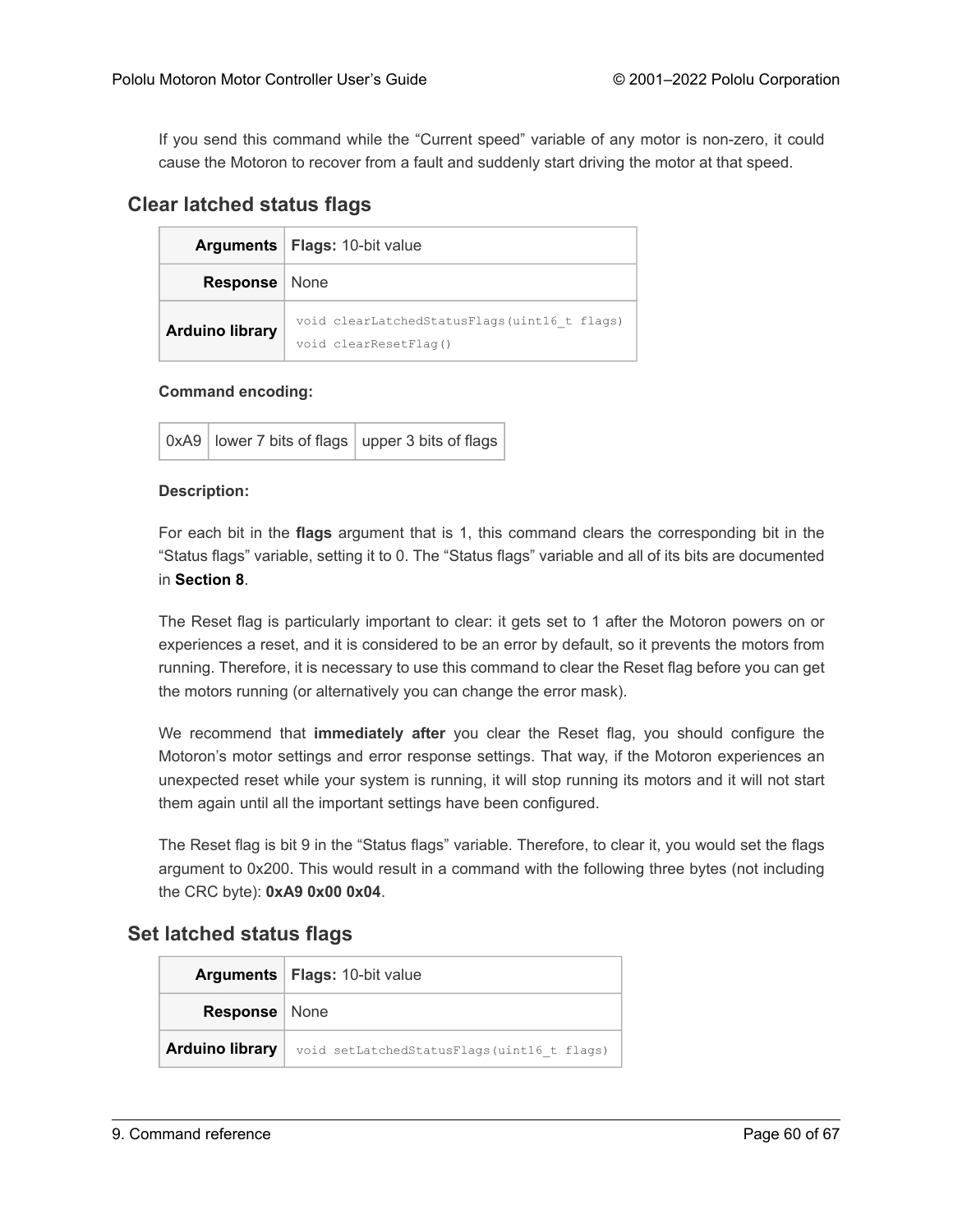#### **Command encoding:**

| 0xAC   lower 7 bits of flags   upper 3 bits of flags |  |
|------------------------------------------------------|--|
|                                                      |  |

#### **Description:**

For each bit in the **flags** argument that is 1, this command sets the corresponding bit in the "Status flags" variable to 1. The "Status flags" variable and all of its bits are documented in **[Section 8](#page-31-0)**.

#### <span id="page-60-0"></span>**Set speed**

| <b>Arguments</b>       | <b>Mode:</b> normal, now, or buffered<br><b>Motor:</b> a motor number<br>Speed: from -800 to 800                                                     |  |
|------------------------|------------------------------------------------------------------------------------------------------------------------------------------------------|--|
| <b>Response</b>        | None                                                                                                                                                 |  |
| <b>Arduino library</b> | void setSpeed(uint8 t motor, int16 t speed)<br>void setSpeedNow(uint8 t motor, int16 t speed)<br>void setBufferedSpeed(uint8 t motor, int16 t speed) |  |

#### **Command encoding:**

| 0xD1 for normal mode   |  |                                                       |
|------------------------|--|-------------------------------------------------------|
| ∣0xD2 for now mode     |  | motor   lower 7 bits of speed   upper 7 bits of speed |
| 0xD4 for buffered mode |  |                                                       |

#### **Description:**

The **motor** argument should be between 1 and the number of motors that your Motoron supports. If it is invalid, the Motoron reports a protocol error.

The **speed** argument should be a speed between −800 and 800. If the specified speed is outside this range, the Motoron will change it to the closest valid speed between −800 and 800. See the documentation of the "Current speed" variable in **[Section 8](#page-31-0)** for more details about what the different speed values mean. The speed argument is encoded as a 14-bit **[two's complement](https://en.wikipedia.org/wiki/Two%27s_complement) [\[https://en.wikipedia.org/wiki/Two%27s\\_complement\]](https://en.wikipedia.org/wiki/Two%27s_complement)** number.

The **mode** specifies when and how to apply the speed:

• **Normal mode:** The motor's "Target speed" is changed. The "Current speed" will start moving towards the target speed, obeying acceleration and deceleration limits. The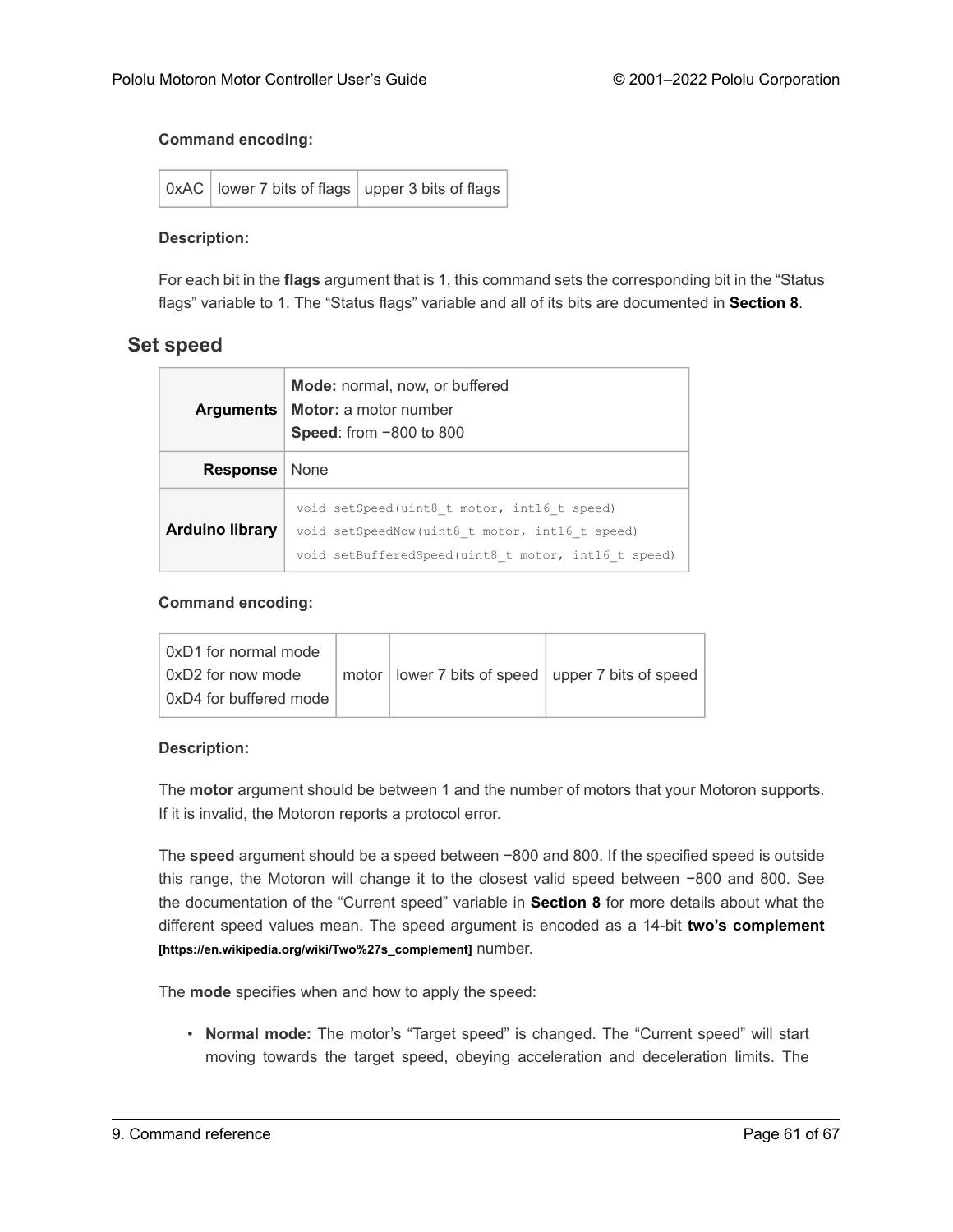[?](#page-0-0)

"Target brake amount" is also set to 800.

- **Now mode:** The motor's "Target speed" and "Current speed" are changed, so the motor outputs will change immediately. The "Target brake amount" is also set to 800.
- **Buffered mode:** The motor's "Buffered speed" is set. You can use the "Set all speeds using buffers" command to make it take effect.

Here is some example C/C++ code that will generate the correct bytes, given integers motor and speed :

```
1
2
3
4
command[3] = (speed >> 7) & 0x7F;
    command[0] = 0xD1; // Set Speed, normal mode
    command[1] = motor & 0x7F;command[2] = speed & 0 x7F;
```
#### <span id="page-61-0"></span>**Set all speeds**

| <b>Arguments</b>       | <b>Mode:</b> normal, now, or buffered<br>Speed for each motor: from -800 to 800                                                                 |  |
|------------------------|-------------------------------------------------------------------------------------------------------------------------------------------------|--|
| <b>Response</b>   None |                                                                                                                                                 |  |
| <b>Arduino library</b> | void setAllSpeeds (int16 t speed1, $\ldots$ )<br>void setAllSpeedsNow(int16 t speed1, $\ldots$ )<br>void setAllBufferedSpeeds(int16 t speed1, ) |  |

#### **Command encoding:**

| ∣ 0xE1 for normal mode |                                                                        |  |
|------------------------|------------------------------------------------------------------------|--|
| 0xE2 for now mode      | lower 7 bits of speed 1   upper 7 bits of speed 1 $\vert \ldots \vert$ |  |
| 0xE4 for buffered mode |                                                                        |  |

#### **Description:**

This command is equivalent to the "Set speed" command, but it sets the speed of all the motors at the same time. This command takes one speed argument for each motor supported by the controller. Each speed argument is encoded as two bytes, using the same speed encoding as the "Set speed" command. The speeds are sent in order by motor number, starting with the speed for motor 1.

If CRC for commands is **not** enabled, it is OK to send extra speeds. They will be ignored since their most significant bit is 0.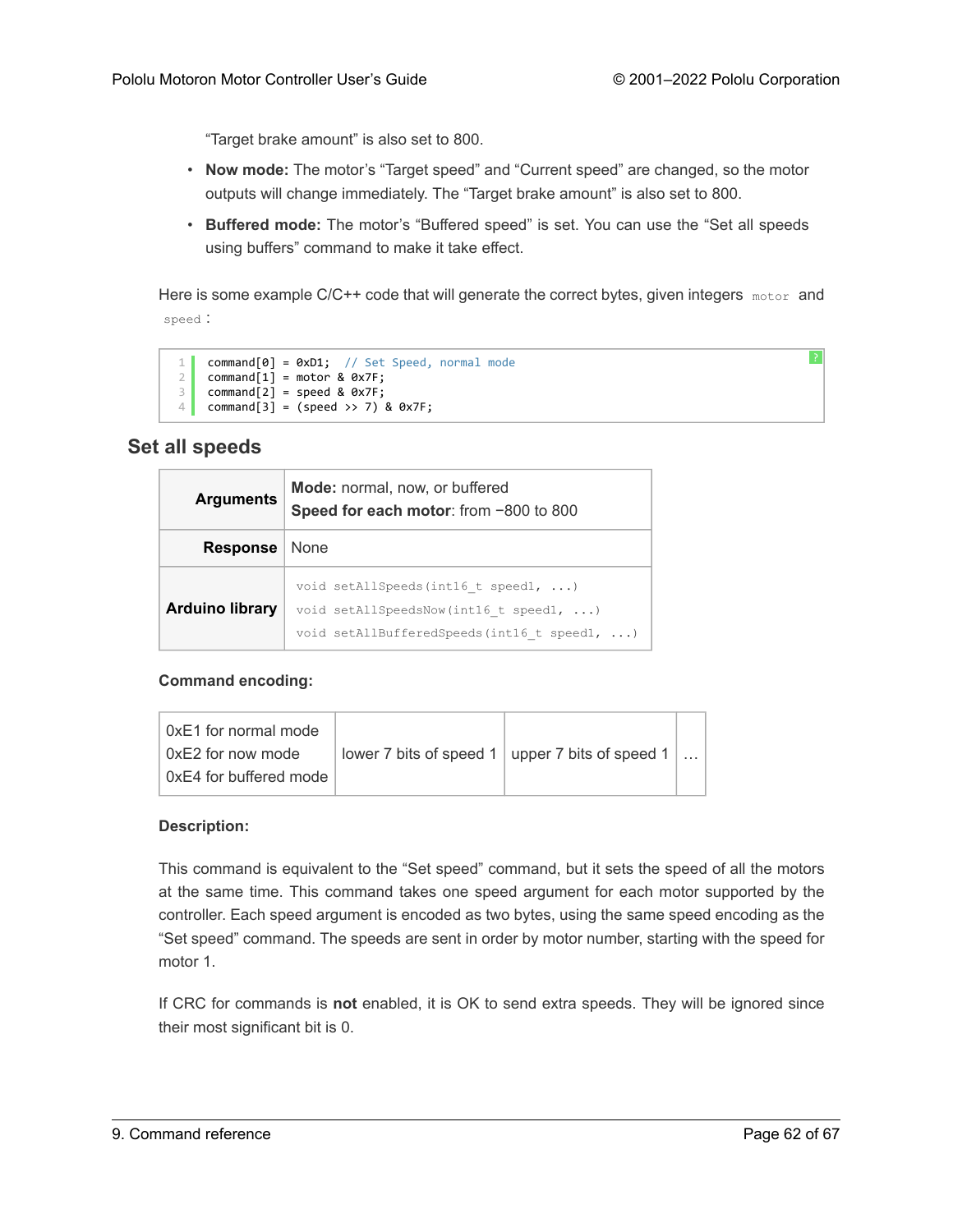If you send fewer speeds than the number of motors supported, the command will not be executed, and the Motoron will report a protocol error when you send the next command.

#### <span id="page-62-0"></span>**Set all speeds using buffers**

|                        | Arguments   Mode: normal or now                                       |  |
|------------------------|-----------------------------------------------------------------------|--|
| <b>Response</b>   None |                                                                       |  |
| <b>Arduino library</b> | void setAllSpeedsUsingBuffers()<br>void setAllSpeedsNowUsingBuffers() |  |

#### **Command encoding:**

0xF0 for normal mode 0xF3 for now mode

#### **Description:**

This command applies the buffered speeds that were previously set with "Set speed" or "Set all speeds" commands in buffered mode.

The **mode** specifies how to apply the speed:

- **Normal mode:** Each motor's "Target speed" is set equal to its buffered speed. Each motor's "Current speed" will start moving towards this value, obeying acceleration and deceleration limits.
- **Now mode:** Each motor's "Target speed" and "Current speed" are set equal to its buffered speed, so the motor outputs will change immediately.

This command also sets each motor's "Target brake amount" to 800.

This command does not change the buffered speeds.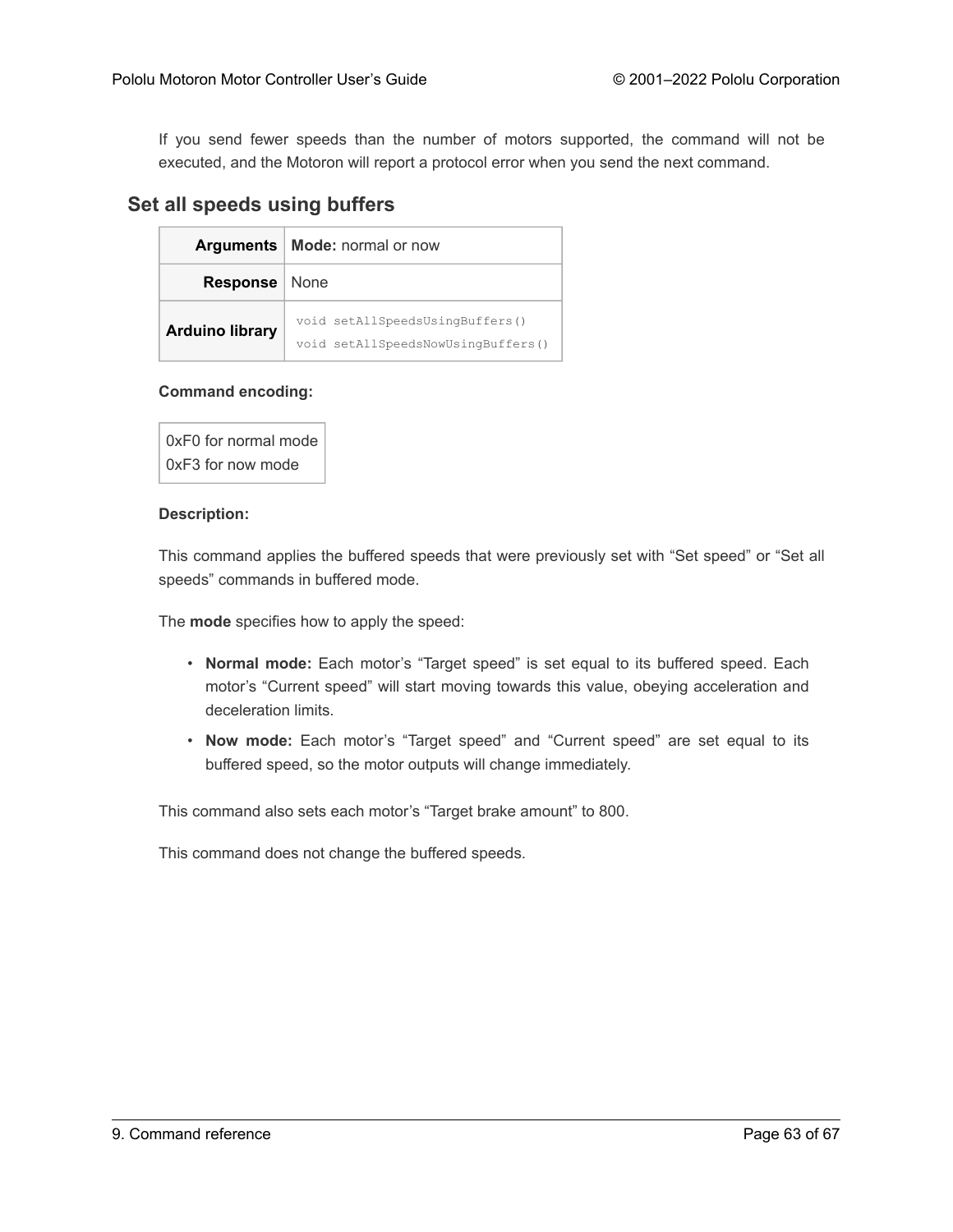# <span id="page-63-0"></span>**Set braking**

| <b>Arguments</b>       | <b>Mode:</b> normal or now<br><b>Motor:</b> a motor number<br><b>Brake amount:</b> from 0 to 800       |  |
|------------------------|--------------------------------------------------------------------------------------------------------|--|
| <b>Response</b>        | None                                                                                                   |  |
| <b>Arduino library</b> | void setBraking(uint8 t motor, uint16 t amount)<br>void setBrakingNow (uint8 t motor, uint16 t amount) |  |

#### **Command encoding:**

| 0xB1 for normal mode |  |  | , motor $ $ lower 7 bits of brake amount $ $ upper 7 bits of brake amount $ $ |
|----------------------|--|--|-------------------------------------------------------------------------------|
| 0xB2 for now mode    |  |  |                                                                               |

#### **Description:**

The **motor** argument should be between 1 and the number of motors that your Motoron supports. If it is invalid, the Motoron reports a protocol error.

The **brake amount** argument should be a number between 0 and 800. If it is larger than 800, the Motoron will change it to 800. This command sets the "Target brake amount" variable of the specified motor to the value of this argument. A value of 0 corresponds to full coasting, while a value of 800 corresponds to full braking. However, due to hardware limitations, the resulting brake amount might be different from what is specified. See the documentation of the "Target brake amount" variable in **[Section 8](#page-31-0)** for more details.

The **mode** argument specifies when and how to apply the specified brake amount:

- **Normal mode:** The motor's "Target speed" is set to 0. The "Current speed" will start moving towards the target speed, obeying deceleration limits. When it reaches zero, the specified brake amount will be used.
- **Now mode:** The motor's "Target speed" and "Current speed" are set to 0 so the desired brake amount will be applied immediately.

Here is some example  $C/C++$  code that will generate the correct bytes, given integers  $_{\text{motor}}$  and amount :

```
1
\overline{2}3
4
    command[0] = 0xB1; // Set braking, normal mode
    command[1] = motor & 0x7F;command[2] = amount & 0x7F;command[3] = (amount \gg 7) & 0x7F;
```
[?](#page-0-0)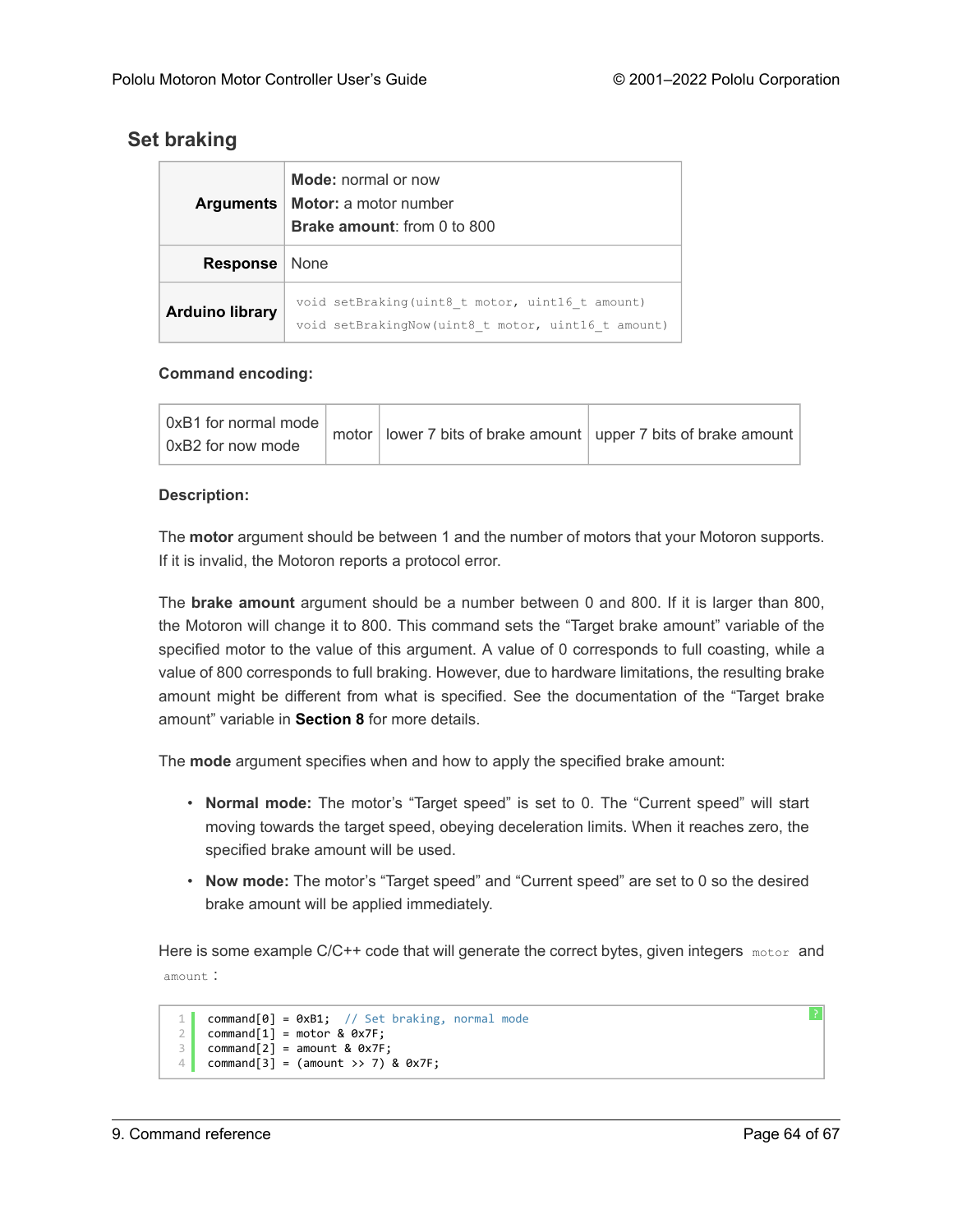#### <span id="page-64-0"></span>**Reset command timeout**

| <b>Arguments</b>   None |                            |  |  |
|-------------------------|----------------------------|--|--|
| <b>Response</b>   None  |                            |  |  |
| <b>Arduino library</b>  | void resetCommandTimeout() |  |  |

#### **Command encoding:**

0xF5

#### **Description:**

This command resets the command timeout, which means that if the command timeout feature is enabled, this command prevents the timeout from occurring for some time. (The command timeout is also reset by every other command documented here.) The command timeout feature is documented in **[Section 8](#page-31-0)**.

#### **Treatment of unrecognized and invalid bytes**

If the Motoron receives a byte with a most significant bit of 1 while it was expecting a data byte for a command, the command is canceled and the Motoron reports a serial protocol error.

If the Motoron receives a byte with a most significant bit of 1 that is not a recognized command byte, it will usually report a protocol error. However, bytes 0x80, 0xFE, and 0xFF are ignored, and 0xAA is a reserved command byte that should not be used during normal operation.

If the Motoron receives a byte with a most significant bit of 0 while it is not expecting a data byte for a command, it ignores the byte.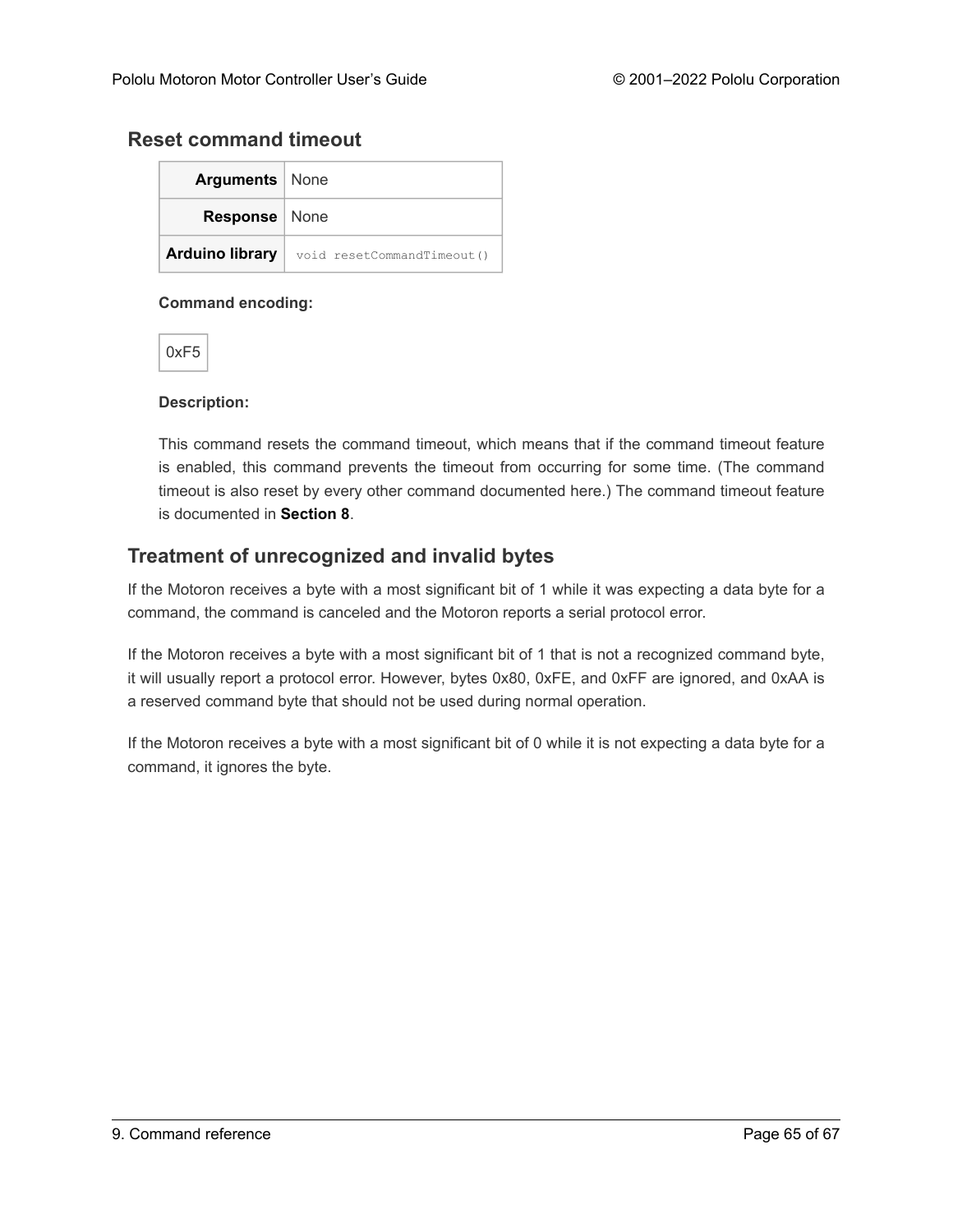# <span id="page-65-0"></span>**10. Cyclic redundancy check (CRC)**

To help prevent communication errors, the Motoron by default requires a cyclic redundancy check (CRC) byte to be appended to each command it receives, and it also appends a CRC byte to each response it sends. If the CRC byte for a command is incorrect, the Motoron will ignore the command and set the "CRC error" status flag. You can disable CRC by sending a "Set protocol options" command as documented in **[Section 9](#page-50-0)**.

A detailed account of how cyclic redundancy checking works is beyond the scope of this document, but you can find more information using **Wikipedia [\[http://en.wikipedia.org/wiki/Cyclic\\_redundancy\\_check\]](http://en.wikipedia.org/wiki/Cyclic_redundancy_check)**. The CRC computation is basically a carryless long division of a CRC "polynomial", 0x91, into your message (expressed as a continuous stream of bits), where all you care about is the remainder. The Motoron uses CRC-7, which means it uses an 8-bit polynomial and, as a result, produces a 7-bit remainder. This remainder is the lower 7 bits of the CRC byte that is tacked onto the end of a message.

The C code below shows one way to implement the CRC algorithm:

```
1
\mathcal{I}3
4
5
6
7
8
9
10
11
12
13
14
15
16
     #include <stdint.h>
     uint8_t getCRC(uint8_t * message, uint8_t length)
     {
       uint8_t crc = 0;
       for (uint8_t i = 0; i < length; i++){
         crc ^= message[i];
         for (uint8_t j = 0; j < 8; j++){
           if (crc & 1) { crc ^= 0x91; }
           crc \gg= 1;
         }
       }
       return crc;
     }
```
Note that the innermost for loop in the example above can be replaced with a lookup from a precomputed 256-byte lookup table, which should be faster.

For example, a "Set speed" command setting the speed of 1 to 100 with a CRC byte appended to it would be:

| 0xD1   0x01   0x64   0x00   0x68 |  |  |  |  |
|----------------------------------|--|--|--|--|
|----------------------------------|--|--|--|--|

[?](#page-0-0)